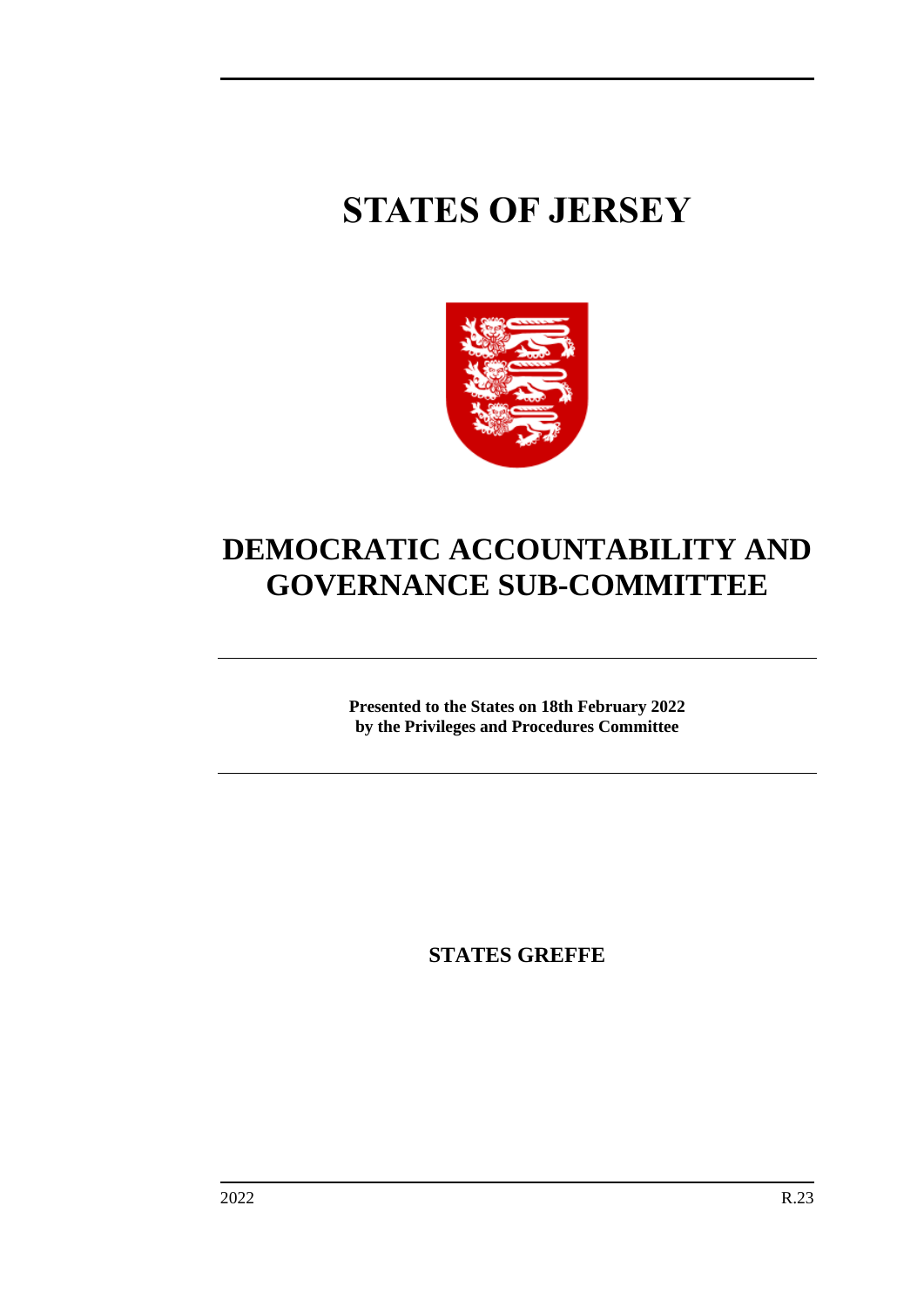#### **REPORT**

In February 2021, the Privileges and Procedures Committee (PPC) established the Democratic Accountability and Governance Sub-Committee in order to review Jersey's system of governance. The Sub-Committee was chaired by Senator T.A. Vallois and constituted the following Members:

Senator I.J Gorst Senator S.Y Mézec Connétable R. Buchanan Connétable J. Le Bailly Deputy K.F. Morel

The main aim of the Sub-Committee's work was: *To undertake a review of the accountability of government to the public and the Assembly, with a view to making recommendations for improvement.* The scope of the Sub-Committee's review, as agreed by PPC, included:

- The roles of the Council of Ministers, the Chief Minister, Deputy Chief Minister, Ministers, Assistant Ministers, and the States Employment Board and how they may be held to account by the public and the Assembly.
- The relationship between ministerial structures and civil service structures in relation to policy development, implementation and operational management, particularly in view of the development of the OneGov project, and how this affects accountability to the public and the Assembly.
- The role of Scrutiny and the Public Accounts Committee in holding the Executive to account.
- Whether the current ministerial and Scrutiny portfolios set out in Standing Orders remain appropriate or whether there is an alternative structure, or an alternative system for electing Members to ministerial office or Scrutiny, which would enhance accountability and effectiveness.
- Opportunities for States members to be engaged in the process of government.

The Sub-Committee submitted its final report to PPC on 17th February 2022. The Committee is pleased to present the Sub-Committee's report, which includes a number of key findings and recommendations. The Sub-Committee's final report is attached as an appendix to this report.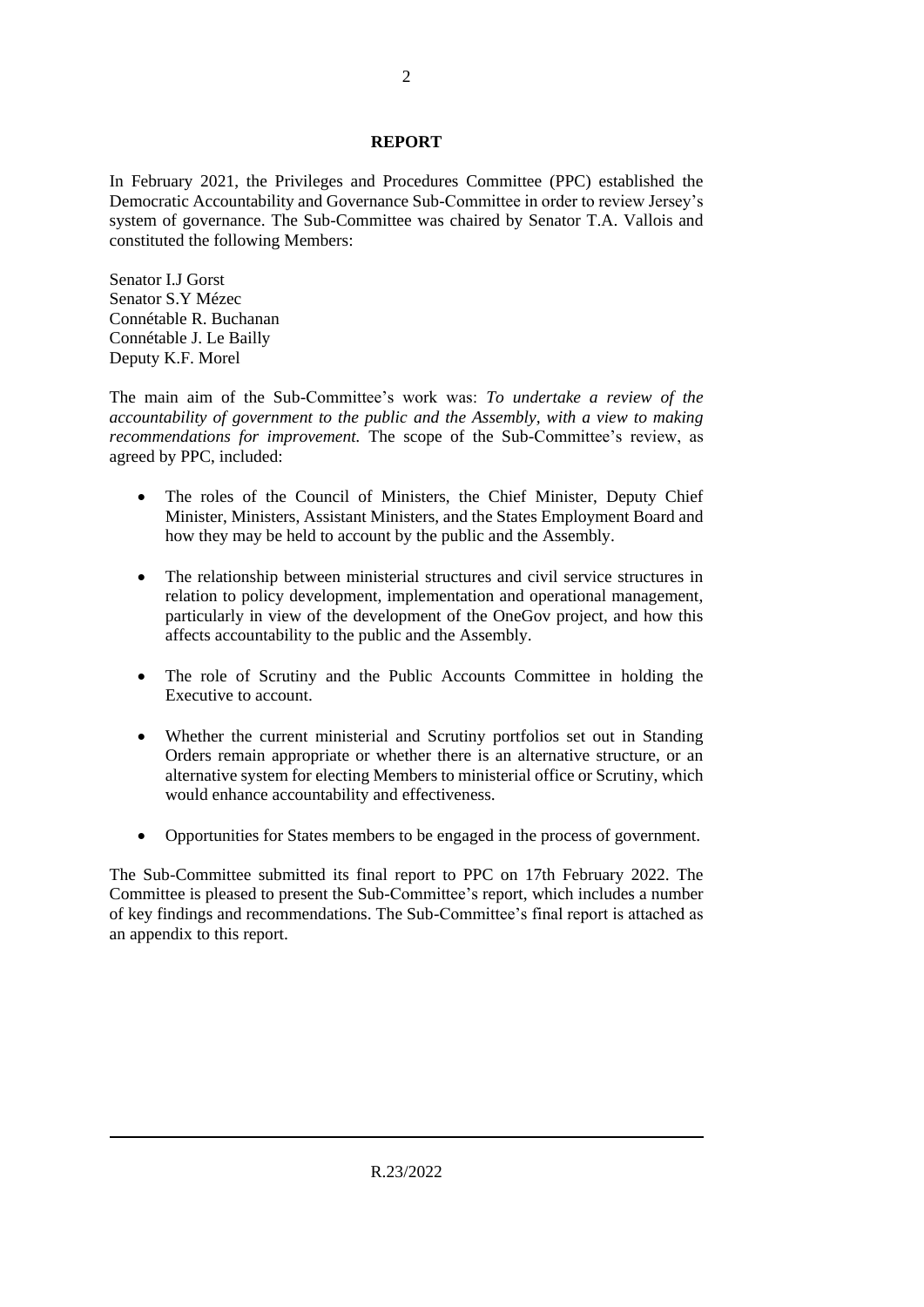

## **Retriction Account**<br>Governance Sub-Co **Democratic Accountability and Governance Sub-Committee**

## **PRIVILEGES AND PROCEDURES COMMITTEE**

February 2022

-

**R.23/2022 Appendix**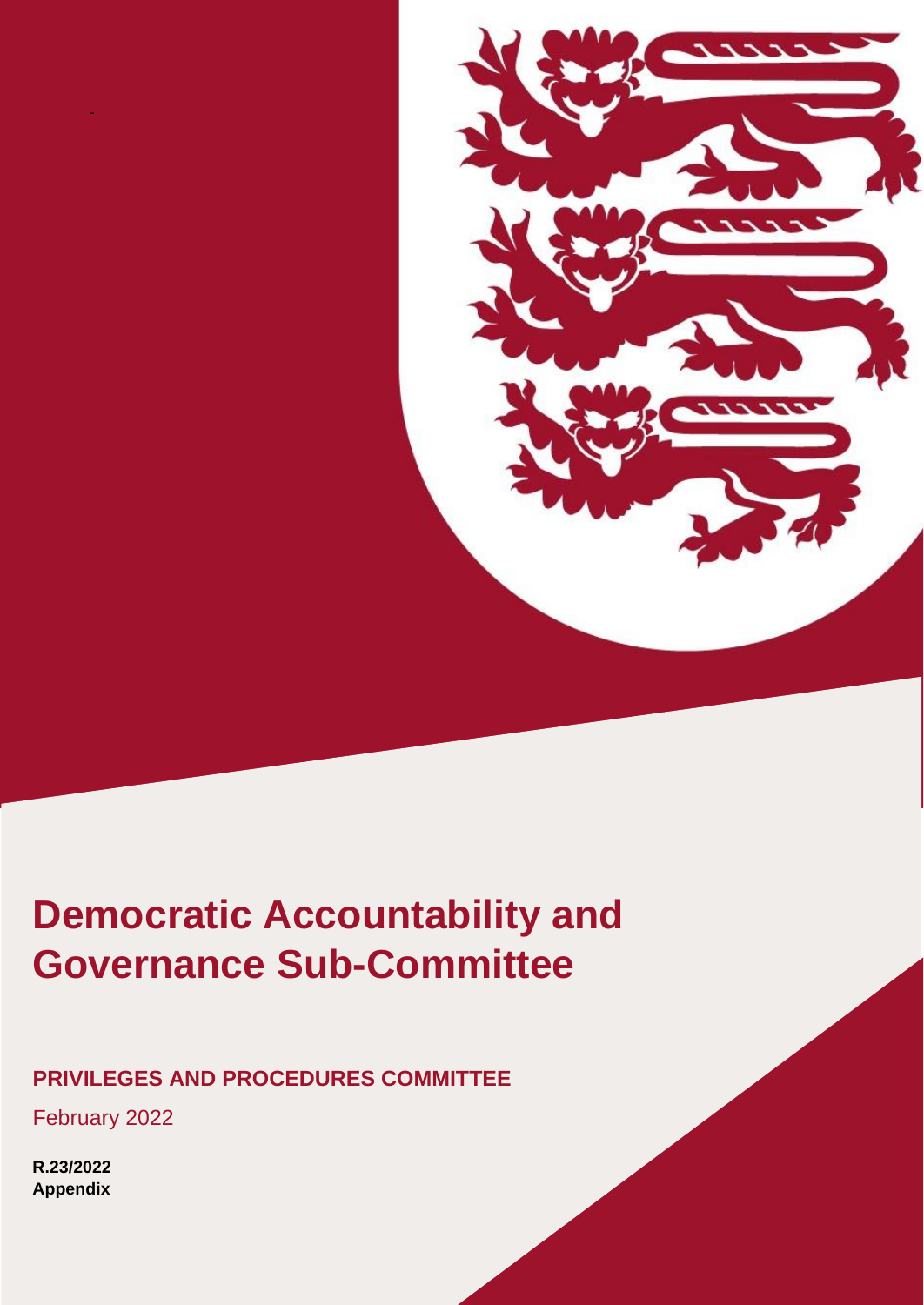## **CONTENTS**

| <b>1. EXECUTIVE SUMMARY</b>                                                     | 4  |
|---------------------------------------------------------------------------------|----|
| 2. CHAIR'S FOREWORD                                                             | 7  |
| <b>3. KEY FINDINGS AND RECOMMENDATIONS</b>                                      | 9  |
| <b>KEY FINDINGS</b>                                                             | 9  |
| <b>RECOMMENDATIONS</b>                                                          | 10 |
| <b>4. INTRODUCTION</b>                                                          | 14 |
| <b>SCOPE OF THE REVIEW</b>                                                      | 14 |
| <b>METHODOLOGY</b>                                                              | 14 |
| <b>STRUCTURE OF THE REPORT</b>                                                  | 15 |
| 5. JERSEY'S SYSTEM OF GOVERNMENT: AN OVERVIEW                                   | 16 |
| HOW DID WE GET HERE?                                                            | 16 |
| <b>COMMITTEE TO MINISTERIAL GOVERNMENT</b>                                      | 16 |
| CALLS FOR CHANGE SINCE THE MINISTERIAL SYSTEM WAS IMPLEMENTED                   | 17 |
| 6. THE STRUCTURE OF GOVERNMENT IN THE PRESENT DAY                               | 20 |
| THE LEGISLATURE (STATES ASSEMBLY)                                               | 20 |
| <b>SCRUTINY</b>                                                                 | 20 |
| <b>THE EXECUTIVE</b>                                                            | 21 |
| <b>THE CIVIL SERVICE</b>                                                        | 21 |
| <b>RECENT CHANGES TO MINISTERIAL GOVERNMENT (P.1/2018)</b>                      | 22 |
| 7. HOW IS GOVERNMENT HELD TO ACCOUNT?                                           | 26 |
| <b>ACCOUNTABILITY OF STATES MEMBERS</b>                                         | 26 |
| <b>CHIEF MINISTER</b>                                                           | 27 |
| <b>DEPUTY CHIEF MINISTER</b>                                                    | 27 |
| <b>ASSISTANT MINISTERS</b>                                                      | 27 |
| <b>ACCOUNTABILITY IN DECISION-MAKING</b>                                        | 28 |
| <b>POLICY DEVELOPMENT BOARDS</b>                                                | 28 |
| <b>ACCOUNTABILITY OF ARM'S LENGTH ORGANISATIONS AND SPECIFIED ORGANISATIONS</b> | 29 |
| <b>SKILL SET WITHIN THE STATES ASSEMBLY</b>                                     | 30 |
| <b>MINISTERIAL SUPPORT UNIT</b>                                                 | 30 |
| <b>ACCOUNTABILITY BETWEEN MINISTERS AND OFFICERS</b>                            | 31 |
| <b>8. THE SCRUTINY FUNCTION</b>                                                 | 33 |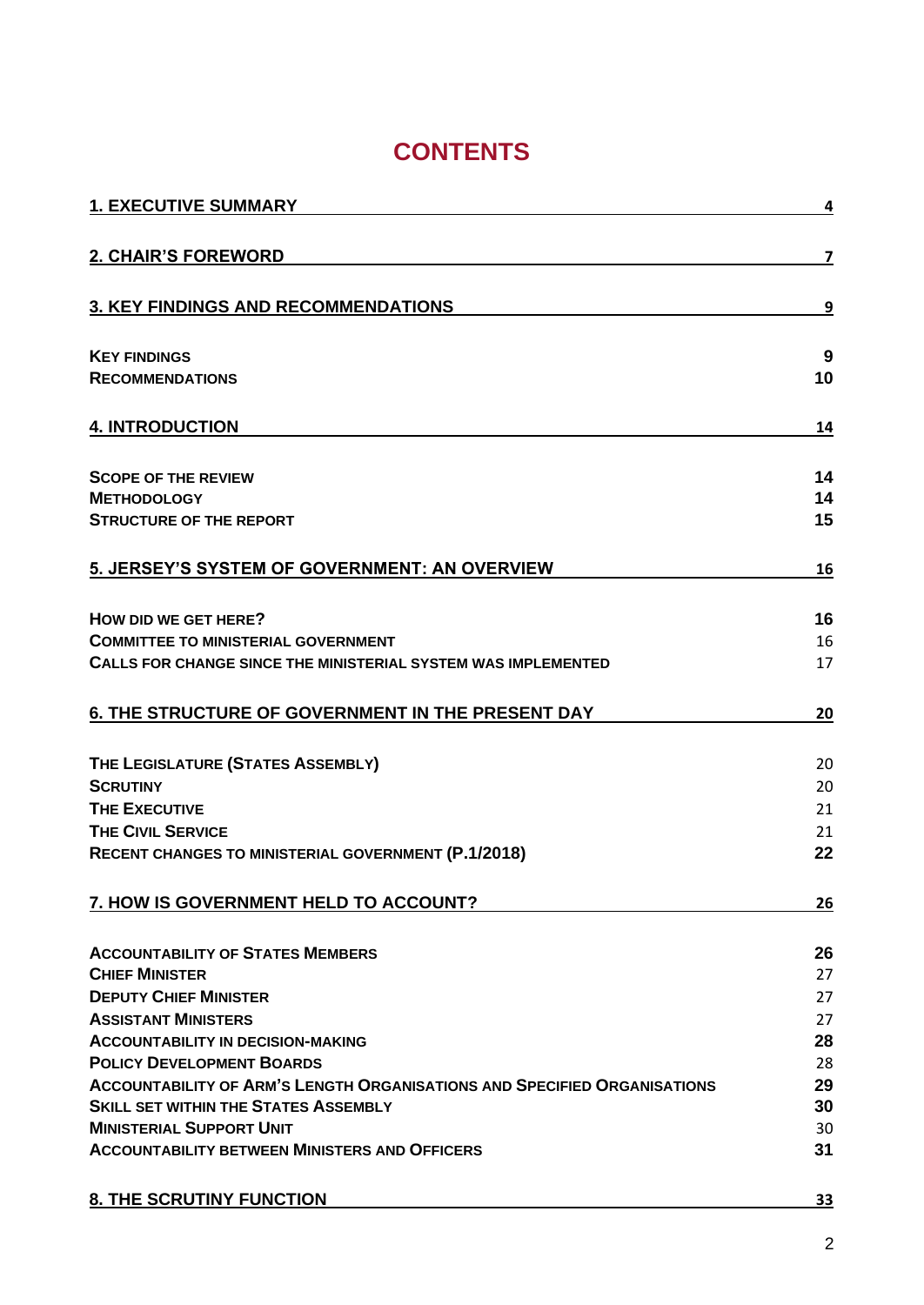| <b>LEGISLATIVE SCRUTINY</b>                       | 33 |
|---------------------------------------------------|----|
| 9. THE STATES EMPLOYMENT BOARD                    | 36 |
| <b>OVERVIEW AND FUNCTIONS</b>                     | 36 |
| <b>GOVERNANCE</b>                                 | 37 |
| <b>MANAGING CONFLICTS</b>                         | 37 |
| <b>COMPTROLLER AND AUDITOR GENERAL REPORT</b>     | 38 |
| <b>CIVIL SERVICE CODE OF CONDUCT</b>              | 38 |
| <b>10. RECOMMENDATIONS</b>                        | 40 |
| 11. APPENDIX 1: MEMBERSHIP AND TERMS OF REFERENCE | 47 |
| <b>SUB-COMMITTEE MEMBERSHIP</b>                   | 47 |
| <b>TERMS OF REFERENCE</b>                         | 47 |
| <b>ATTENDANCE AT MEETINGS</b>                     | 48 |
| <b>REVIEW COSTS</b>                               | 48 |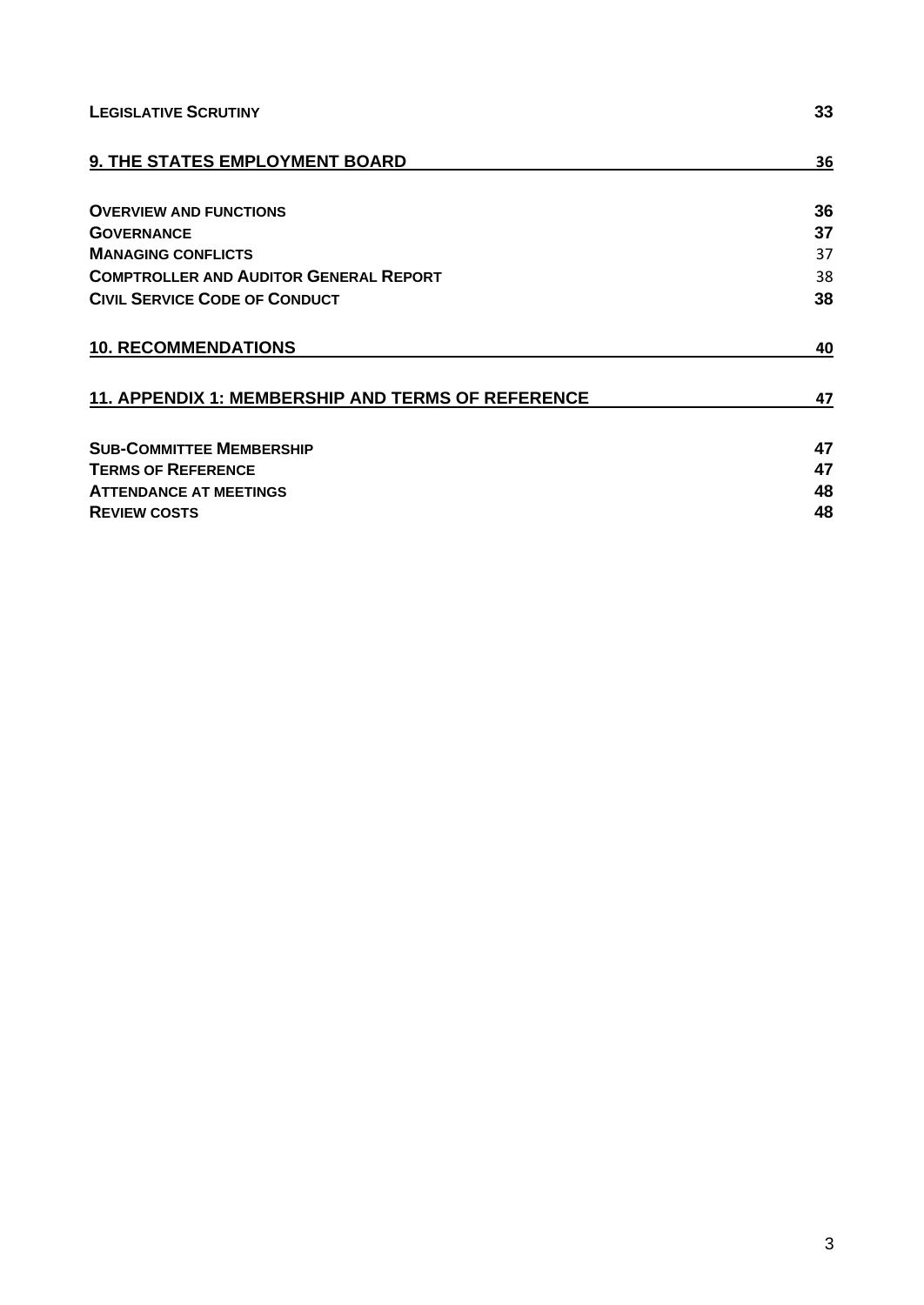## <span id="page-5-0"></span>**1. Executive Summary**

In February 2021, the Privileges and Procedures Committee (PPC) established the Democratic Accountability and Governance (DAG) Sub-Committee in order to review Jersey's system of governance. The main aim of the Sub-Committee's work has been: *To undertake a review of the accountability of government to the public and the Assembly, with a view to making recommendations for improvement.*

The Sub-Committee spoke to a number of stakeholders, including former States Members, current States Members and Government Officials, about Jersey's system of government. It started its work, however, by exploring Jersey's political system since 1998.

The move from the committee arrangement into ministerial government in 2005 was a major change for Jersey. The ministerial system has now been in operation for 16 years and numerous conversations have taken place over the years within the Assembly and amongst members about the changes and whether they could be improved or amended.

The most recent changes to the current ministerial system relate to the proposals contained in [P.1/2018](https://www.jerseylaw.je/laws/enacted/Pages/L-18-2018.aspx#_Toc515631205) which set out three main changes:

- **1.** the establishment of the Chief Executive Officer as the Principal Accountable Officer (PAO) for the public administration.
- **2.** the making of changes to Ministerial offices by Orders made by the Chief Minister and transfers of budget by a single decision of the Minister for Treasury and Resources.
- **3.** the establishment of a single legal entity for Government (which has not been implemented).

The Sub-Committee received a number of views from stakeholders about the changes initiated through P.1/2018 and the impact they have had on accountability and governance. Although the establishment of a single legal entity has not yet been created, it was a particular bone of contention for many.

Some stakeholders believe the implementation of P.1/2018 has resulted in a number of missing links between the Executive/civil service and the States of Jersey. There is no longer a chief officer in a department reporting to one Minister which some believe has affected the balance of power within the Executive function. Concerns were raised that P.1/2018 has also impacted on the number of Ministerial leads in each department - as there are a smaller number of departments, some have several Ministers exercising political responsibility within them and some have none.

The Sub-Committee has made a number of suggestions in order to address these concerns, primarily to ensure that there is better alignment between the responsibilities of Ministers and Departments. Perhaps one of the major recommendations made by the Sub-Committee in this regard is to create a Cabinet Office style function which would merge the Ministerial Support Unit and the Strategic Policy, Planning and Performance Department to support Cabinet Ministers. The Cabinet Office would include a team of Ministers chosen by the Chief Minister to lead on specific policy areas and would be responsible to the Council of Minsters for policy advice and delivery. The Sub-Committee has also recommended that the creation of a Single Legal Entity should no longer be pursued. The Sub-Committee believes that a unified Council of Ministers should be a practice, rather than set out in law.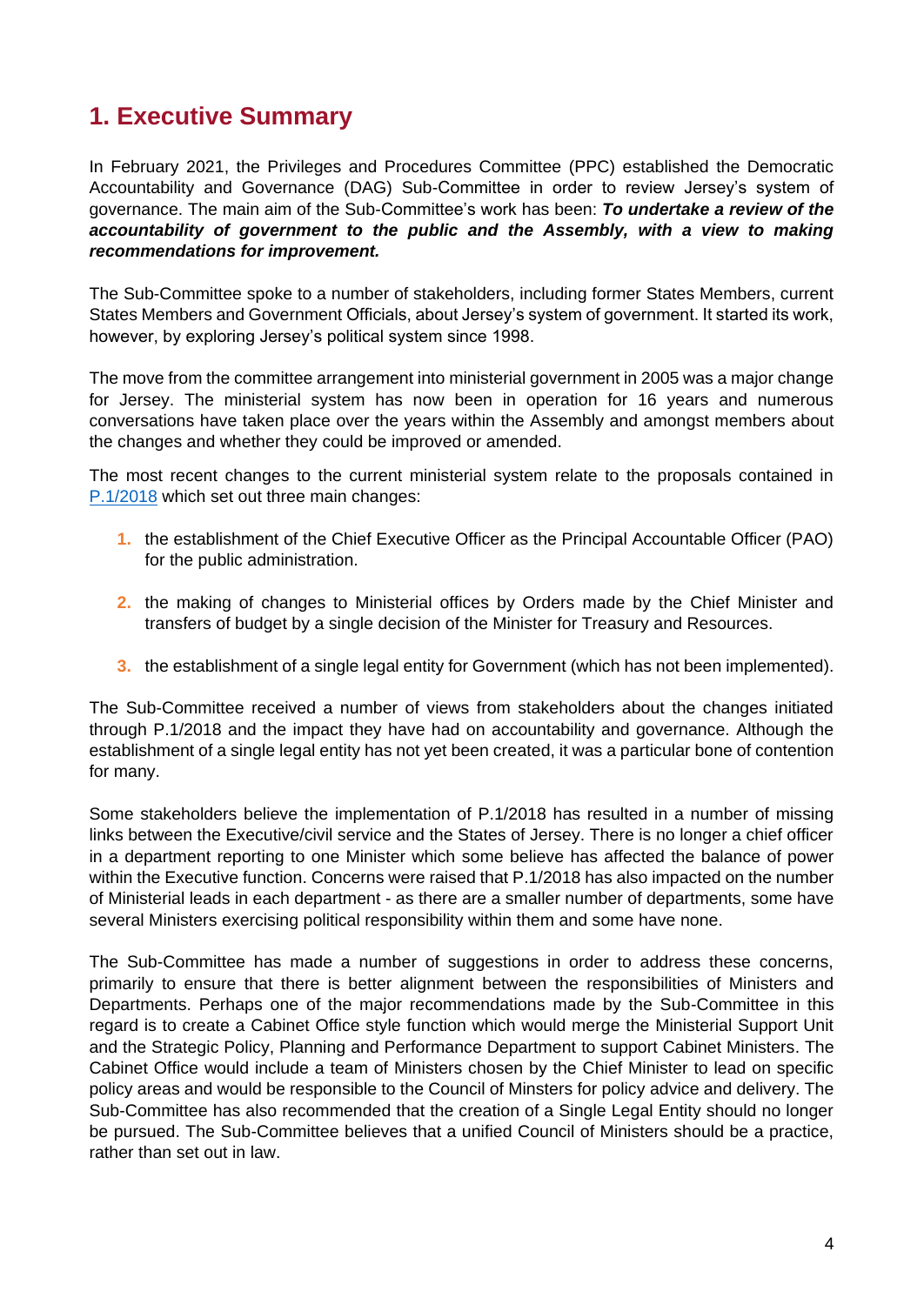A strong theme from stakeholders was about the skill set within the States Assembly. In terms of Ministers, some believe that Ministers on their own cannot have the time, talent or fortitude to crossexamine officers to ensure that their plans have been delivered effectively. These thoughts were accompanied by views on the training provided to Ministers when they enter into office. Many thought it would be beneficial for Ministers to have a general job description which would assist members, particularly new candidates in understanding their brief plus their roles and responsibilities.

The Sub-Committee has made a number of recommendations which would provide States Members and Ministers with extra support in order to undertake their roles. In particular, the Sub-Committee believes that enhanced support should be provided through more structured training in leadership and decision making for Members. In terms of Ministers, the Sub-Committee believes that the Ministerial Support Unit should be provided with extra resources which could include access to diary managers and researchers/speech writers. Consideration should also be given as to whether a communications function should be included within the Cabinet Office (should one be created) which would assist Ministers with media relations.

Some stakeholders provided their views on the overall structure of the government system and commented that some matters relate to cultural issues and others relate to problems within the structural make-up of the government. One particular theme in this area was the creation of substructures such as the Chief Minister's Policy Development Boards which are not formal boards of the States and therefore do not have Assembly approved governance around them. Some believe that the creation of Policy Development Boards has caused confusion over whether they create policy or simply make recommendations for a Minister to consider. In order to address this, the Sub-Committee has recommended that sub-structures such as Policy Development Boards/Oversight Groups should be established as formal Sub-Committees of the Council of Ministers, which would ensure a clear line of accountability back to the "parent" Committee.

In terms of Scrutiny, there was a general consensus amongst Members that the Scrutiny function is, largely, well provided for within legislation, Standing Orders and the associated Codes of Practice. Concerns were raised, however, on accessing the required information in order to undertake scrutiny work. Some commented that there are pockets of political or civil service misunderstanding of the role of Scrutiny, or more calculated non-compliance or disregard to the formally mandated framework of the function. The result of these instances undermines informed decision making by the Assembly which results in unnecessary challenges and conflicts within the system.

A number of stakeholders raised concerns about the inflexibility of the Scrutiny function. Although some changes have been made in recent years with the ability to establish Review Panels to review cross-cutting matters, some stakeholders believe that the system is still inflexible, and that Scrutiny gets involved in policy too late in the process.

The Sub-Committee has made a number of recommendations in order to address these concerns. In particular, the Sub-Committee believes that the Scrutiny Liaison Committee (SLC) should have greater autonomy and flexibility to change the name and remit of a Panel under Standing Orders. This would provide the same level of flexibility that would be seen within the government, should a Cabinet style function be introduced.

The Sub-Committee also considered the States Employment Board (SEB) and how it may be held to account by the public and the Assembly. Most stakeholders were uncertain of the functions of SEB and where it sat within the government structure. Some viewed it as a sub-committee of the Council of Ministers, others thought it was, (or should be), a sub-committee of the States Assembly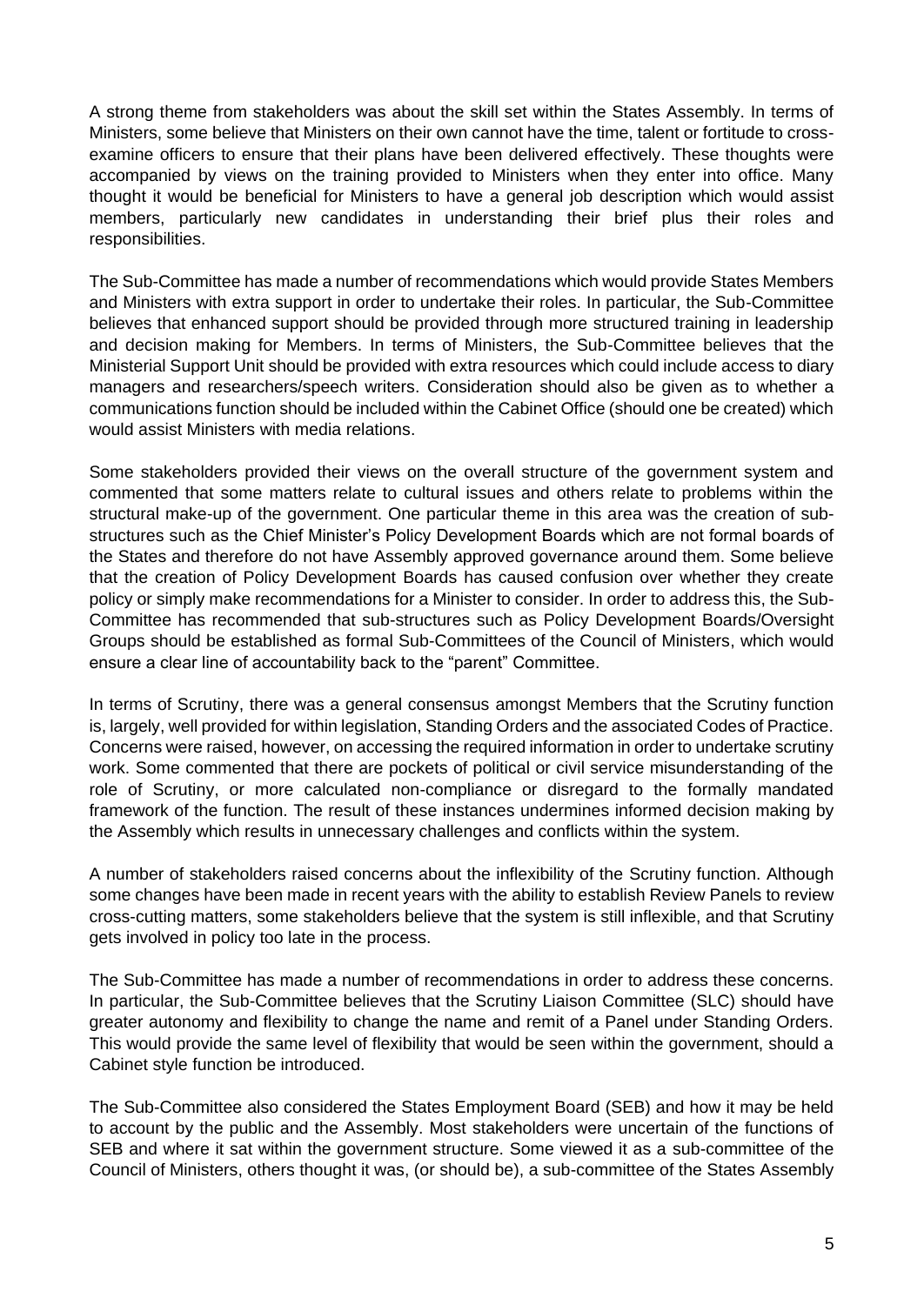and others found they could not place it into one particular area. The SEB is in fact, [under the Law,](https://www.jerseylaw.je/laws/current/PDFs/16.325.pdf) a body corporate with perpetual succession.

Most stakeholders acknowledged that SEB is the employer of all staff but found the detail around that difficult to determine. Some also commented that the relationship between SEB and Departments was not always clear. The Sub-Committee met with some of the Unions who commented that there were often difficulties in discussing issues directly with SEB members and believed that there should be more representation of the Unions on the Board. The Sub-Committee had requested a meeting with SEB as part of its consultation process, but unfortunately this never took place.

The Sub-Committee's review has identified 18 main key findings and 36 recommendations which span across the States Assembly, ministerial government, Scrutiny and the civil service in terms of governance and accountability. Some of the recommendations made by the Sub-Committee would be relatively easy to implement whilst others may need to be considered further and consulted upon.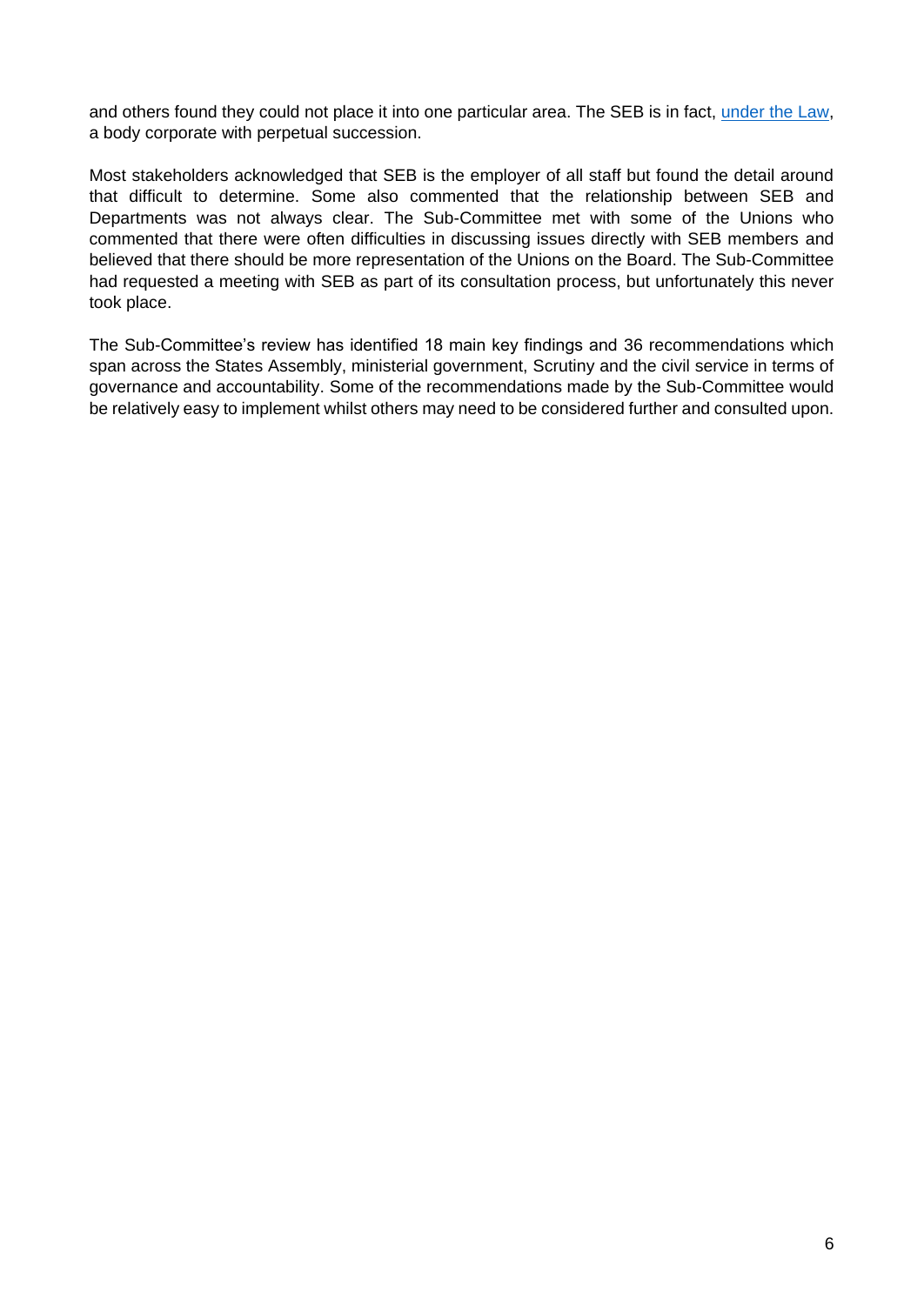## <span id="page-8-0"></span>**2. Chair's Foreword**

A system should never be designed to meet the needs of personalities but should ensure best practice in governance, accountability and demonstrate the ability to deliver on behalf of those it aims to serve.

The political body is one that creates/directs legislation and policy on behalf of the people. Our public service are the deliverers who implement/enforce on behalf of the people. Together, they create a potentially powerful conundrum that is on a democratic platform.

In 2005, the States of Jersey introduced Ministerial Government. A number of changes have taken place since then in an attempt to improve the structure - whether that be legislative, structural or organisational changes.

In our review, we have observed that there continues to be a divide in opinion as to whether Ministerial Government is fit for purpose in the Jersey context. In conjunction with many Parliaments within the Commonwealth, we continue to learn from each other about Committee and Ministerial structures to ensure good governance for the people we serve.

A number of previous reviews have assisted us in our work, and we have attempted to reach out to as many stakeholders to ensure we encapsulate the valuable experiences, knowledge and expectations in order to move our current system forward.

This is my third review into the machinery of government where we aimed from the outset to consult and engage with a broad range of stakeholders. Unfortunately, we experienced a continuous lack of engagement from some Government Officials. The reluctance to engage in this work was particularly disappointing as we wanted to ensure everyone could be involved in order to find practical solutions to very real problems within our system of Government. By trying to address these issues and find ways to enhance and improve the system we have would assist our whole community.

However, I am extremely grateful to those that did engage in this review which provided us with valuable information in identifying where areas could be improved. Our review has focused on how we could improve the system we currently have, taking into account what we have experienced or observed since the last review was undertaken in 2013.

Essentially, our review has found that:

- P.1/2018 and the changes to the machinery of government implemented in 2018 were highly controversial.
- The Public Finances Law 2019 was implemented without requisite legislative changes which has been highly problematic.
- The OneGov structure was implemented with very little consideration for the machinery of government and lines of political accountability.

So here we are and how do we move forward?

Our report has taken account of many views and looked to other jurisdictions for possible answers to our actual or perceived problems. A number of key findings and recommendations sit within this report that should not be tucked away for another day.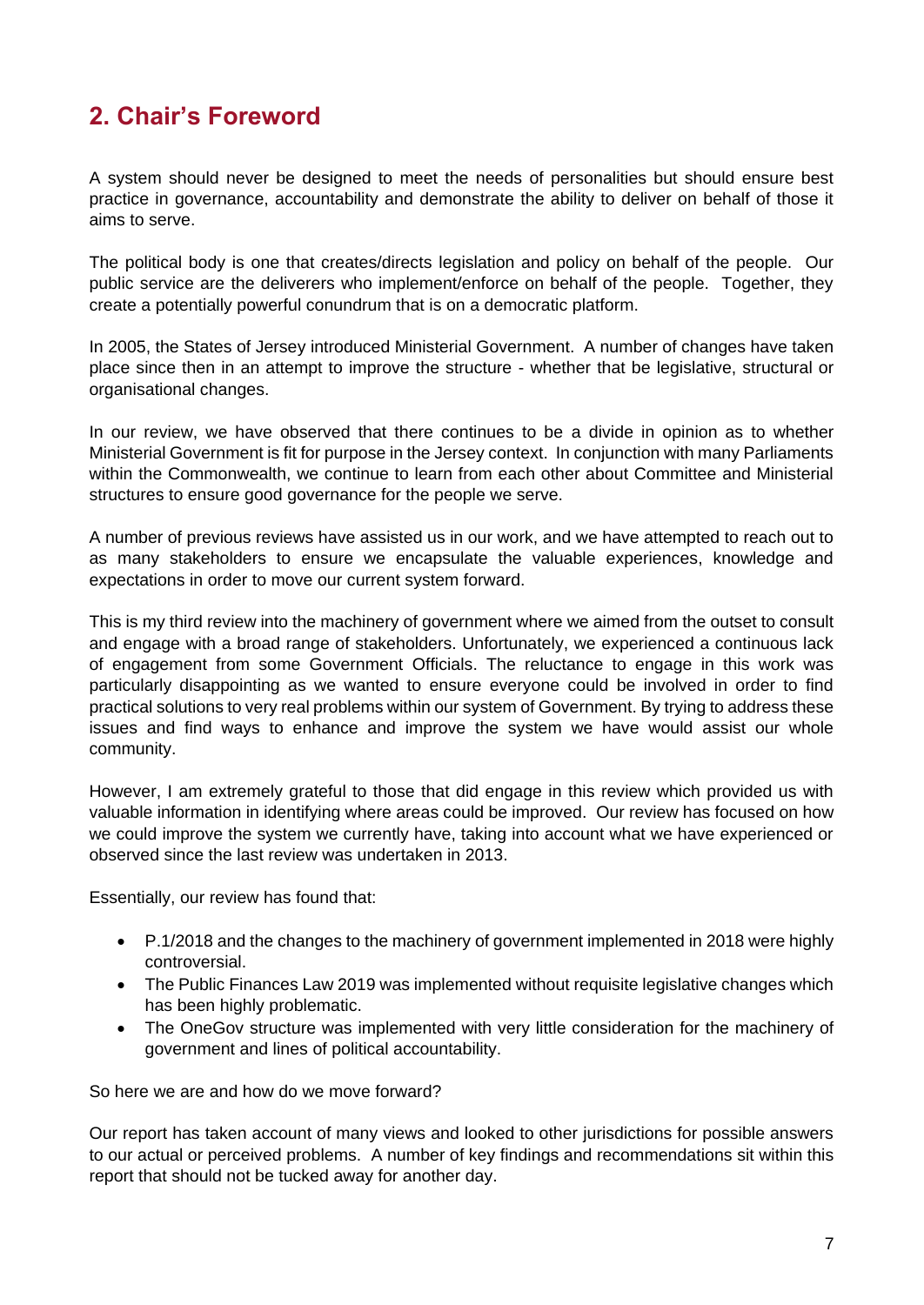I am extremely grateful for the support I have received from Sub-Committee members and our extremely diligent and capable officer.

Considering the limited time available to bring forward some of these changes in advance of the election, I look to create a taskforce immediately to bring forward required legislative/policy changes



in order to put the next Assembly on a better footing at the start of its term of office.

On a final note, moving back into a committee-based system never formed part of the scope of our review, however, we did receive a number of comments from stakeholders that it was a "better system". This matter will be open to a future Privileges and Procedures Committee to ignite this discussion at the beginning of a term of office. I would encourage a future Committee to do so in order to properly consider the possible merits and implications of moving to a committee system and whether it would be acceptable to the people we serve.

#### **Senator Tracey Vallois Chair, Democratic Accountability and Governance Sub-Committee**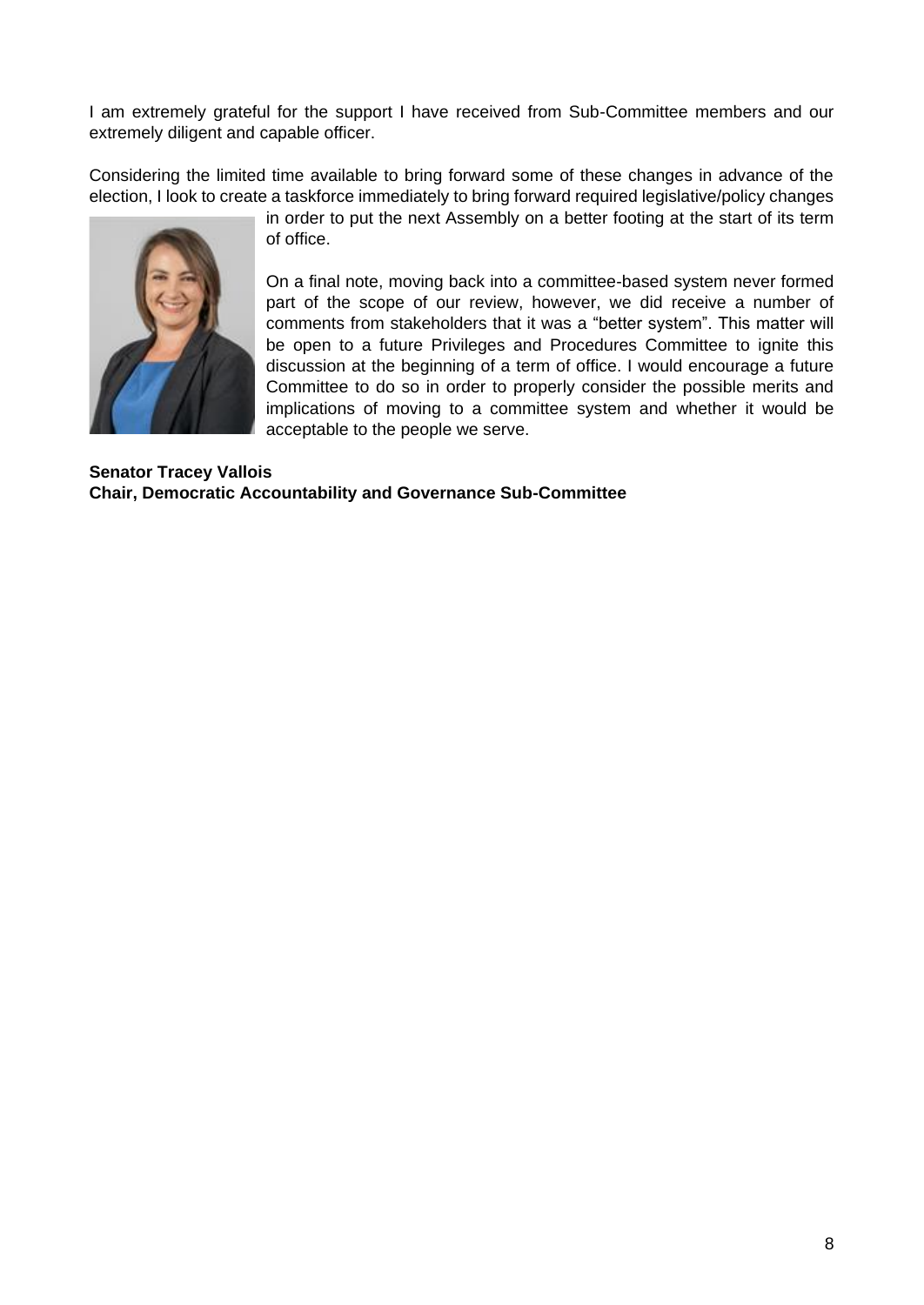## <span id="page-10-0"></span>**3. Key Findings and Recommendations**

## <span id="page-10-1"></span>**Key findings**

- **1.** There is an imbalance of power between the Chief Executive/Civil Service and the States of Jersey, which leads to a lack of political accountability for decisions.
- **2.** Some Departments do not have a single Minister with political responsibility, which leads to a lack of clarity and accountability.
- **3.** There are blurred lines of accountability between Executive and Non-Executive responsibilities.
- **4.** There is confusion over policy ownership, with a lack of political accountability for the development of policy or for the implementation of policy agreed by the Assembly following a proposition brought forward by a non-executive member.
- **5.** There is a lack of governance around Arm's Length Bodies and Specified Organisations, leading to uncertainty about to whom they are accountable and how their decisions can be influenced.
- **6.** Accountability of the role of Chief Minister within the public arena is lacking as voters do not have a say on who should be elected to the role.
- **7.** The Council of Ministers is at risk of being fragmented/politically divided because the Assembly can impose its choices on the Chief Minister.
- **8.** There is a lack of transparency over the role of Deputy Chief Minister, undermining accountability for the areas for which the DCM is given responsibility.
- **9.** The role of Assistant Minister is unclear, which undermines accountability and may deter some States Members from expressing interest in the roles available.
- **10.**Some Ministers give the impression that they are not on top of their brief and Ministers are inconsistent in terms of how they approach their ministerial duties, so not all Ministers discharge all aspects of their role adequately.
- **11.**States Members do not all have the skills and capabilities required in a modern legislature and opportunities to enhance their skillset are lacking.
- **12.**The Scrutiny function is not sufficiently flexible to undertake effective reviews as it gets involved in policy too late in the process.
- **13.**The Scrutiny function does not always have the required skill set to hold Ministers to account for their actions, particularly in the development and scrutiny of legislation.
- **14.**Scrutiny is seen by some as the opposition to Ministers, undermining its true role as a 'critical friend' of government.
- **15.**Legislative Scrutiny has improved in recent years to become a routine part of Scrutiny work but is still held back by a lack of time and skills.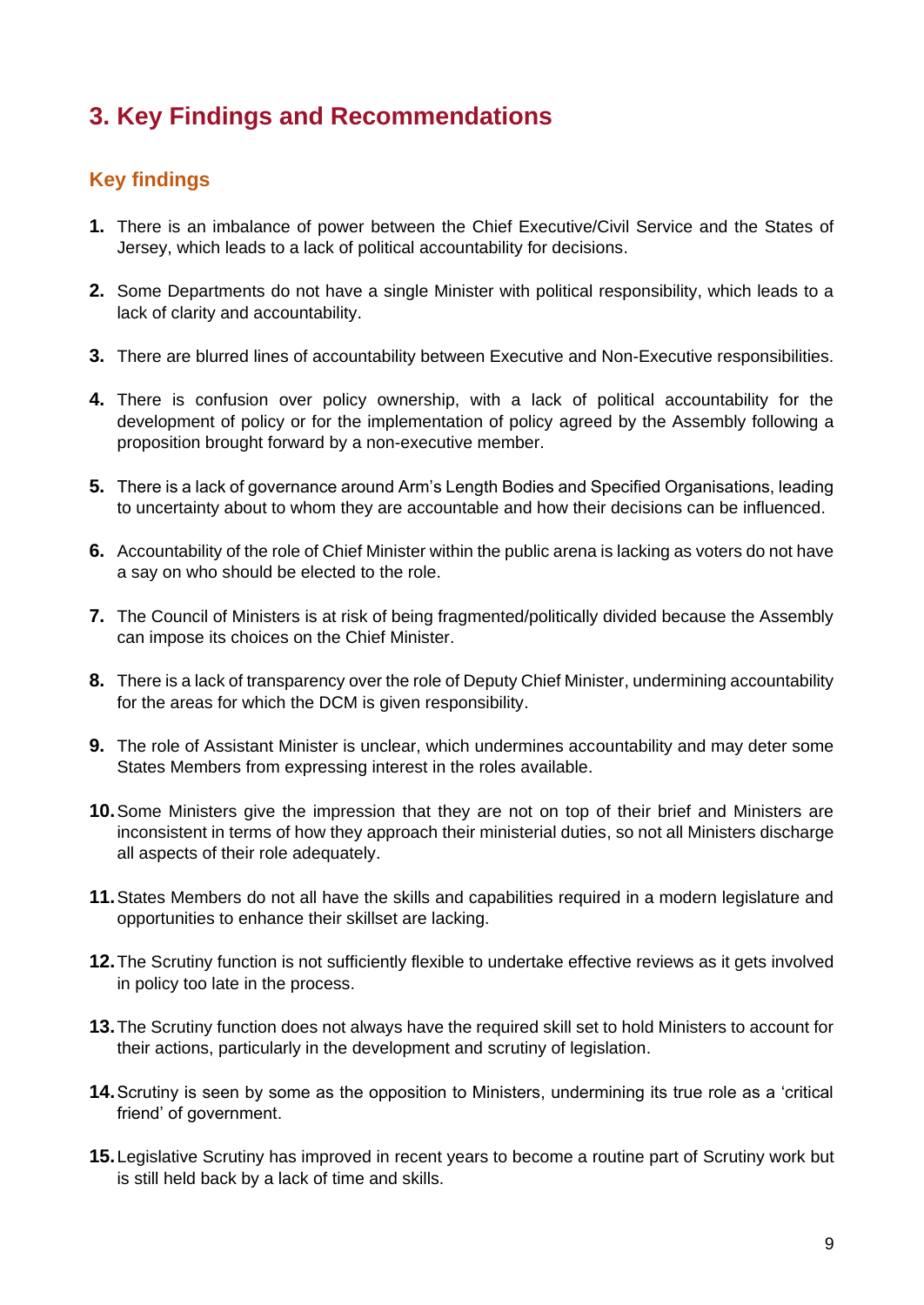- **16.**Many Members of the States consider that the role of the States Employment Board is unclear.
- **17.**The governance arrangements for the States Employment Board are lacking, despite recent recommendations from the Comptroller and Auditor General to address various deficiencies.
- **18.**Record keeping within the Executive sometimes lacks rigour, causing a lack of transparency and accountability.

### <span id="page-11-0"></span>**Recommendations**

#### *Government structure*

- **1.** Each department should have one Minister who is ultimately accountable for the whole of the department. Where the scope of a department is such that it is felt additional Ministers are required, there should be a lead Minister and non-CoM Ministers with responsibility for specific areas of the department.
- **2.** A Cabinet Office style function should be created which would merge the Ministerial Support Unit and the Strategic Policy, Planning and Performance Department. Consideration should be given as to whether a Communications function should be included in the creation of the Cabinet Office, which would ultimately be responsible to the Council of Ministers for policy advice and delivery.
- **3.** In creating a new Cabinet Office, the creation of a Single Legal Entity should not be pursued. A unified Council of Ministers should be a practice rather than set out in law.
- **4.** The States of Jersey Law 2005 should be amended to reduce the timeframe for agreeing a Common Strategic Policy from 4 months to 8 weeks.

#### *Accountability within government*

- **5.** All reports by sub structures such as, Policy Development Boards should be published with immediate effect and receive a published response from the Chief Minister within 6 weeks with expected action to be taken.
- **6.** The Council of Ministers should report to the Assembly and keep updated a Policy Pipeline showing the policies currently being worked on and proposed timescales for States decisions and implementation. The Pipeline should state which Minister is accountable for each policy.
- **7.** There should be a supervisory committee which would monitor the performance of Arm's l Length Organisations. This would help link government priorities via Memorandum of Understanding/Service Level Agreements with ALOs (such as the Carbon Neutral Strategy).
- **8.** Voters should be provided with the opportunity to indicate their preferred candidate for Chief Minister during the voting process.
- **9.** The Chief Minister should nominate his or her preferred slate of Ministers to the States Assembly within 5 working days of being elected.
- **10.** The States of Jersey Law 2005 should be amended to expand the role of Deputy Chief Minister and clarify that he or she is the authorised substitute for an executive decision whenever the Chief Minister is out of the Island or is otherwise indisposed.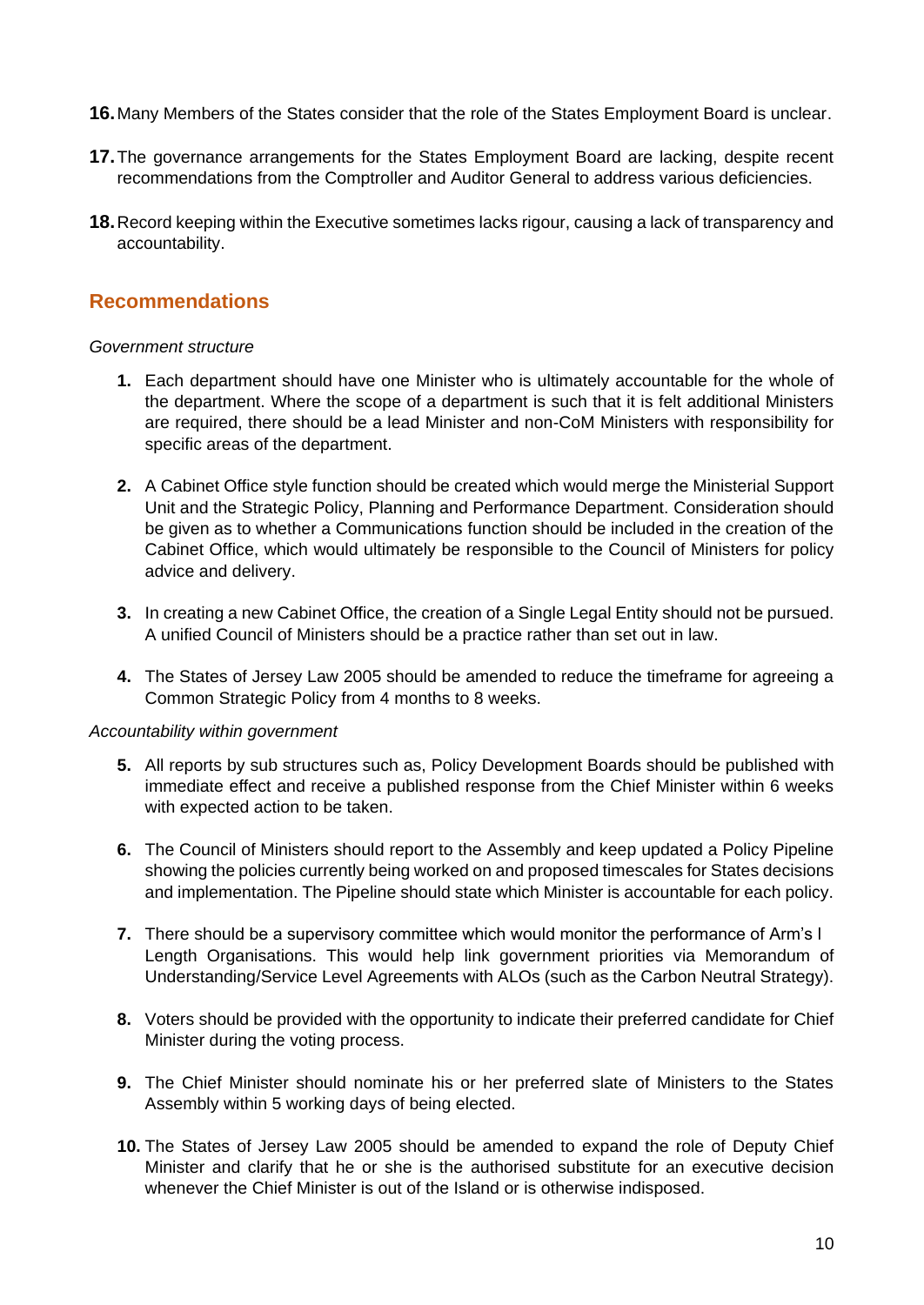**11.** If a Cabinet Office is introduced in Jersey, Assistant Ministers would likely become the "Cabinet Office Ministers" who would have a specific remit, role and responsibility. Whether Assistant Ministers remain, or they become "Cabinet Office Ministers" in the development of a Cabinet Office, a list of their roles and responsibilities should be kept up to date and published as a matter of course.

#### *Training and development*

- **12.** The Ministerial Support Unit requires additional capacity and resources which should be explored further in the development of a Cabinet Office. Specifically, the Ministerial Team should have access to a Private Secretary, a Diary Manager and researchers/speech writers.
- **13.** Each Ministerial role should be accompanied by a general job description.
- **14.** All Ministers and Assistant Ministers (if they remain) should receive a structured induction by the Ministerial Support Unit immediately after being elected to their respective roles.
- **15.** The Ministerial team should have a dedicated base to work from within their department or the Government's administration building.
- **16.** All States Members should have access to leadership and decision-making training.
- **17.** The Nolan Principles should be amended to align with the values contained in the People Strategy.

#### *The Scrutiny function*

- **18.** The Scrutiny Liaison Committee should have greater autonomy and flexibility to change the name and remit of a Panel under Standing Orders.
- **19.** Chairs of Panels should be elected by the Assembly but would be responsible for forming their own Panel memberships.
- **20.** Once all 5 Chairs have been elected by the Assembly, the Scrutiny Liaison Committee would present to the States a list of Scrutiny members and the remit of the respective Panels.
- **21.** There should be a minimum of 3 Members sitting on each Panel but no maximum.
- **22.** Each scrutiny role should be accompanied by a general job description.
- **23.** Standing Orders should provide a set list of expectations of each Member of Scrutiny including attendance at meetings. It should be provided for in Standing Orders that if Members do not attend Scrutiny meetings for a long period without good reason (to be determined by the Scrutiny Liaison Committee), their membership on that Panel will be terminated.

#### *Legislative Scrutiny*

**24.** The suggestions made by the former Comptroller and Auditor General in her [thinkpiece](https://www.jerseyauditoffice.je/wp-content/uploads/2019/12/Report-Governance-A-Thinkpiece-18.12.2019.pdf) should be given due consideration: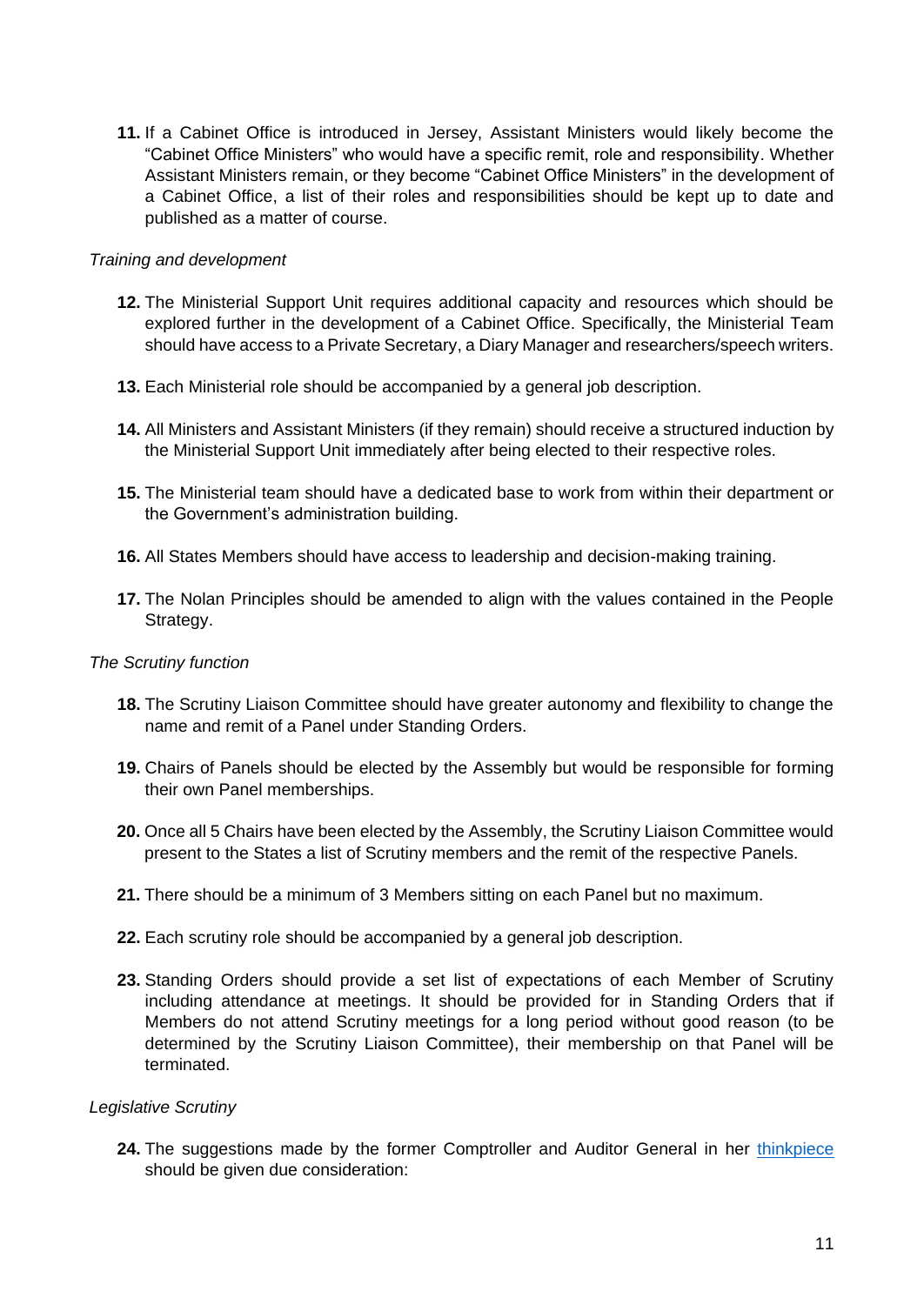- a. Clear, agreed principles on when 'green papers' (initial consultations on policy or legislative proposals) and 'white papers' (detailed proposals for legislation) should be prepared. These would in turn trigger the opportunity for timely review by Scrutiny Panels in advance of preparation of draft legislation;
- b. Clear and consistent standards for instructions for legislative drafting. Drafting instructions provide a clear statement of the policy intentions underpinning proposed legislation. They provide rigour in the legislative drafting and facilitate effective scrutiny of the extent to which policy objectives have been captured in draft legislation.
- c. Establishing clear standards for preparing marked up versions of legislation, comparing the existing legislation and draft legislation, highlighting the differences and reasons for them. Such an analysis facilitates effective scrutiny of draft legislation, including facilitating scrutiny of matters not specifically referred to in other documents made available by the Government to a Scrutiny Panel.
- **25.** Drafting instructions should be received by Scrutiny for each piece of legislation as standard.
- **26.** There should be a dedicated Law Officer within the Law Officer's Department in order to assist with legislative Scrutiny.
- **27.** Changes should be made to how legislation is debated in the Assembly as follows:
	- a. The debate on the principles and second and third reading should be separated.
	- b. Scrutiny of legislation should cover both the principles and Articles/Regulations.
	- c. A mechanism should be introduced whereby Scrutiny could trigger a further period of scrutiny of the Articles/Regulations after the Assembly has agreed to the principles.
	- d. The minimum lodging period between lodging and debate for legislation should be extended by 10 weeks unless an agreement is made with Scrutiny to reduce or extend the lodging period (but it can be no sooner than 6 weeks, unless it is in the public interest to do so).
	- e. Non-executive propositions in relation to legislation should be included within the scope of Scrutiny and a mechanism should be introduced whereby an in-principle debate should take place which would enable the Minister to develop the Articles and bring them back to the States Assembly.
- **28.** There should be a mandatory requirement for an official schedule of legislation to be published by Government at the start of each year. The schedule should include deadlines and should be updated every quarter to take account of any delays or new legislation.

#### *States Employment Board*

**29.** The budgetary arrangements for the States Employment Board should be addressed as a matter of priority.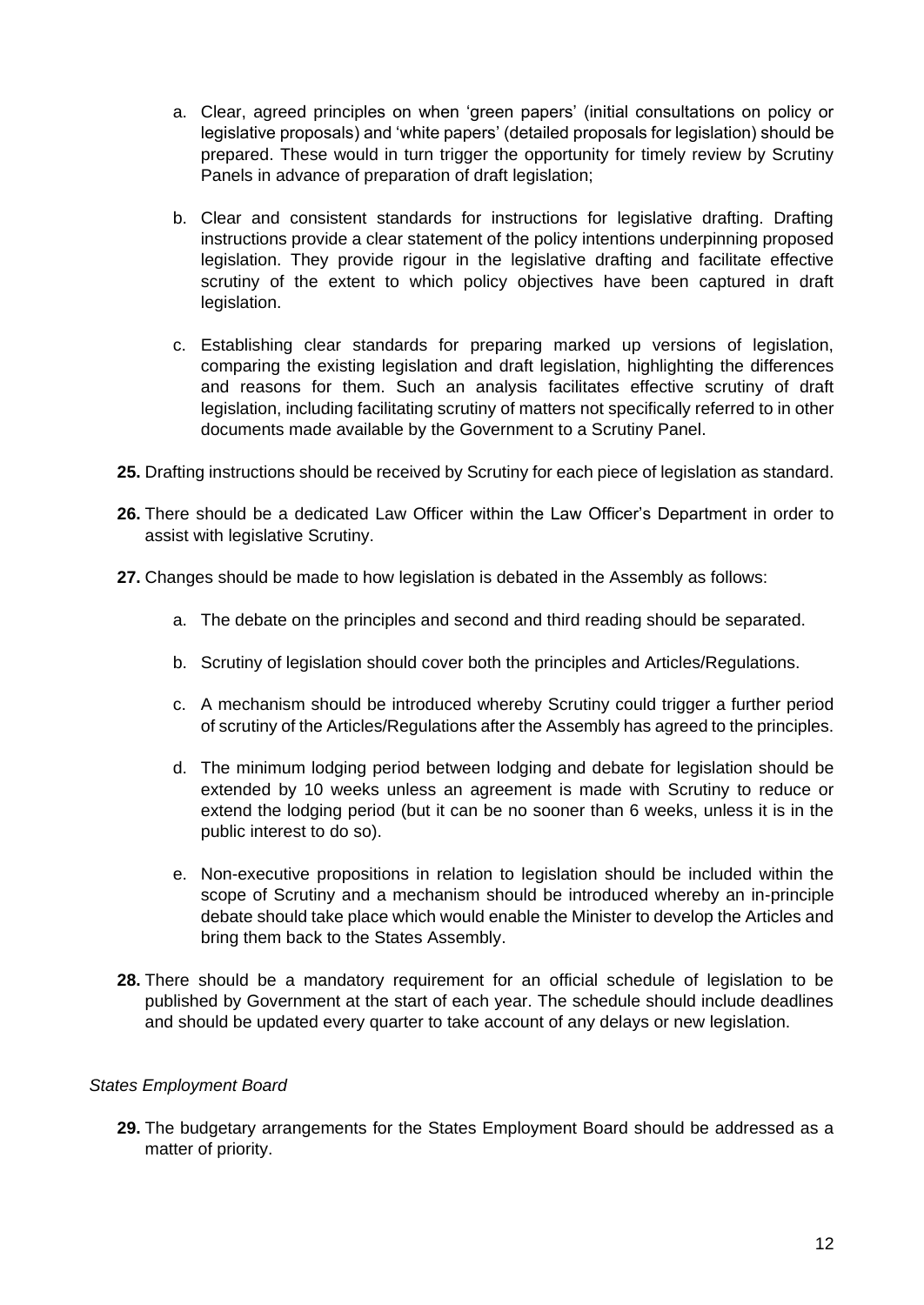- **30.** The legislative arrangements around the States Employment Board should be more refined and the recommendations made by the Comptroller and Auditor General in this respect should be implemented as a matter of priority.
- **31.** The States Employment Board should set their policy and their strategy at the beginning of their term. The Head of the Public Service and departmental officers should then demonstrate how they are complying with and meeting the requirements set by the Board.
- **32.** Joint working between the States Employment Board and the Unions requires some attention, particularly as there appears to be issues with the level of engagement between the two parties. Consideration should be given as to whether a consultative committee should be established which would constitute members of the States Employment Board and representatives from each Union.
- **33.** The Government should consider how the States Employment Board would fit into the creation of a Cabinet Office in order to oversee the enabling/supporting functions such as Comms, HR and IT, which are functions currently in the Chief Operating Office and Office of the Chief Executive.
- **34.** the States Employment Board should be established as a committee of the States of Jersey and should include a mixture of executive and non-executive members. In this new scenario, the Head of the Public Service would be answerable and accountable to the committee and it would not be appropriate to appoint the Chief Minister (or any executive member) as the chair.

#### *The role of the Chief Executive*

- **35.** Consideration should be given to the role of the Chief Executive and whether there are too many powers invested in only one individual. If a Cabinet Office is established, the Head of the Cabinet Office could be responsible for providing advice to the Council of Ministers, and the Chief Executive to account to them for delivery policy initiatives.
- **36.** The appointment of the Chief Executive should go through the States Employment Board with the Jersey Appointments Commission only playing a regulatory role.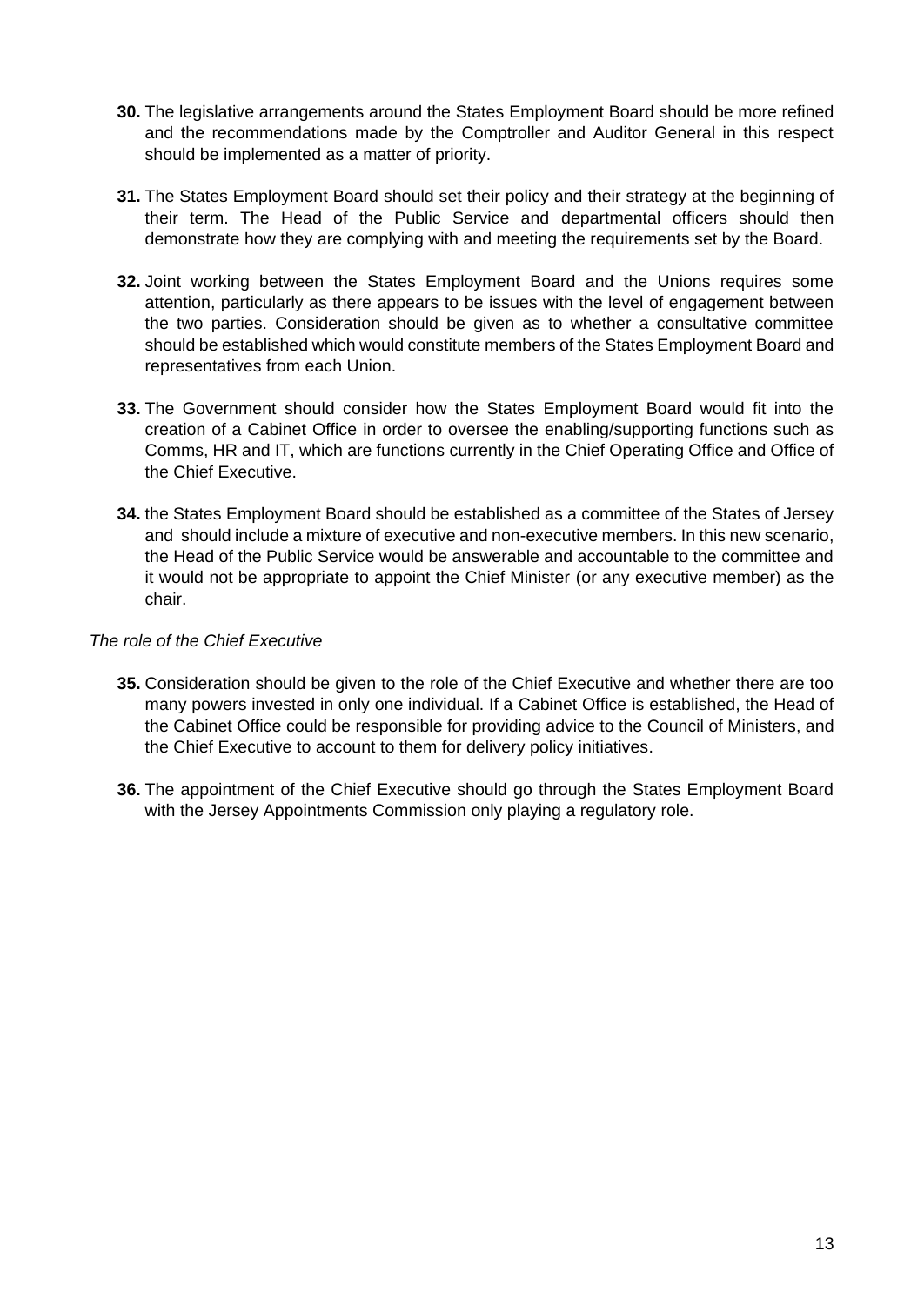## <span id="page-15-0"></span>**4. Introduction**

In February 2021, the Privileges and Procedures Committee (PPC) established the Democratic Accountability and Governance (DAG) Sub-Committee in order to review Jersey's system of governance. This followed a [debate on a proposition](https://statesassembly.gov.je/assemblypropositions/2020/p.98-2020%20ministerial%20government%20review%20%5bdep%20john%20young%5d.pdf) lodged by Deputy John Young, which called for an independent, external review of Jersey's ministerial government. Although the proposition was defeated, there was a general consensus amongst Members that a review should be undertaken in order to consider Jersey's machinery of government and its governance arrangements.

## <span id="page-15-1"></span>**Scope of the review**

The main aim of the Sub-Committee's work was: *To undertake a review of the accountability of government to the public and the Assembly, with a view to making recommendations for improvement.* 

The scope of the Sub-Committee's review included:

- $\rightarrow$  The roles of the Council of Ministers, the Chief Minister, Deputy Chief Minister, Ministers, Assistant Ministers, and the States Employment Board and how they may be held to account by the public and the Assembly.
- $\rightarrow$  The relationship between ministerial structures and civil service structures in relation to policy development, implementation and operational management, particularly in view of the development of the OneGov project, and how this affects accountability to the public and the Assembly.
- $\rightarrow$  The role of Scrutiny and the Public Accounts Committee in holding the Executive to account.
- → Whether the current ministerial and Scrutiny portfolios set out in Standing Orders remain appropriate or whether there is an alternative structure, or an alternative system for electing Members to ministerial office or Scrutiny, which would enhance accountability and effectiveness.
- $\rightarrow$  Opportunities for States members to be engaged in the process of government.

### <span id="page-15-2"></span>**Methodology**

The Sub-Committee's work has been informed by a number of desktop studies on the functions of comparable governments elsewhere. This included the structure of local authorities in the UK; the process followed in appointing senior officials in the UK; and a look back on reviews of the machinery of government in Jersey since 1998.

The Sub-Committee was keen to hear the views of a wide range of stakeholders including States Members, government officials and the general public. Although a number of one-to-one interviews were undertaken with senior government officers, these were limited and did not reflect the number of invitations sent out inviting views and/or written submissions (in private and in confidence). In that regard, the Sub-Committee was disappointed with the level of engagement and the reluctance to submit views amongst government officials.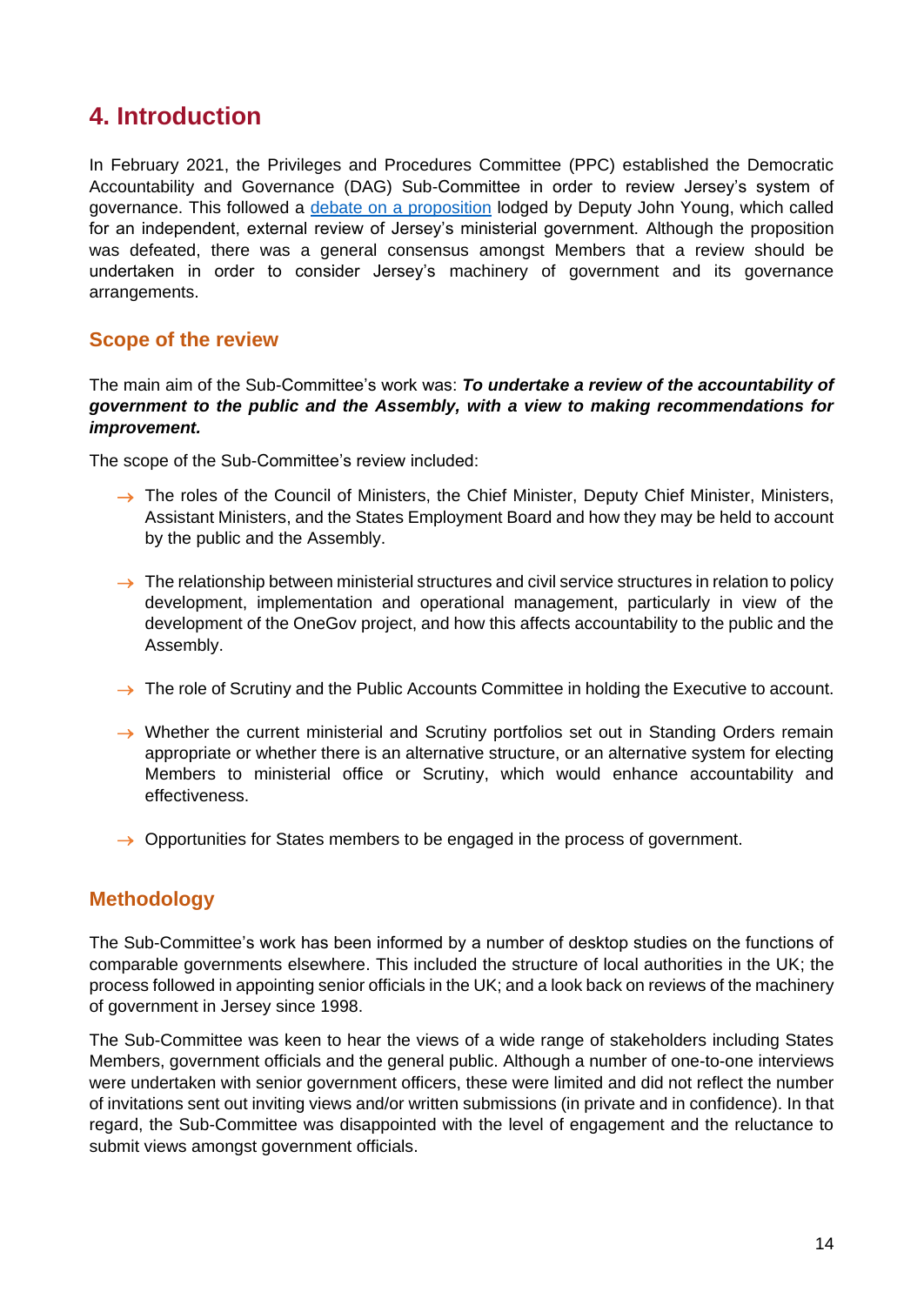In July 2021, the Sub-Committee organised a series of workshops for States Members in order to generate discussion on a range of matters identified during the consultation stage of the review. These were separated into the following areas:

- **Workshop 1:** The role of Scrutiny
- **Workshop 2**: Accountability and decision making
- **Workshop 3:** Ministerial and civil service structures

A further "mop-up" session was organised in order to discuss with Members the main themes of the workshops, which had taken place over three afternoons.

More recently, the Chair of the Sub-Committee attended a Council of Ministers meeting to discuss the main findings of the report. The Sub-Committee had also requested to meet with the States Employment Board but unfortunately this was not made possible.

The Sub-Committee has drawn on all of the views expressed during this review and makes a number of recommendations for PPC to consider and take forward as necessary.

### <span id="page-16-0"></span>**Structure of the report**

The Sub-Committee firstly provides an overview of Jersey's system of government and how it has developed since 1998 with the move away from the committee system into ministerial government. This section also includes a summary of the number of attempts by Members to change the system since ministerial government was implemented in 2005.

The Sub-Committee then explains the structure of Jersey's government today, which includes a brief description of the legislature (States Assembly and Scrutiny function), the Executive (ministerial government) and the civil service. This section also includes an explanation of the most recent changes to ministerial and civil service structures through the implementation of P.1/2018, which generated the most discussion amongst stakeholders.

Following these sections, the Sub-Committee then explains the different ways in which the government is held to account. During stakeholder discussions on accountability in government, stakeholders raised a number of related issues including arm's length bodies and the skill set within the States Assembly.

The next section provides a summary of the views expressed on the Scrutiny function, how it is working and whether it could be improved. A separate section provides an overview of stakeholders' thoughts on the effectiveness of legislative scrutiny. The views presented in this section were expressed mostly during the workshop exercise with members which focussed on the role of Scrutiny.

The penultimate section relates to the role and functions of the States Employment Board, including the recommendations for change by the Comptroller and Auditor General in her report: 'The role [and operation of the States Employment Board'.](https://www.jerseyauditoffice.je/wp-content/uploads/2019/03/Role-and-Operation-of-the-States-Employment-Board-Report.pdf)

The last section identifies a number of recommendations for change to be considered by PPC. The recommendations have been based on the 18 key findings identified throughout the report.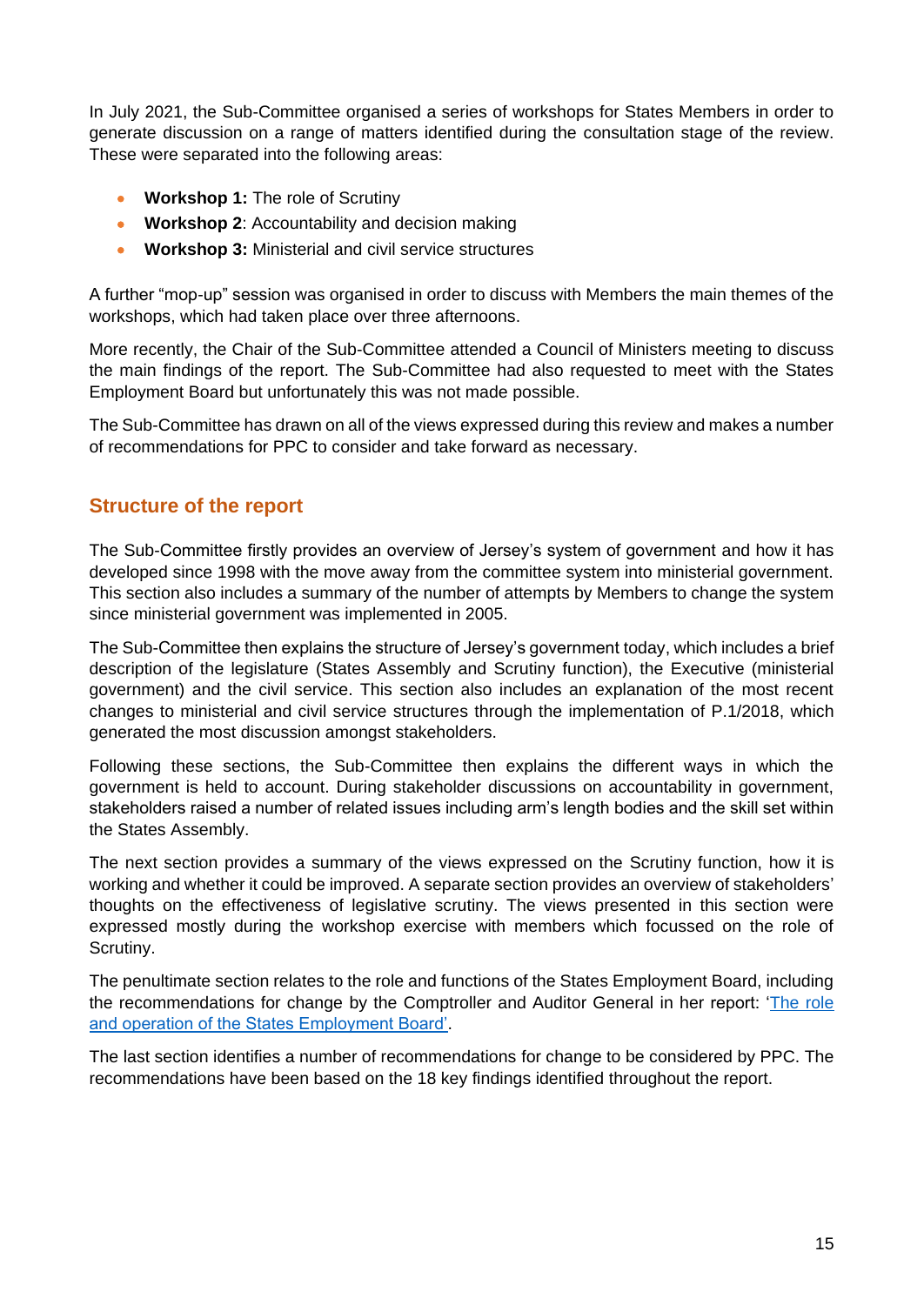## <span id="page-17-0"></span>**5. Jersey's system of government: an overview**

Jersey has its own democratically elected parliament – the Assembly of the States of Jersey. The majority of States Members sit as independents, but there are currently three registered political parties and more may be formed in the next term of the Assembly.

A ministerial system of government was introduced in 2005, replacing the previous committee structure. Constitutionally, ministerial government is underpinned by the following pieces of legislation:

- **[States of Jersey Law 2005](https://www.jerseylaw.je/laws/current/PDFs/16.800.pdf)**: provides for the constitution and proceedings of the States (powers, privileges and immunities) and established the ministerial system of government.
- **[Employment of States of Jersey Employees \(Jersey\) Law 2005](https://www.jerseylaw.je/laws/current/PDFs/16.325.pdf)**: established the States Employment Board (which employs all employees on behalf of the States and administrations of the States) and the Appointments Commission (which oversees the appointment of employees and certain office holders).
- **[Public Finances \(Jersey\) Law 2019](https://www.jerseylaw.je/laws/enacted/PDFs/L-10-2019.pdf)** (that replaced the Public Finances (Jersey) Law 2005): provides for the administration of the public finances of Jersey.
- **[Standing Orders of the States of Jersey](https://statesassembly.gov.je/SiteCollectionDocuments/States%20Assembly/2021.09.02%20Standing%20Orders%20of%20the%20States%20of%20Jersey.pdf)**: although not legislation, they are a comprehensive set of rules that govern the way in which the Assembly conducts its business.

The scope of the Sub-Committee's review has not included changing from the ministerial system of government to an alternative system, although it has considered how the best aspects of the former committee system could be incorporated within the current system.

### <span id="page-17-1"></span>**How did we get here?**

There have been a number of changes to Jersey's system of government since 1998. The Sub-Committee felt that it was important to provide this background, as it demonstrates that the government system, and how it works, has been a recurring topic of conversation amongst Members since the ministerial system was introduced in 2005.

#### <span id="page-17-2"></span>**Committee to ministerial government**

The move from the committee arrangement into ministerial government in 2005 was a major change for the Island's political system.

The call for change started in January 1998 when a workshop of States Members and Chief Officers considered the role and responsibilities of the former Policy and Resources Committee, as well as the more general question of the strategic and corporate management of the States<sup>1</sup>.

As a result of these discussions, in July 1998 the Policy and Resources Committee lodged a proposition [\(P.164/1998\)](https://statesassembly.gov.je/assemblypropositions/1998/47868-6089-792006.pdf) which stated that there was a need for a general review of the machinery of government, and that this review should be carried out by a body independent of the States.

<sup>1</sup> [P.122/2001](https://statesassembly.gov.je/assemblypropositions/2001/42743-11307.pdf) Machinery of Government: Proposed Reforms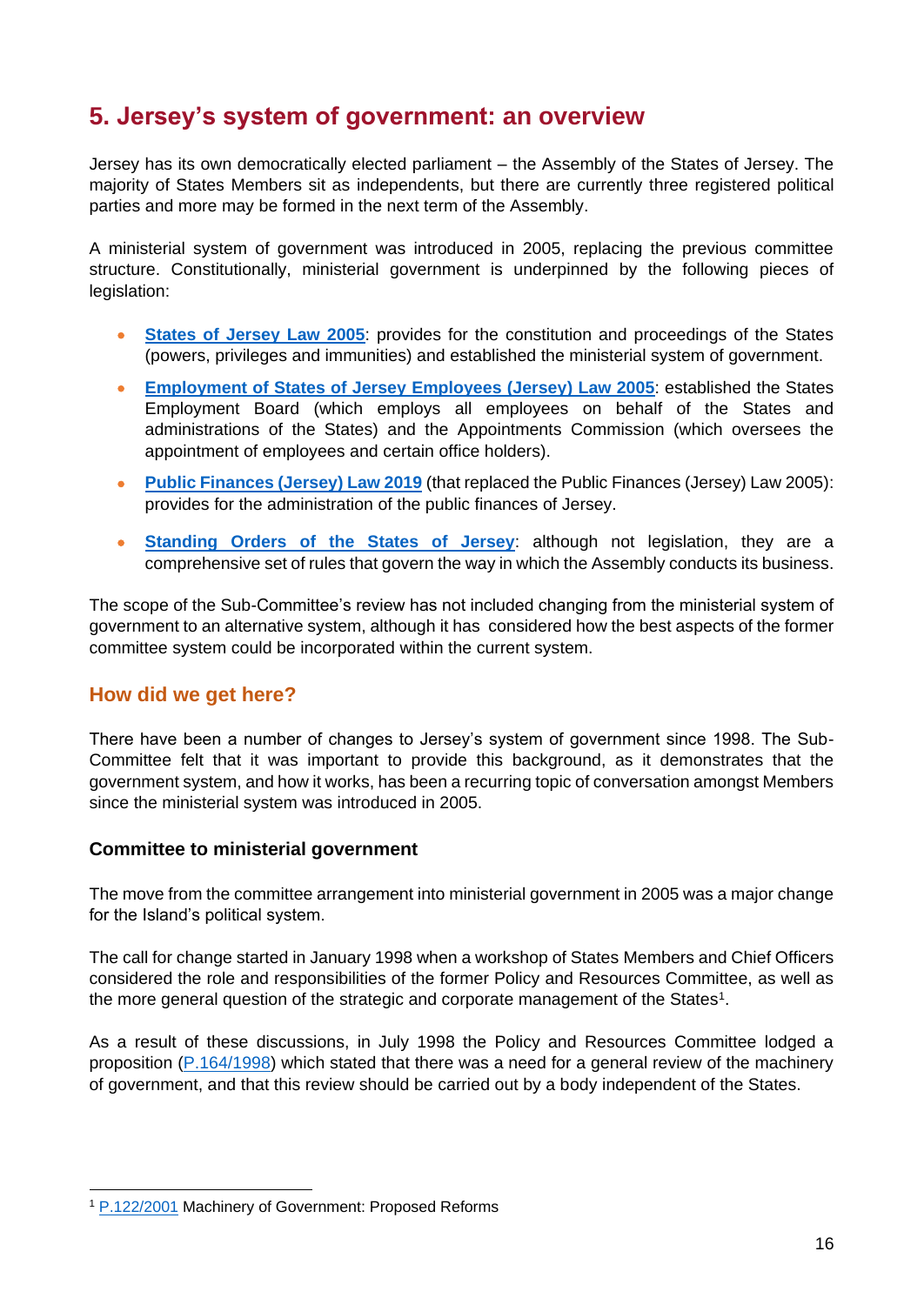The States agreed in principle to appoint an independent body to undertake a review and the Policy and Resources Committee was asked to bring back terms of reference, together with nominations for the Chair and membership of the review body (later known as the "Clothier Panel").

The findings and recommendations of the [Clothier report](https://www.gov.je/SiteCollectionDocuments/Government%20and%20administration/ID%20ClothierReport%20100331%20CC.pdf) effectively abolished the Committee system and created the ministerial government including a Scrutiny function. The Policy and Resources Committee brought forward its proposals [\(P.122/2001\)](https://statesassembly.gov.je/assemblypropositions/2001/42743-11307.pdf) to reform the machinery of government which were based on the recommendations made in the Clothier report.

The Proposition was accepted by the Assembly but was subject to a number of amendments by States Members at the time. One of the accepted amendments resulted in the ["Troy Rule"](https://statesassembly.gov.je/assemblypropositions/2001/18152-3830.pdf) being applied to the constitution of the States Assembly. The rule ensures that members of the States who are not involved in the Executive is greater than those who are by a margin equivalent to at least 10% of the total membership of the States.

These decisions were the very start of the process for changing Jersey's system of government. Since the move from the committee arrangement, numerous conversations have taken place within the Assembly and amongst Members about the changes and whether they could be improved or amended.

#### <span id="page-18-0"></span>**Calls for change since the ministerial system was implemented**

In November 2009, PPC established a sub-group to look at the organisation of States business due to concerns about the significant increase in the number of States meetings during 2009, and the associated increase in the number of questions and length of debates. The sub-group's report suggested that ministerial government should be reviewed, and the concerns expressed in relation to States business were symptoms of a wider problem.

The sub-group also found that, in comparison to the Committee system, fewer members were involved in each piece of work under ministerial government and that the design of ministerial government was more suited to a party political structure. At the time, one member suggested that the structure of ministerial government was flawed, in that the States Chamber was divided, causing unnecessary friction and duplicating both work and costs.

In June 2010, former Senator Alan Breckon lodged a proposition [\(P.70/2010\)](https://statesassembly.gov.je/assemblypropositions/2010/9449-30720-362010.pdf) which proposed an amended structure to Jersey's system of government in order to establish a more inclusive system, with the aim of giving all members greater opportunities to participate in executive decision making. The proposition was later withdrawn.

In August 2010, Senator Breckon lodged [P.120/2010](https://statesassembly.gov.je/assemblypropositions/2010/42309-5578-2682010.pdf) which proposed the establishment of ministerial boards and a revised system of scrutiny. P.120/2010 included a report by a working party, established following the debate on P.70/2010, to review its proposals in greater detail. The working party concluded that there was a significant dissatisfaction among members in relation to the operation of the ministerial system. It believed that the people of Jersey would be better served by a revised system which was more inclusive. The proposition was defeated 28 against and 21 for with 1 abstention.

In 2011, the Council of Ministers lodged a proposition [\(P.17/2011\)](https://statesassembly.gov.je/assemblypropositions/2011/p.76-2011.pdf) which proposed that there should be a review of ministerial government in order to identify required improvements and develop proposals to address them. Although the proposition was later withdrawn, it and the other propositions mentioned in this section, provide an indication that there were different perceptions about how successful the machinery of government changes had been.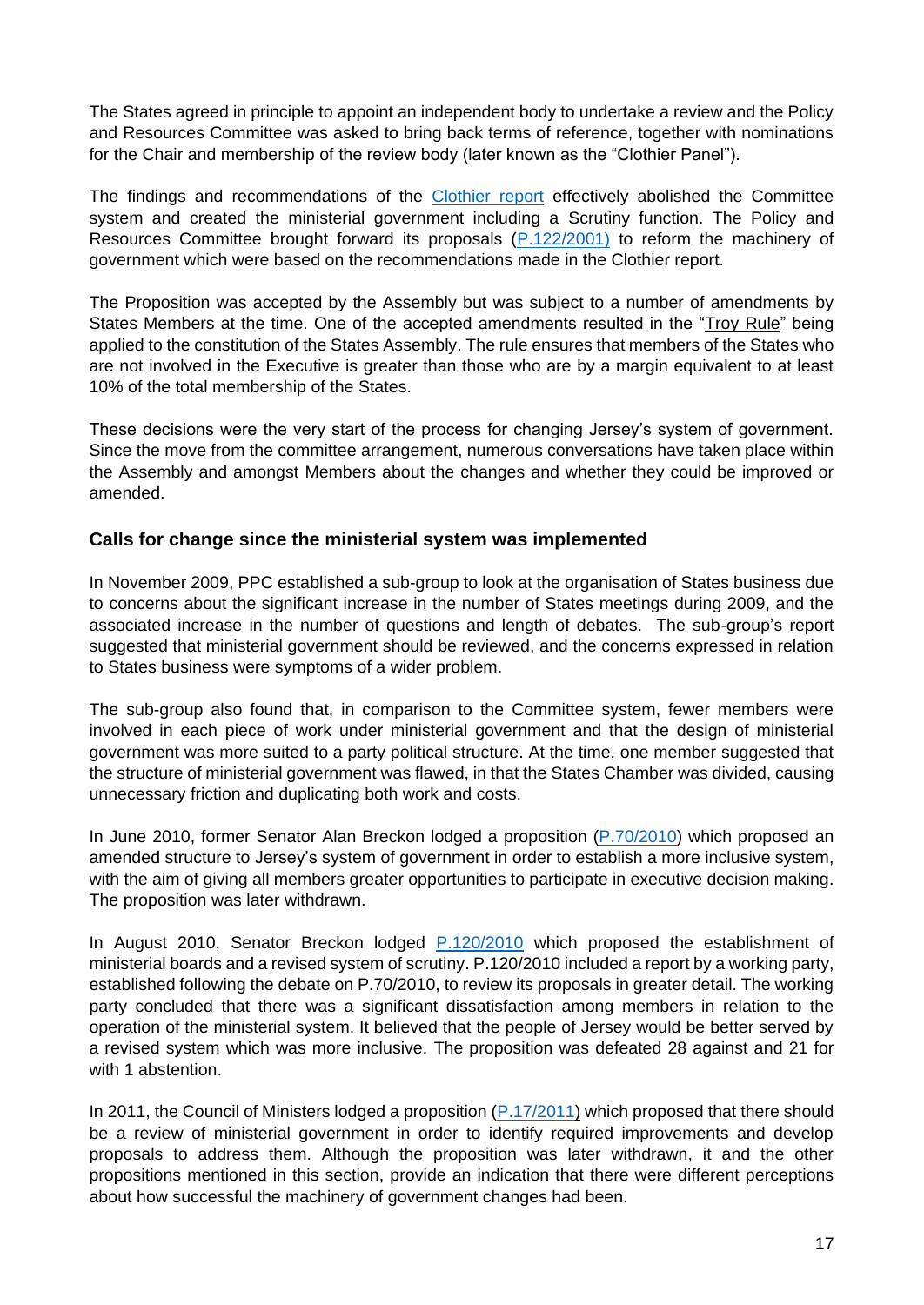In February 2012, PPC established a Machinery of Government Review Sub-Committee in order to conduct a diagnostic review of the existing system.

The Sub-Committee presented its initial findings and recommendations in April 2013 [\(R.39/2013\)](https://statesassembly.gov.je/assemblyreports/2013/r.039-2013.pdf) following a desktop study. The Sub-Committee's recommendations were designed to deliver some initial improvements to accountability in the ministerial system and to promote open and collaborative working.

In September 2013, the Sub-Committee presented its final report [\(R.105/2013\)](https://statesassembly.gov.je/assemblyreports/2013/r.105-2013.pdf) which presented two options - the States could move closer to the model proposed by the Clothier Panel and give that model sufficient time to demonstrate that it could deliver the remedies envisaged in December 2000 or, alternatively, the States could pursue a ministerial/committee hybrid or blend some executive/non-executive roles.

Following an 'in Committee' debate held on 9th October 2013, a Steering Group was established to take forward consideration of the Sub-Committee's recommendations. The Steering Group took into account the comments of members during the debate and consulted with States Members in their various roles on the recommendations. The Group considered possible amendments to the States of Jersey Law 2005, which were referred back [to PPC for consideration](https://statesassembly.gov.je/assemblypropositions/2014/p.033-2014com.pdf) on 6th March 2014.

At that time, PPC did not feel that it was in a position to take the proposed changes to the States Assembly and the then Chief Minister agreed to take the matter forward.

In March 2014 the then Chief Minister (Senator Gorst) lodged a proposition [\(P.33/2014\)](https://statesassembly.gov.je/assemblypropositions/2014/p.033-2014.pdf) which sought to amend the machinery of government in order to improve its function and implement those recommendations of the Machinery of Government Sub-Committee which had gained broad support. The proposition was approved by the States, as amended. It introduced into legislation the concept of collective responsibility, whereby Ministers were each required to support (or at least not to oppose) actions to implement agreed government policy (set out in the Strategic Plan). Collective responsibility also extended to Assistant Ministers in relation to the policy of the Ministerial department they were in.

P.33/2014 also enabled the States to make subsequent decisions regarding arrangements for Scrutiny through Standing Orders and ensured that the Chief Minister was responsible for the overall organisation of the Council of Ministers and the allocation of functions to Ministers.

In January 2018, the then Chief Minister (Senator Gorst) lodged a proposition [\(P.1/2018\)](https://statesassembly.gov.je/assemblypropositions/2018/p.1-2018.pdf) which asked members to approve a number of changes to the machinery of government including the establishment of the Chief Executive Officer as Principal Accountable Officer, making changes to ministerial officers by Order of the Chief Minister, the removal from legislation of reference to collective responsibility and the establishment of a single legal entity for government (which has yet to be implemented). The proposition, as amended, was accepted by the States on 20th March 2018.

In July 2020, Deputy John Young lodged a proposition [\(P.98/2020\)](https://statesassembly.gov.je/assemblypropositions/2020/p.98-2020%20ministerial%20government%20review%20%5bdep%20john%20young%5d.pdf) which called for an independent, external review of Jersey's system of governance. Although the proposition was defeated, during the [debate](https://statesassembly.gov.je/assemblyhansard/2020/2020.09.24%20-%20states%20-%20edited%20transcript%20(final).pdf) Senator Tracey Vallois suggested that there should be a standing committee to consider changes to the machinery of government. The suggestion of a review was taken forward by PPC and the Democratic Accountability and Governance Sub-Committee was formed on 23rd February 2021.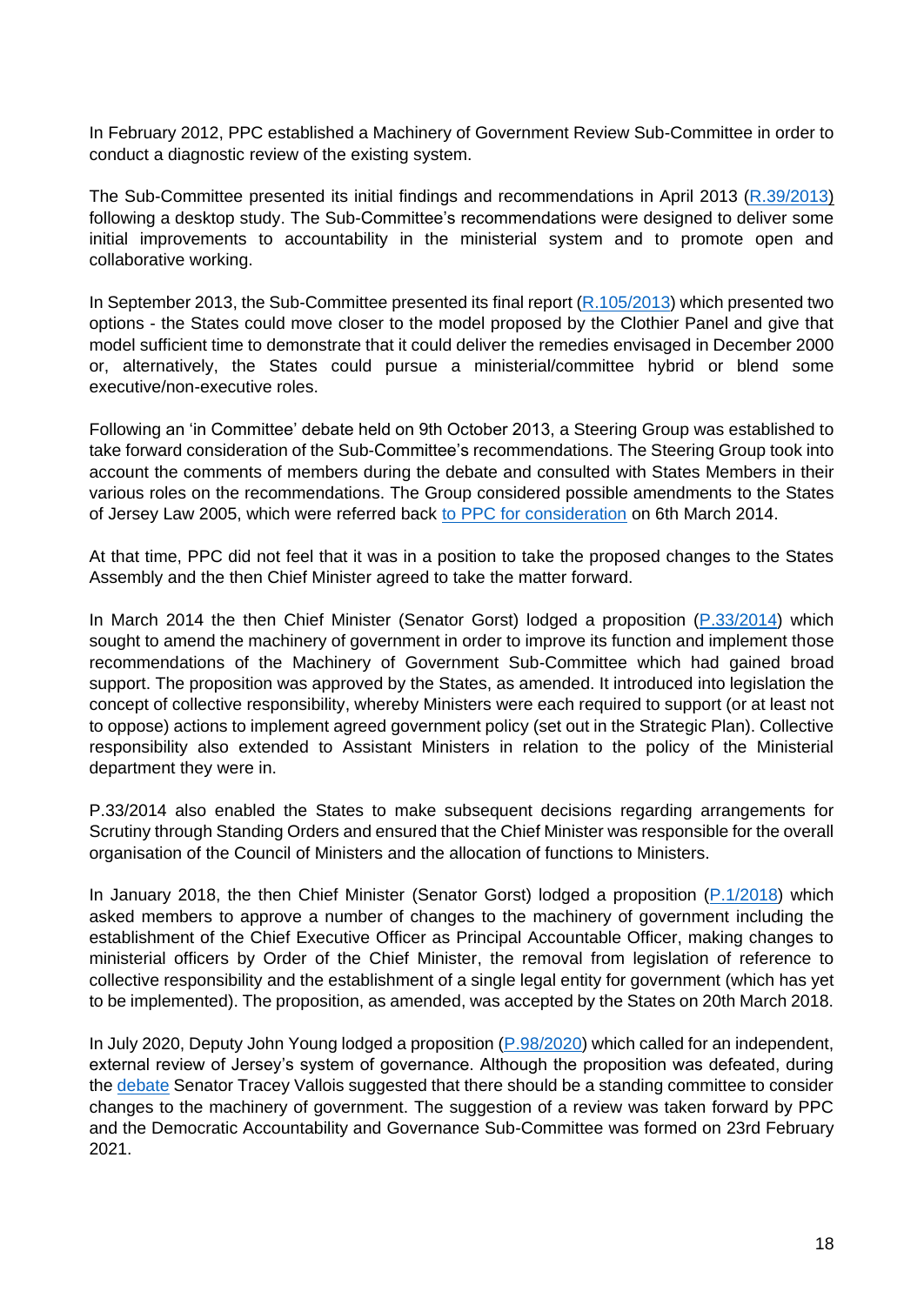The ministerial system has now been in operation for 16 years. Views from stakeholders were varied as to whether a sufficient amount of time has passed for the system to truly "bed-in". It was agreed by some, however, that as each Assembly passes, there is a growing understanding and acceptance of its merits. Some believe that there is increasing knowledge of the various branches, roles and responsibilities that collectively make up Jersey's government, and, broadly at least, the importance of maintaining appropriate distinctions between them to ensure the integrity of the accountability and governance framework.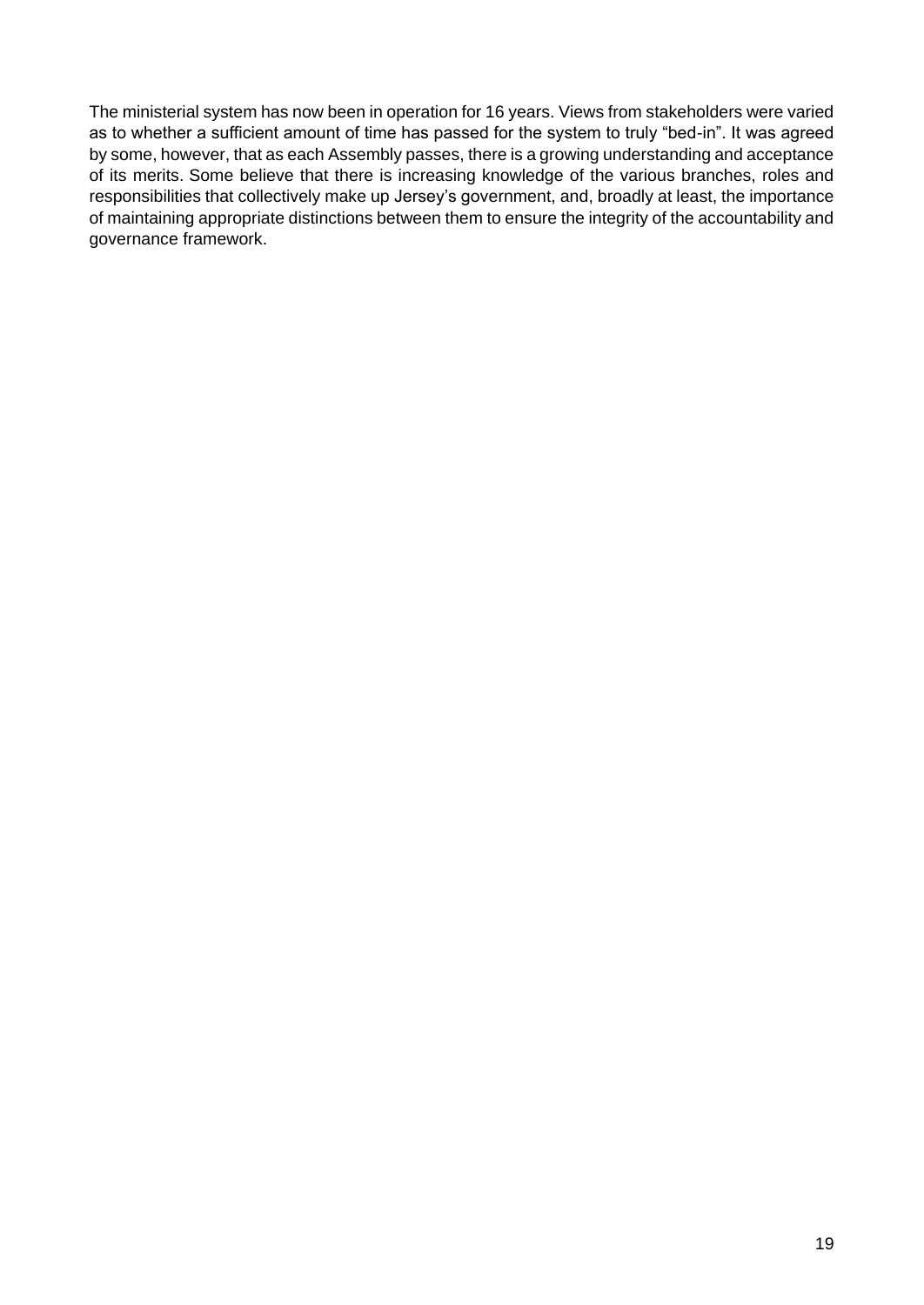## <span id="page-21-0"></span>**6. The structure of Government in the present day**

There are generally considered to be three branches of government: the Legislature (the States Assembly with a scrutiny function), the Executive (Ministers and the public administration) and the Judiciary (courts). This section provides a summary of the main functions of the Legislature (including scrutiny) and the Executive.

### <span id="page-21-1"></span>**The Legislature (States Assembly)**

The Legislature can be described as a body of elected representatives that makes laws (the States Assembly). The prime functions of the States Assembly include:

- holding the government to account;
- making and amending laws and regulations;
- approving the amount of public money to be spent by the Government every year;
- approving the amount of tax to be raised:
- determining through debate major internal and external policies.

The legislature also provides a forum for public participation through lobbying their elected representatives, contributing to the work of Scrutiny, or participating in consultations and petitions.

The way in which the States Assembly operates is set out in various pieces of legislation. In addition, the [Standing Orders of the States](https://statesassembly.gov.je/SiteCollectionDocuments/States%20Assembly/2021.09.02%20Standing%20Orders%20of%20the%20States%20of%20Jersey.pdf) are a comprehensive set of rules that govern the way in which the Assembly conducts its business including the terms of reference of the various committees and panels of the Assembly and the way in which they must carry out their business.

#### <span id="page-21-2"></span>**Scrutiny**

The States Assembly scrutinises policy and legislative proposals through five Scrutiny Panels:

- **1.** Corporate Services
- **2.** Environment, Infrastructure and Housing
- **3.** Children, Education and Home Affairs
- **4.** Economic and International Affairs
- **5.** Health and Social Security

The Public Accounts Committee (PAC) comes under the Scrutiny umbrella but is different to a Scrutiny Panel in that it focusses on implementation, rather than policy. Rather than holding Ministers to account, it principally holds officers to account for what has happened in the past so that it is able to make recommendations for meaningful and lasting improvement<sup>2</sup>.

Along with the Standing Orders of the States of Jersey, there are two Codes of Practice that set out the rules by which the Panels and PAC operate. One code governs [engagement with the](https://statesassembly.gov.je/sitecollectiondocuments/pacengagementcode.pdf)  [Government](https://statesassembly.gov.je/sitecollectiondocuments/pacengagementcode.pdf) with the other covering the [proceedings of panels](https://statesassembly.gov.je/committees/publishingimages/pages/scrutinypanelscommittees/scrutiny%20-pac%20proceedings%20code%20of%20practice%20final.pdf) and PAC work.

The Scrutiny Liaison Committee (SLC) is an oversight body which comprises the Chairs of the five Scrutiny Panels and the Chair of PAC. It has responsibility for maintaining oversight of the work of the Scrutiny Panels and PAC, including Scrutiny expenditure.

<sup>2</sup> [Comptroller and Auditor General: Governance: A Think Piece.](https://www.jerseyauditoffice.je/wp-content/uploads/2019/12/Report-Governance-A-Thinkpiece-18.12.2019.pdf)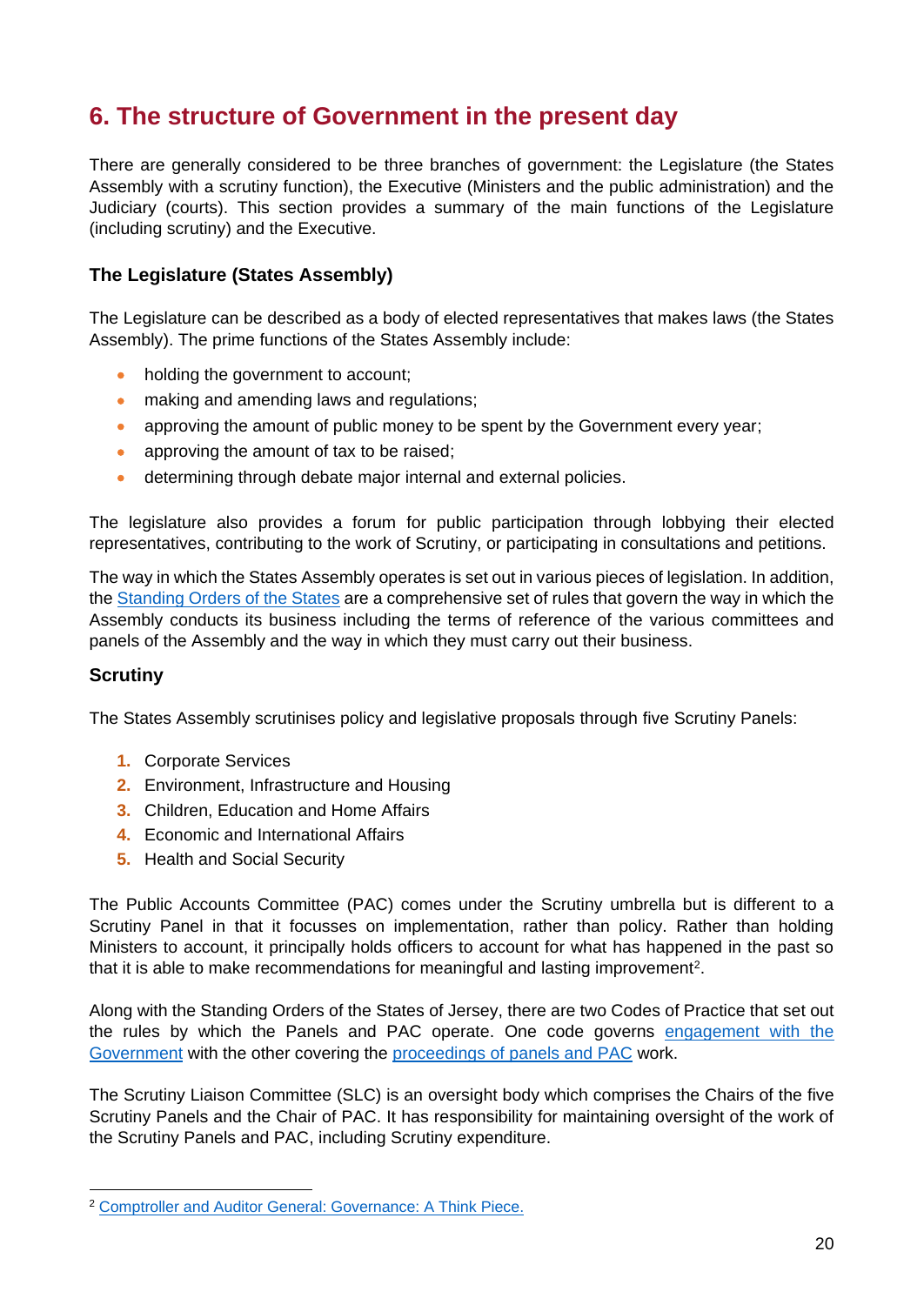## <span id="page-22-0"></span>**The Executive**

The Executive consists of the Chief Minister and the Council of Ministers. The Chief Minister's role is to provide long-term strategic direction for Jersey. The Chief Minister is supported by a number of Ministers and Assistant Ministers who are allocated political responsibility for a range of policy areas and operational departments. All Ministers are appointed individually by the States Assembly to a number of ministerial offices:

- Children and Education
- Economic Development, Tourism, Sport and Culture
- **Environment**
- External Relations and Financial Services
- Health and Social Services
- Home Affairs
- Housing and Communities
- Infrastructure
- International Development
- Social Security
- Treasury and Resources

The Chief Minister chairs the Council of Ministers, which is responsible for the Island's common strategic policy, co-ordinating the Government's policies and administration, and prioritising executive and legislative proposals<sup>3</sup>. The Council of Ministers is supported by the Chief Executive (and Head of the Public Service) and undertakes a number of functions including:

- co-ordinating the policies and administration for which they are responsible as Ministers;
- discussing and agreeing policy;
- agreeing a common policy regarding external relations;
- prioritising executive and legislative proposals; and
- producing a common strategic policy.

### <span id="page-22-1"></span>**The Civil Service**

The civil service undertakes the practical and administrative work of government. There are nine government departments in total:

- **1.** Office of the Chief Executive
- **2.** Customer and Local Services
- **3.** Children, Young People, Education and Skills
- **4.** Health and Community Services
- **5.** Justice and Home Affairs
- **6.** Treasury and Exchequer
- **7.** Growth, Housing and Environment
- **8.** Strategic Policy, Performance and Population
- **9.** Chief Operating Office

There are also a number of Non-Ministerial Departments, but these were out of scope for this review.

<sup>3</sup> [R.10/2020](https://statesassembly.gov.je/assemblyreports/2020/r.10-2020.pdf?_gl=1*1oa6rta*_ga*OTMyMjQ0NTkzLjE2MzUxMDM1NDc.*_ga_07GM08Q17P*MTYzNTExMDI0OC4yLjEuMTYzNTExMjU2MC4w)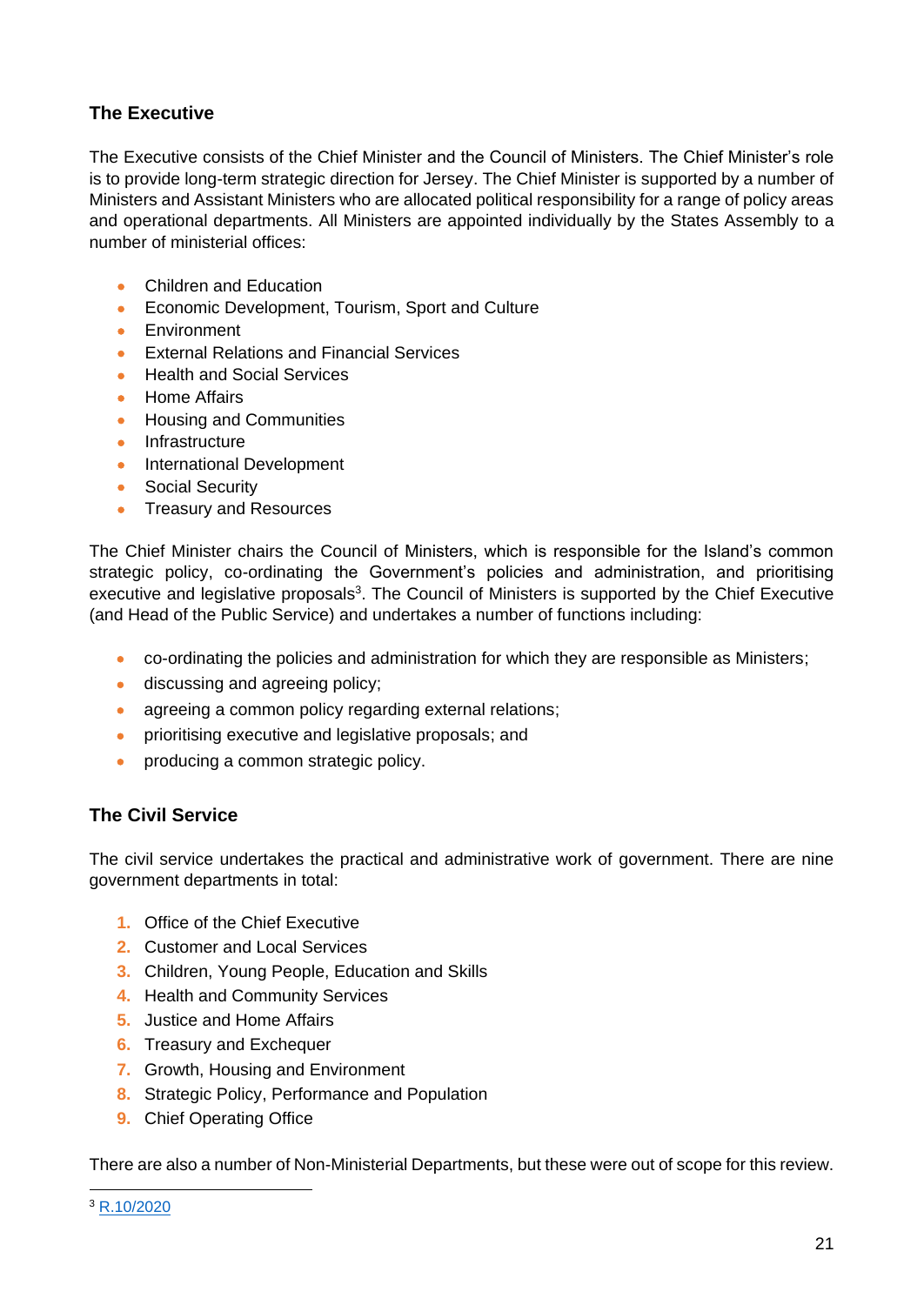The Chief Executive Officer is Head of the Public Service and Principal Accounting Officer. The CEO is responsible for providing leadership across the Government of Jersey and ensuring good governance and sound financial management. The CEO is accountable to the Chief Minister<sup>4</sup>.

The Sub-Committee received a number of comments from stakeholders about the confusion over the term "Government of Jersey" and what it actually means. Before the States of Jersey Law was implemented in 2005, the States Assembly was both the legislature and the executive. Until this point, the executive business of government was performed by committees which, subject to statutory exceptions, were delegates whose decisions could be overturned by the States<sup>5</sup>.

When the States of Jersey Law (2005) was enacted it had the effect of moving from committee to ministerial government. It made each individual Minister a "corporation sole". This gave ministers legal personality with the power to enter into agreements, deal with property, sue and be sued, and exercise functions associated with that office or proscribed by law. This fulfilled the objective at that time of separating the majority of executive functions from the Assembly.

In 2014, the Council of Ministers formally adopted the "Government of Jersey" as the official identity for the government in official correspondence and overseas. This aimed to clarify the differences in the roles and responsibilities between the government and the States Assembly, although in Jersey, the government continued to use the States of Jersey identity until 2018 when the Council of Ministers began to use the Government of Jersey identity.

In March 2018, the States Assembly adopted P.1/2018 - Machinery of Government (Miscellaneous Amendments) (Jersey) Law 2018 (as amended). Part 4 of that law would have removed from individual ministers the status of corporation sole and created a new legal entity, the Government of Jersey. This would have formally created the Government of Jersey as a "corporation aggregate" capable of carrying out powers previously held by individual ministers. Under this new legal entity, any Minister could have exercised functions conferred on the Government of Jersey. It is important to note that these changes have not yet been brought into force and so individual Ministers remain corporations sole. If, or when, these changes are brought into force, it will have no impact on the changes originally made in the 2005 Law to separate executive and legislative functions.

### <span id="page-23-0"></span>**Recent changes to ministerial government (P.1/2018)**

The most recent changes to the current ministerial system relate to the proposals contained in [P.1/2018.](https://www.jerseylaw.je/laws/enacted/Pages/L-18-2018.aspx#_Toc515631205) It set out three main changes:

- **the establishment of the Chief Executive Officer as the Principal Accountable Officer (PAO) for the public administration:** This changed the structure of the civil service and introduced the role of PAO and Accountable Officer to the Public Finances Law. Accounting Officers of each Department became Accountable Officers and retained responsibility for expenditure in their area. Previously, the Chief Executive of the States was not differentiated from other Accounting Officers and had no power to hold Chief Officers to account. This has now changed with the Chief Executive as PAO having ultimate responsibility and control of expenditure across the government.
- **the making of changes to Ministerial offices by Orders made by the Chief Minister and transfers of budget by a single decision of the Minister for Treasury and Resources**:

<sup>4</sup> Chief Executive Officer - [Job Description](https://ceo.gov.je/media/1142/goj-chief-executive-role-profile-final.pdf)

<sup>5</sup> Bailhache, P, Ministerial Government – A Brave New World?, JLR 2005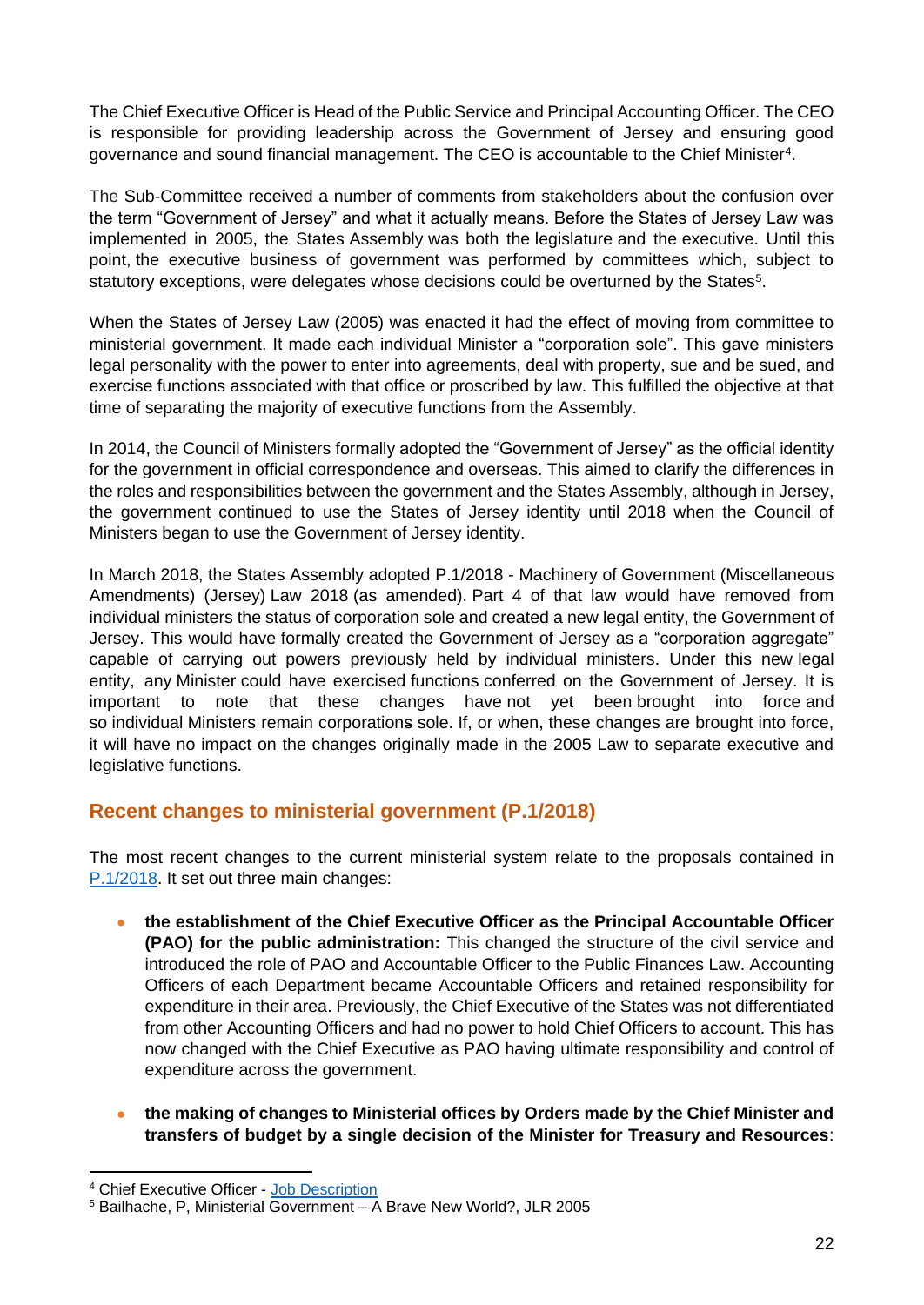This changed the decision-making powers of the States Assembly with the power shifting to the Chief Minister who is now able to move Ministers and make changes to ministerial offices by Order. The States Assembly are no longer involved in the decision-making to move Ministers around, other than after the event through the powers to challenge Ministerial Orders.

It is worth noting here that ministerial posts are still set out in Standing Orders so any changes in title or mergers still need to come to the States Assembly for approval.

• **the establishment of a single legal entity for Government:** This change (which has not yet been brought into force) would replace the current structure of Ministers being "corporations sole", which means that each Minister has sole legal responsibility for the areas of government they represent. Implementing a single legal entity for government would mean that Ministers would be referred to as the "Jersey Ministers".

The Sub-Committee received a number of views from stakeholders about the changes initiated through P.1/2018 and the impact they have had on accountability and governance. Although the establishment of a single legal entity has not yet been created, it was a particular bone of contention for many stakeholders.

Some believe that a single legal entity for Government will compromise the roles and responsibilities of individual Ministers by providing the Chief Minister and the Chief Executive with more power and authority.

In contrast, some believe that the absence of a single legal entity has created tensions between ministerial and public service structures. The overall purpose of creating a single legal entity is to remove silos at the political level, with P.1/2018 aiming to strengthen accountability by making changes to both the civil service and political structures. P.1/2018 has achieved what it set out to do for the public service structure (OneGov), but those changes are yet to be accompanied by the creation of a single legal entity for Ministers. Some believe that this has led to a fragmented ministerial structure which is supported by a unified civil service structure.

In March 2018, following the Assembly's approval of P.1/2018, the then Chief Executive, Charlie Parker, published ['One Island, one community, one](https://www.gov.je/sitecollectiondocuments/government%20and%20administration/20180306%20one%20island%20one%20community%20one%20government%20one%20future.pdf) future' which set out a long-term vision and ambition for Jersey's public services. The purpose of OneGov was to reorganise the public service, focussing on collaborative working, eliminating silos and improving services.

It is not necessary for the Sub-Committee to include all the details set out in the 'One Government' reforms, but it is worth mentioning that they aimed to streamline governance and improve corporate performance management (relevant parts highlighted in bold):

*Jersey has developed a distinct model of governance that reflects our history and heritage. We need to be conscious of this in the way we are organised and the way we work for islanders. We need to retain and enhance the principle of direct democracy embodied in our parishes, but we cannot be trapped by ways of working that no longer support the good governance the island needs to flourish.* 

*All too often, what we have been commissioned to do by Ministers is delayed by complicated processes and unwieldy governance procedures, long before the Assembly gets to decisions. Our public service and its officers must get much better at supporting our elected representatives across their different democratic roles.*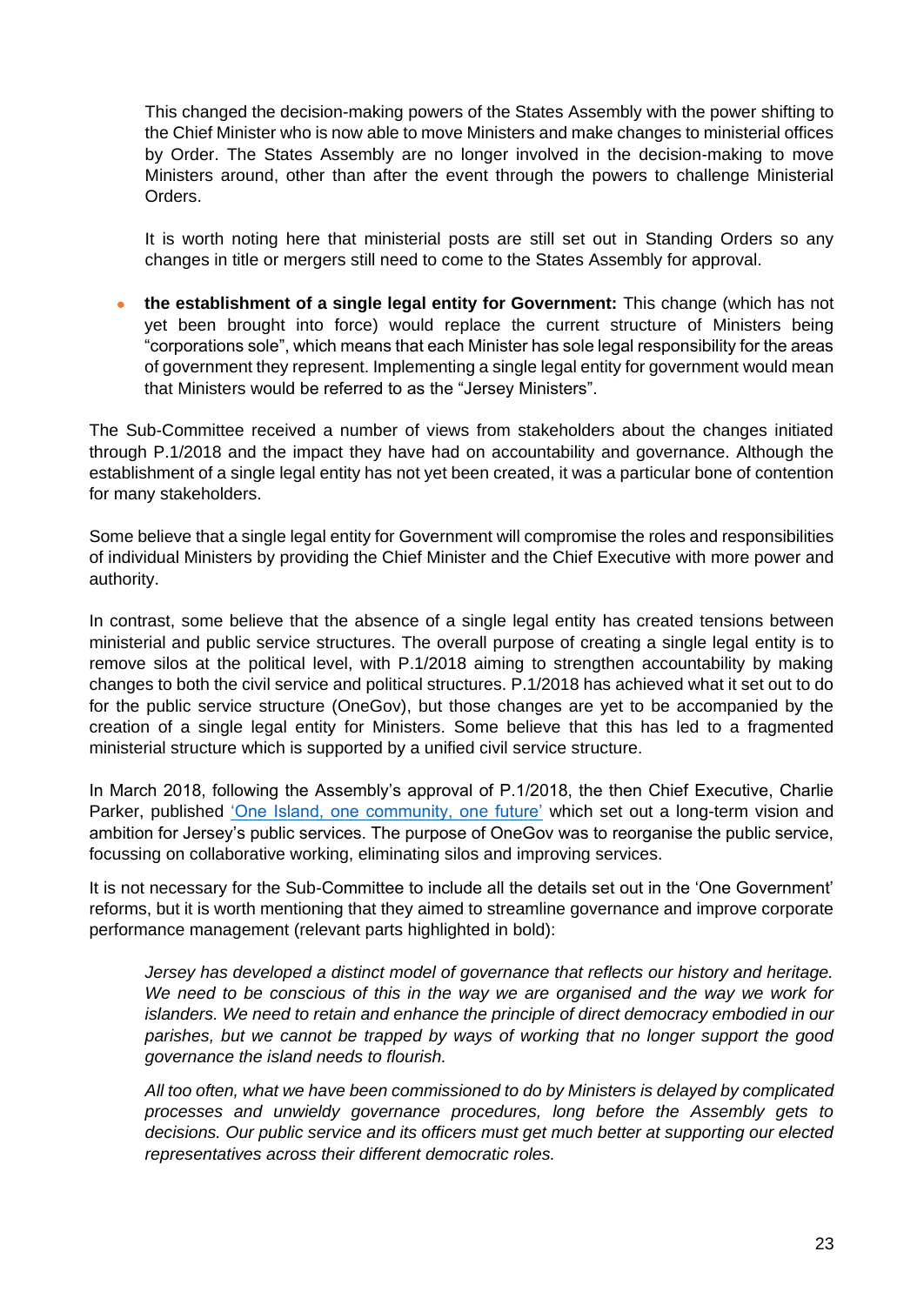*To do this, we will improve the arrangements that support and include our Parishes, our elected States Assembly and the Council of Ministers. We will focus on improvements that help them to do the different jobs that they were elected to do and support them in their efforts to make and take good decisions on behalf of the islanders they represent.* 

*This includes:* 

- *Better policy options, supported by better evidence and options around implementation.*
- *Putting our customers' needs at the heart of how we design our policy, working with them rather than making assumptions about what they need and want.*
- *Better business cases that accurately reflect the requirements of islanders and customers, and which are clear on costs and benefits necessary to support decisions by elected politicians.*
- *Better support and facilities for both Assembly Members and the Council of Ministers, to assist them in their different roles and responsibilities, while also representing the islanders who elected them.*
- *Ensuring that the Assembly's scrutiny panels have the information and time they need to make an effective contribution to better policy and governance.*
- *More effective, efficient and compliant ways of organising and executing the Government's business and law-making functions.*

*This also means that we must work better with the government as it establishes its priorities and programme for its time in office. This should drive a radically overhauled corporate planning and performance management process which gives Ministers confidence that their programme is going to be delivered. This means we have to deliver:* 

- *An integrated corporate planning process, which accurately ties resource allocation to agreed government priorities, and transparent scrutiny of the most important aspects of operational performance, the biggest projects, key risks and organisational health.*
- *A more transparent and open process of challenge and scrutiny of progress and performance, with a focus on identifying problems and resolving them, rather than allocating blame.*

The Sub-Committee received a number of views about how the public service is now structured. Some believe that lines of accountability have been blurred since the implementation of P.1/2018 with a number of missing links between the Chief Executive/civil service and the States of Jersey. Some described the government structure as "unsatisfactory" with "haphazard reporting lines" where there is no longer a Chief Officer in a department reporting to one Minister, thereby affecting the balance of power.

There was a constant theme raised by stakeholders that the introduction of the OneGov reforms have had a negative effect on governance. Some reflected on the old departments which were each accountable to a specific Minister. These have now been replaced by a smaller number of departments headed by Directors General who are accountable to the Chief Executive. Some Departments have several Ministers exercising political responsibility within them and some have none. The following examples were provided: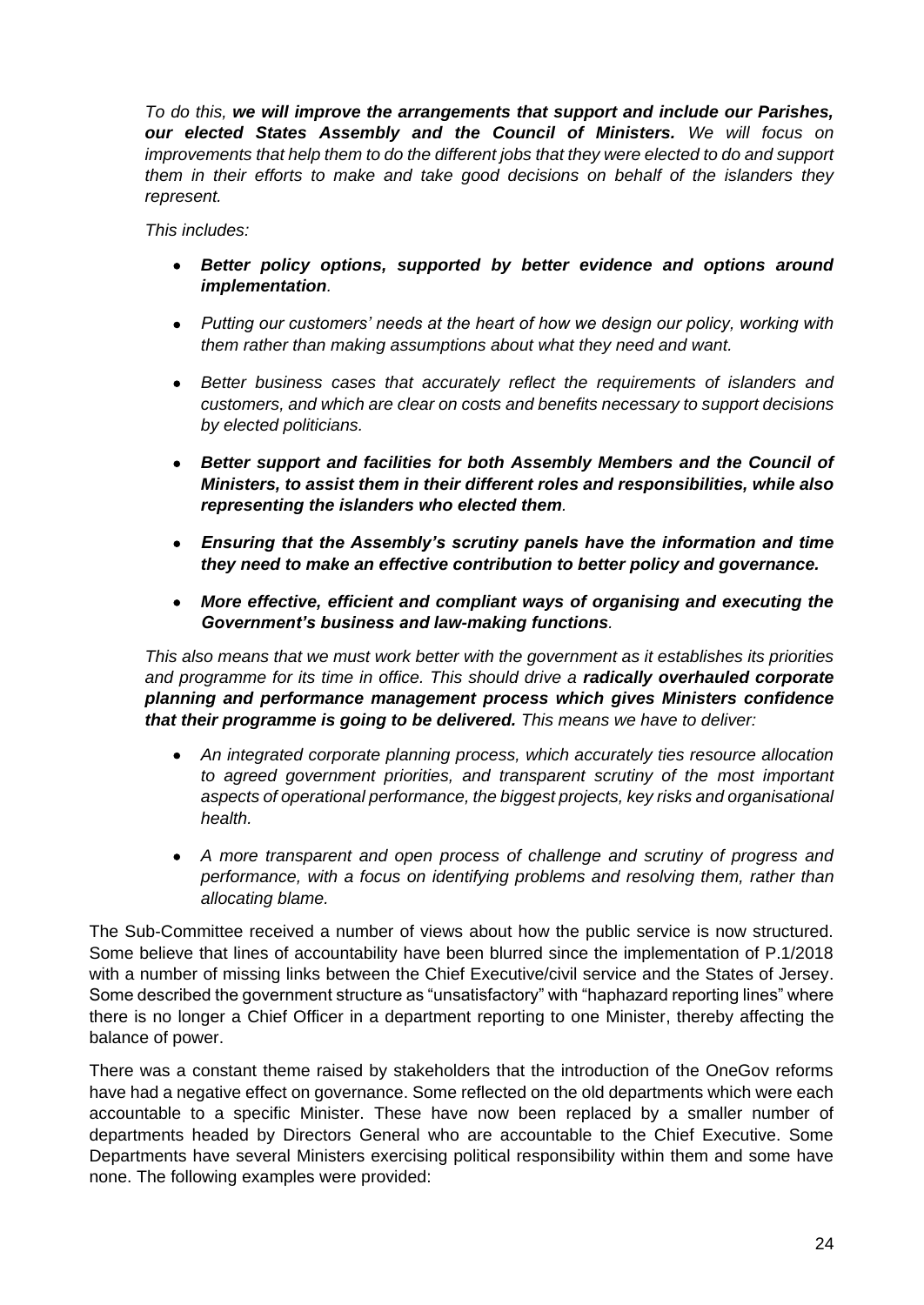- $\rightarrow$  The Strategic Policy, Planning and Performance Department has no political lead (other than the Chief Minister) and one Director General.
- $\rightarrow$  The Infrastructure, Housing and Environment Department has three political leads and one Director General.
- $\rightarrow$  The Customer and Local Services Department has one Director General and is politically led by the Minister for Social Security but not all responsibilities of the Department fall under that role.

Concerns were raised on the scenario where a Director General has several Ministers exercising responsibilities in a department (as is the case in Infrastructure, Housing and Environment) and the division between Ministers if the Director General fails to deliver in relation to one Minister but not to others.

## *Key Findings*

- **1. There is an imbalance of power between the Chief Executive/Civil Service and the States of Jersey, which leads to a lack of political accountability for decisions.**
- **2. Some Departments do not have a single Minister with political responsibility, which leads to a lack of clarity and accountability**

The implementation of P.1/2018 has resulted in a number of missing links between the Executive/civil service and the States of Jersey. There is no longer a Chief Officer in a department reporting to one Minister which has affected the balance of power within the Executive function. P.1/2018 has also impacted on the number of Ministerial leads in each department. As there are a smaller number of departments, some have several Ministers exercising political responsibility within them and some have none.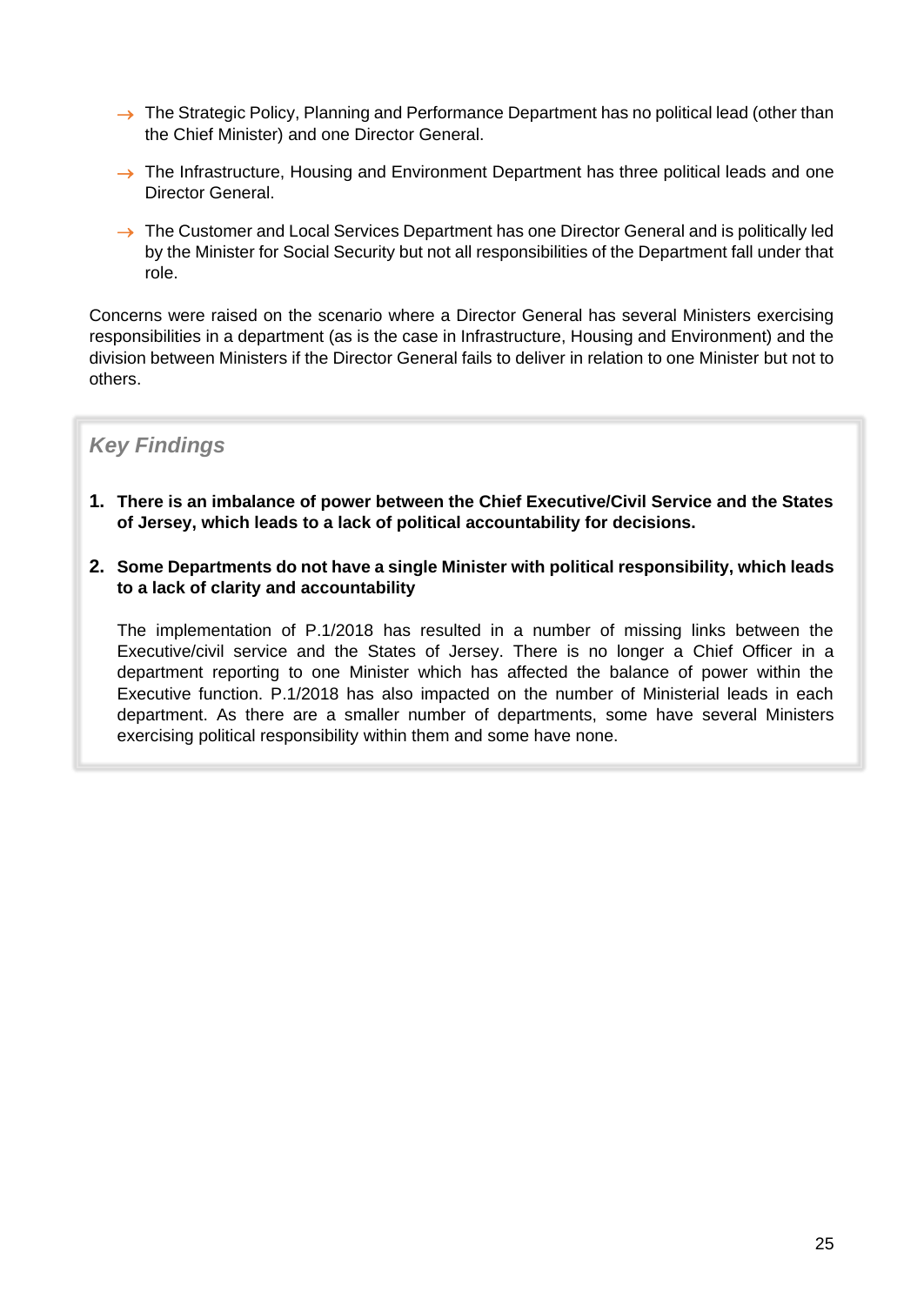## <span id="page-27-0"></span>**7. How is government held to account?**

A number of stakeholders stressed the importance of accountability within government. One commented that strong accountability can increase trustworthiness and the legitimacy of government decisions in the eyes of the public. Another believes that it is only through being held accountable that Ministers and officials can learn from mistakes and resolve to improve their performance. Having direct lines of accountability is important because it is the basis of democracy. As the Sub-Committee's consultation demonstrated, there are concerns amongst many that the democratic lines of accountability in the present system are missing in some areas.

## <span id="page-27-1"></span>**Accountability of States Members**

Accountability of States Members begins with their elections. Manifestos delivered by each candidate are a declaration of intentions, motives or views which are published before each election to let the voter know which set of policies they stand for and would wish to implement if they were elected. In theory, the electorate can then hold the Member to account on the performance of their election pledges throughout their term of office (if they are elected) and, if they haven't delivered, cast their vote elsewhere at the next election.

Some stakeholders commented on the effectiveness of individual manifestos in the absence of party politics. A former States Member remarked that if Members are not part of the Executive then their election pledges become "meaningless". Unlike the UK where a party manifesto is seen as a programme for government and Ministers are held to account for implementing that manifesto during their term of office, in Jersey, Ministers come together after they are elected to develop their common strategic policy. The public have no say in the common strategic policy and there seems very little accountability within the Assembly in relation to what Ministers have delivered in terms of their strategic priorities.

Essentially, Ministers are accountable to the Assembly for the actions of government. This means that Ministers have to explain and provide information on what is happening in their area of responsibility. Part 5 of the [Codes of Conduct and Practice for Ministers and Assistant Ministers](https://statesassembly.gov.je/assemblyreports/2018/r.116-2018.pdf) states that Ministers have a duty to the States Assembly to account for matters for which they are responsible, including for the policies, decisions and actions of the departments and agencies which discharge their responsibilities.

There are many ways the Assembly can scrutinise and hold Ministers to account. The main ones include:

- **Oral/written questions** submitted by other members to be answered in the Assembly.
- **Scrutiny** Ministers (and government officials) appear before the Panels and the Public Accounts Committee to answer questions.
- **Correspondence** Scrutiny often write to Ministers to raise issues. These are published (unless of a confidential nature) which increases pressure on Ministers to respond.

The electorate can also hold Ministers to account by contacting non-executive members, who may be able to explore matters of public importance on their behalf through the above means.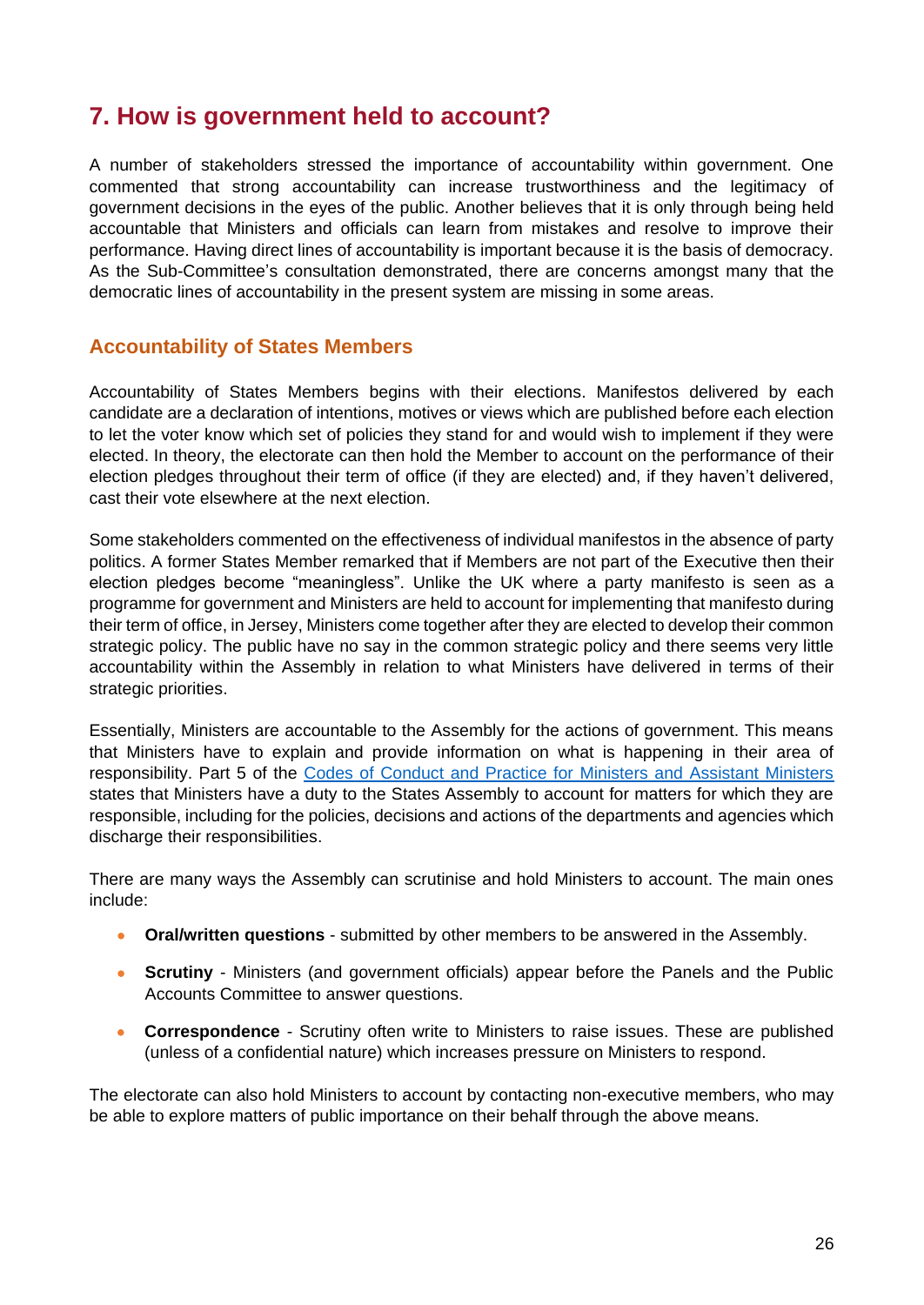### <span id="page-28-0"></span>**Chief Minister**

Some Members commented on the way in which a Chief Minister is elected, which is determined by the States Assembly and not by the public. Some members agreed with the current process and others believed that voters should get a say.

There were mixed views as to whether any changes should be made to the way in which the Chief Minister is elected but one Member suggested that a declaration of intentions should be mandatory for those standing for election. This would require a person to declare whether he or she intended to stand for Chief Minister which would enable voters to consider them on that basis.

In terms of the election of the Council of Ministers, some stakeholders raised concerns about the process followed and the fact that, at present, the Chief Minister does not have the freedom to pick his or her own ministerial team. Although the Chief Minister can put forward the elected Members he or she would like to be Ministers, other Members can also make nominations (if there is only one candidate they are declared the Minister). One stakeholder expressed the view that, if the Chief Minister is elected by a majority of the Assembly, he or she should choose his or her ministerial team, arrange portfolios as necessary and then hold them to account for what they achieve. Following this viewpoint, most Members agreed that the Chief Minister should put forward a slate of Ministers which could be adopted by the Assembly en-bloc.

### <span id="page-28-1"></span>**Deputy Chief Minister**

Some Members commented that there is a lack of transparency over the role of Deputy Chief Minister and what happens when the Chief Minister is absent. In order to address this issue, there was a suggestion that the role of Deputy Chief Minister should be formally recognised in Standing Orders which would make the role more transparent.

When the Chair of the Sub-Committee attended a Council of Ministers meeting in February 2022, the Chief Minister advised that this matter was in the process of being addressed.

### <span id="page-28-2"></span>**Assistant Ministers**

During the workshop exercise, some Members raised concerns about the role of Assistant Minister. Some commented that the formal roles Assistant Ministers play were presently unclear, which undermines accountability and may deter some Members from expressing interests in the roles available. The general consensus amongst stakeholders was that Assistant Ministers should be able to step in for the Minister and should be knowledgeable about the Department and have a full understanding of their portfolio.

Some also commented that, although there is a legal duty under the States of Jersey Law to publish a list of Assistant Ministers alongside their delegated responsibilities and keep it up-to-date, this is routinely ignored by Government. This makes it hard for the public (and other Members) to see who is responsible for what area which impacts accountability.

There was a suggestion that Assistant Ministers should be titled as Assistant Ministers for their specific roles e.g. Assistant Minister for Sport, Assistant Minister for Heritage, Assistant Minister for Mental Health. This would make it clearer to the public which responsibilities had been transferred, noting that Ministers maintain overall responsibility under law. The role of Assistant Minister will need to be considered in further detail if the Sub-Committee's recommendation of establishing a Cabinet Office type function is taken forward.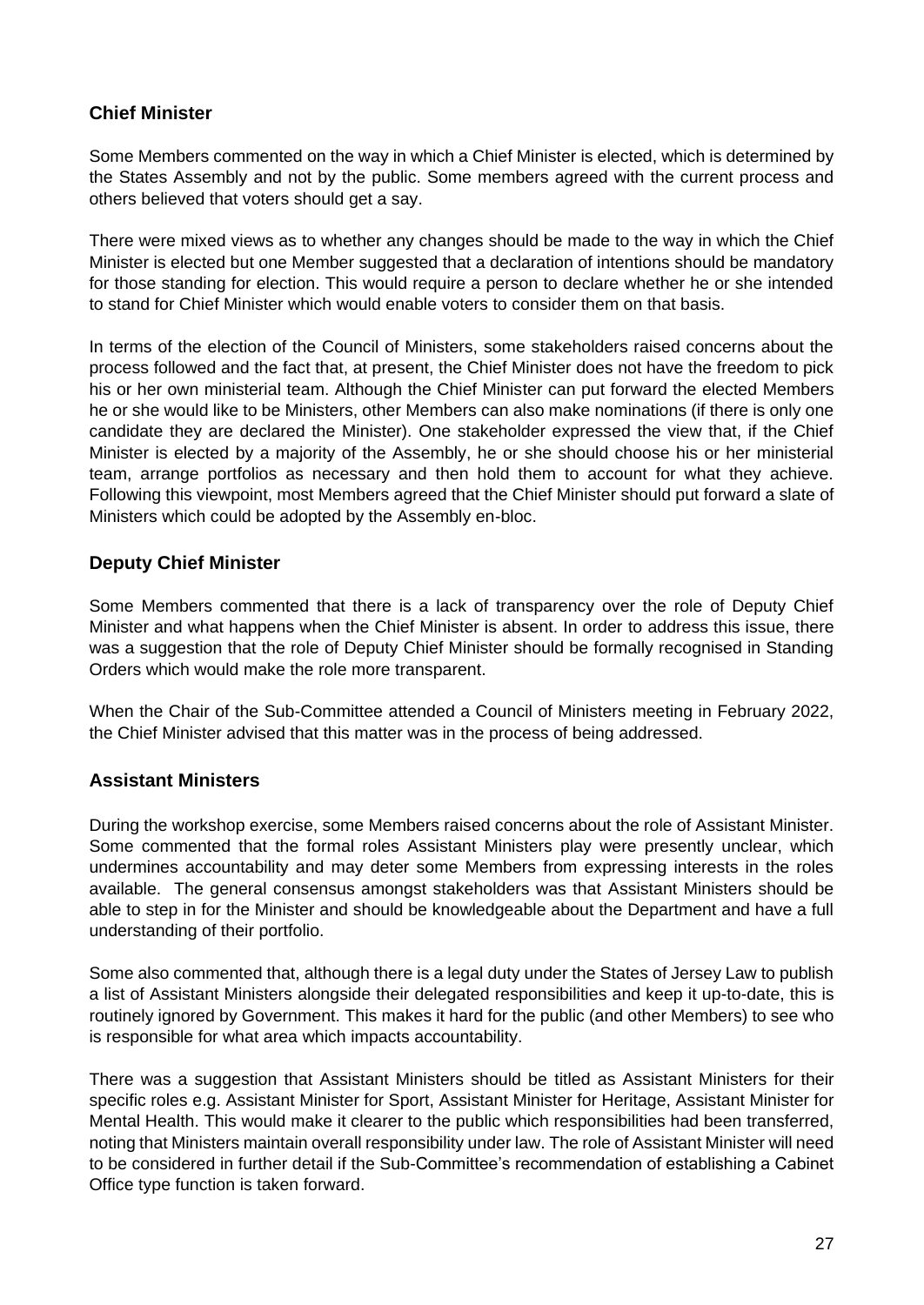## <span id="page-29-0"></span>**Accountability in decision-making**

Ministers and Assistant Ministers should provide policy direction to officers in each of the areas for which they are responsible, and the senior official in each area should be accountable to the Minister or Assistant Minister for this, in line with the [States of Jersey Law 2005.](https://www.jerseylaw.je/laws/revised/PDFs/16.800.pdf) There were mixed views about whether this is the case in practice, particularly since the implementation of P.1/2018. Many stakeholders commented on the former committee system of government and how it provided all Members with a direct voice in decision-making. Some described ministerial government as marginalising some Members (who do not sit on the Executive) and delegating more power to unelected officials (the civil service). Informative and collaborative government was viewed by many as distinctly lacking within the current system, despite the establishment of Policy Development Boards (see below).

Other stakeholders drew attention to the influence non-executive members of the Assembly have over government which would be the envy of parliamentarians in many other democracies. There are a number of examples of policy changes which have been driven by non-Executive Members and the government has sometimes had to fight for every vote to get its priorities through the Assembly. There are a number of examples of non-Executive Members influencing policy including the declaration of a climate emergency [\(lodged by Deputy Rob Ward\)](https://statesassembly.gov.je/assemblypropositions/2019/p.27-2019.pdf) and banning the sale of singleuse carrier bags (lodged [by Deputy Inna Gardiner\)](https://statesassembly.gov.je/assemblypropositions/2020/p.64-2020.pdf).

### <span id="page-29-1"></span>**Policy Development Boards**

The Chief Minister has set up a number of policy development boards (PDBs), on a non-statutory basis, to consider matters of public interest or concern. It was the Chief Minister's intention that policy development boards would support States Members to be more involved in the policy development process. The Sub-Committee can see the merits in establishing such groups given the comments from Members that the committee-based system had afforded greater opportunity for all Members to become involved in, and contribute to, policy development.

Some stakeholders believe that there is a lack of transparency around PDBs and that the work resulting from a Board could be dismissed by the Chief Minister as they are only accountable to him or her (the Terms of Reference for PDBs read 'The Boards will be set up with the agreement or at the request of the Chief Minister' and 'Having completed their work, the advice of a Board will be provided to the Chief Minister and the responsible Minister in written form […..] The advice shall also be tabled before the Council of Ministers and published as soon as practical and appropriate').

In terms of transparency around PDBs, the gov.je website provides information on each of the live Boards, including their membership, Terms of Reference, minutes and supporting papers. Some of them have also published their reports following submission to the Chief Minister. Some stakeholders raised concerns about the timeliness of the published documents. For example, the Early Years Policy Development Board last met on 3rd January 2020 and there are published minutes to reflect that meeting. The final report, however, was only published in September 2021. An explanatory note accompanied the report explaining that the Covid-19 response had caused a hiatus in progressing the final report, but it is odd that the Board had not met for well over a year not least to discuss/approve the report before it was published.

A number of stakeholders commented that PDBs have blurred the lines between 'Executive' and 'Non-Executive' responsibilities, particularly in terms of scrutiny. The Terms of Reference for PDBs specify that, where a non-Executive Member is asked to participate in a PDB they must be a member of Scrutiny, but not on the Scrutiny Panel which would ordinarily be scrutinising the policy developed by the Board. The SLC raised concerns about the insistence of using Scrutiny members, rather than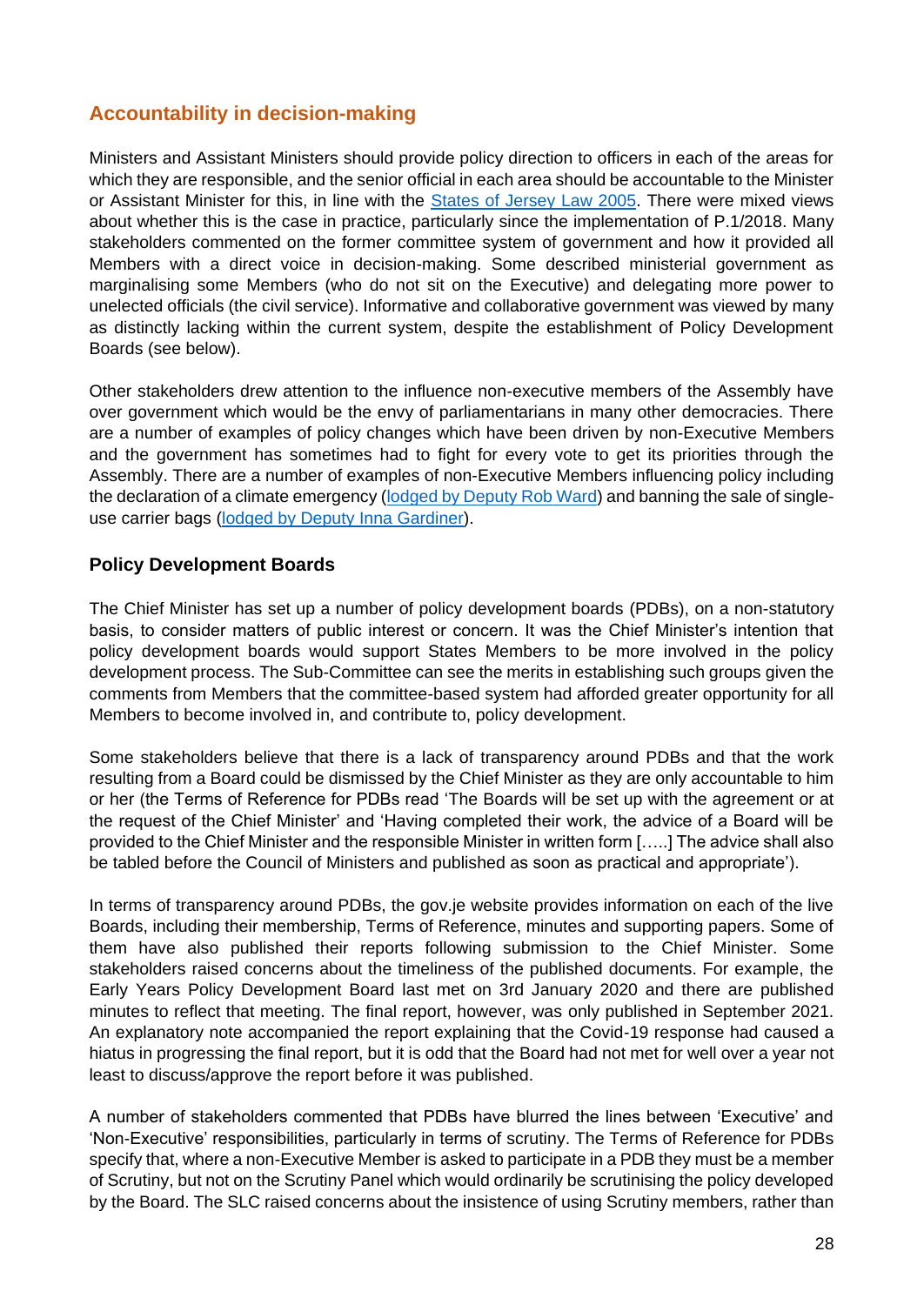existing Executive Members, to make-up the PDB's membership. The SLC believes that this approach has taken valued experience away from Scrutiny.

The majority of stakeholders agreed that there is confusion over who owns policy, with a lack of political accountability for the development of policy and for the implementation of policy agreed by the Assembly following a proposition brought forward by a non-Executive Member. The fact that Strategic Policy Planning and Performance (SPPP) does not have a ministerial lead (other than the Chief Minister) was cited as a contributing factor to this confusion. Some Members believe that if a proposition is endorsed by the Assembly, it should take priority on the policy pipeline because it was a decision made by the States and not just by the Council of Ministers.

## <span id="page-30-0"></span>**Accountability of Arm's Length Organisations and Specified Organisations**

Arm's Length Organisations are defined in the Public Finances Manual as organisations which fulfil a role or function the States of Jersey would otherwise perform. The following are a sample of ALOs:

- Jersey Competition Regulatory Authority
- Digital Jersey
- Jersey Heritage
- Visit Jersey
- Jersey Opera House

Specified Organisations are not defined anywhere, but a list of them are included in the [Public](https://www.jerseylaw.je/laws/enacted/Pages/L-10-2019.aspx#_Toc10562725)  [Finances Law](https://www.jerseylaw.je/laws/enacted/Pages/L-10-2019.aspx#_Toc10562725) (2019):

- Andium Homes Limited and its subsidiary companies (if any)
- Jersey Post International Limited and its subsidiary companies (if any)
- JT Group Limited and its subsidiary companies (if any)
- Ports of Jersey Ltd.
- States of Jersey Development Company Limited and its subsidiary companies (if any)
- Jersey Overseas Aid Commission

A number of views were expressed on the governance arrangements around ALOs and Specified Organisations with many Members commenting that there is "a lack of oversight" and "lack of governance and accountability" of how they operate.

Some Members believed that better governance arrangements should be put in place for the relevant ALOs and Specified Organisations where the States of Jersey is a shareholder. Members also commented that any Memoranda of Understanding (MoU) or Service Level Agreements (SLA) made with them should not just be the responsibility of the relevant Minister or Director General. In terms of Scrutiny, some Members believe that Panels could play an important role in providing oversight over ALOs and Specified Organisations but commented that, where MoUs came under the responsibility of the Minister for Treasury only, it made it challenging for Panels to get involved because they were not always aware when changes had been made to them.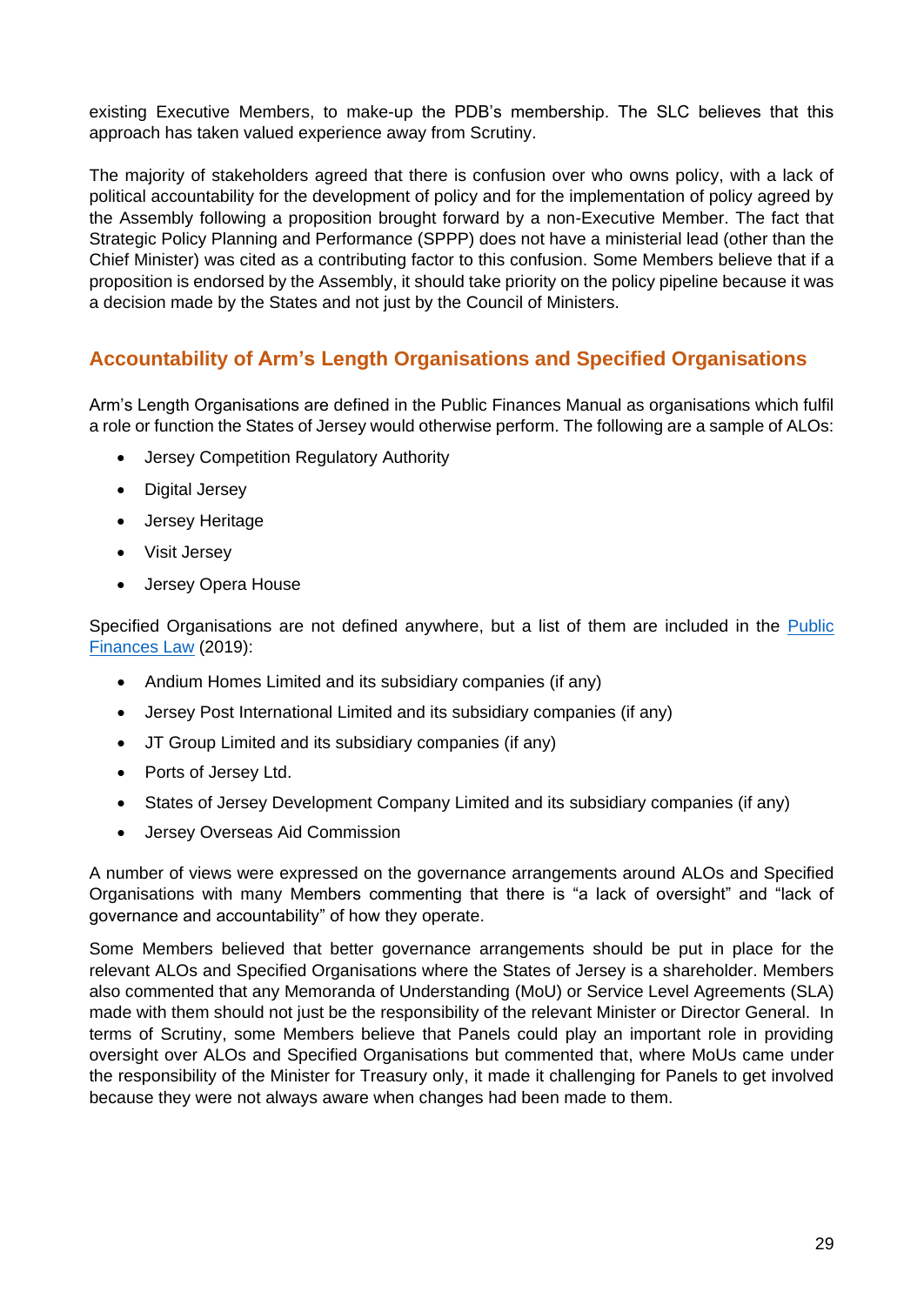## <span id="page-31-0"></span>**Skill set within the States Assembly**

There were many views from stakeholders about the skill set within the States Assembly. In terms of Ministers, some believe that Ministers on their own cannot have the time, talent or fortitude to cross-examine officers to ensure that their plans had been delivered effectively. These thoughts were accompanied by views on the training provided to Ministers when they entered into office. Many thought it would be beneficial for Ministers to have a general job description which would assist them in understanding their brief and their roles and responsibilities.

The Sub-Committee received a number of accounts from former Ministers who expressed concern about the level of training provided in order to assist them to become decision makers and create policies in their particular Ministerial roles. They recalled receiving initial training from the States Greffe in matters relating to how they should conduct themselves as politicians, law makers and the operation of the States Assembly, however, in terms of Executive functions, there was little else provided. One former Minister suggested that all Members should be able to access the courses available to civil servants, particularly ones that promote leadership and models of decision making.

In terms of communication, some views were expressed that Ministers should be on top of their brief and be able to communicate in layman's terms, particularly when in the media. This had not always been the case in recent times which some stakeholders believe has led to a distrust of government.

Many stakeholders agreed that adequate space should be given to all Members but most importantly to Ministers who should have their own office and a dedicated space to work. There were mixed views as to whether this should be in the main government building, or whether they should be based elsewhere. Some believed that communication between Ministers and Assistant Ministers has been enhanced since they were based centrally at Broad street. Some believed, however, that having all Ministers together has created a "bubble" of like-minded Members which has affected diversity within decision making.

#### <span id="page-31-1"></span>**Ministerial Support Unit**

As part of the changes initiated by P.1/2018, a new Ministerial Support Unit (MSU) was established in order to support the interface between the civil service and the Scrutiny and political process. The MSU should provide a political governance and procedural framework so that these duties can be discharged under the direction of the Chief Minister. <sup>6</sup>

As part of its role, the MSU oversees a range of ministerial boards, co-ordinates the work of the government across departments and Ministers and advancing polices. There were mixed views as to whether this actually worked in practice.

Some stakeholders commented on the MSU in relation to its relationship with the Strategic Policy, Performance and Population Department. According to the Office of the Chief Executive Business Plan, the MSU should work closely with SPPP to facilitate working between Directors General, Group Directors and Ministers on day-to-day work and set piece projects, such as the Government Plan and individual strategies.

Some stakeholders believe that the MSU and SPPP should be combined into a more consolidated structure with a Cabinet Office style function which would be responsible to the Council of Ministers for policy advice and delivery. This would better support Ministers and drive change. Others disagreed with this suggestion and believe that the MSU should remain separate from SPPP as the MSU does more than just policy-based work with a lot of ministerial business involving projects and

<sup>6</sup> Office of the Chief Executive Business Plan 2020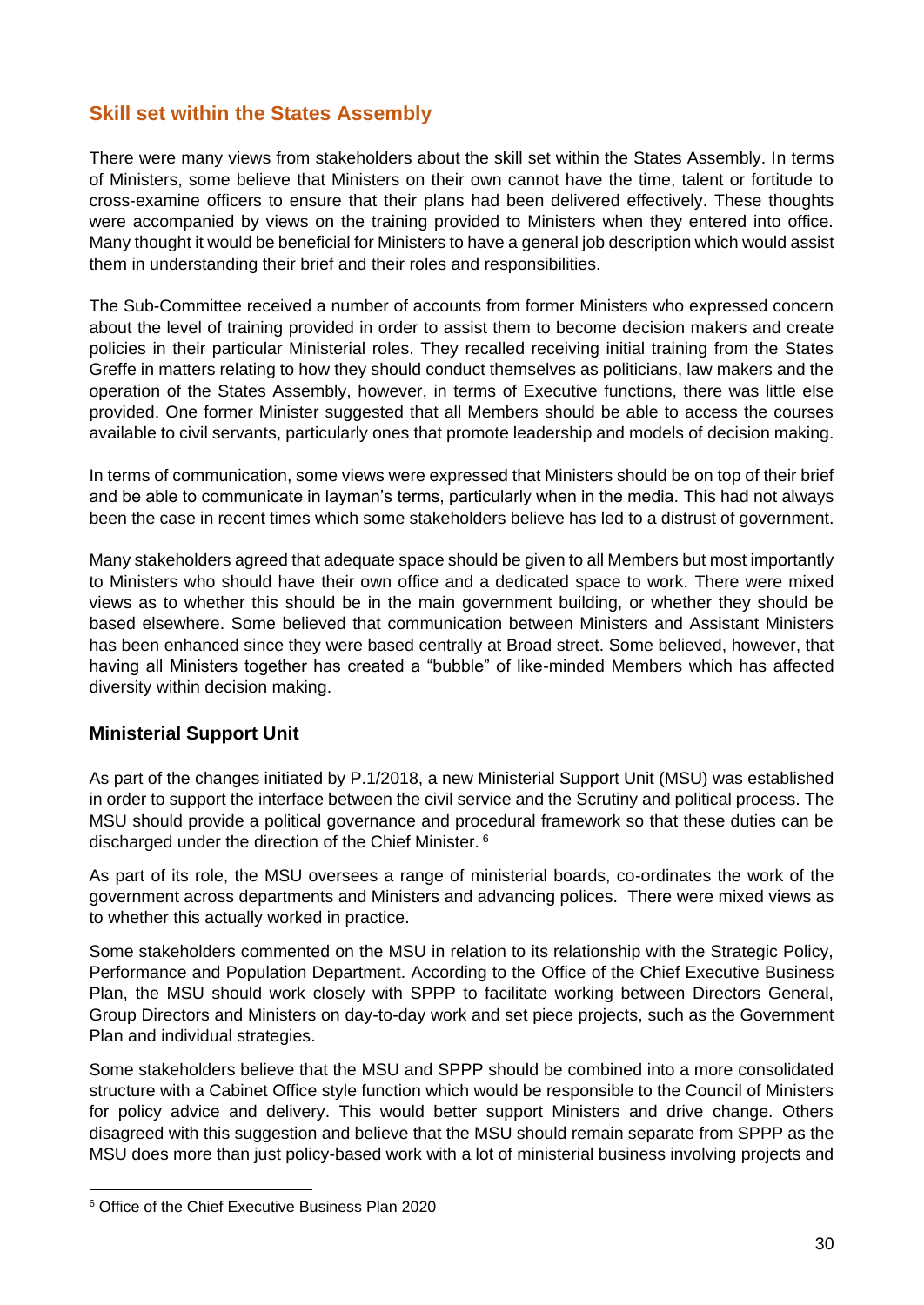operational matters. This leaves the Sub-Committee concerned that the vision and expectation of the MSU was not clear from the beginning and clear direction needs to be determined before the incoming Ministers take up office following the election.

Others believe that the MSU could have a stronger impact in supporting Ministers in the development of policies. There was a general consensus amongst stakeholders that the MSU is under-resourced, and that Ministers and Assistant Ministers would benefit from much greater levels of support than they currently have.

The Sub-Committee notes that there was a strong theme during the consultation phase of the review that Ministers in particular require extra support within their roles. Enhanced support could be provided through more structured training in leadership and decision making or Ministers could have access to paid advice. In that regard, the Sub-Committee believes that Ministers should be provided with extra support including diary managers and researchers/speech writers. Consideration could also be given to providing Ministers with the opportunity to appoint paid special advisors, particularly where they are leading a department for which they have no direct expertise.

## <span id="page-32-0"></span>**Accountability between Ministers and Officers**

Some stakeholders provided their views on the overall structure of the government system and commented that some matters relate to cultural issues and others relate to problems within the structural make-up of the government. In terms of Ministerial and Officer responsibilities, one stakeholder expressed the view that ensuring Ministerial policy is implemented is as much a cultural issue as a matter of structure and if Ministers and Officers are not working as a team, then the results can be sub-optimal.

There is already a system whereby a Minister can instruct an Accountable Officer to proceed with a course of action, even if the Accountable Officer considers that the action requested by the Minister could have implications. The Public Finances Law 2019 places a personal responsibility on the Accountable Officer for a number of matters, including the propriety, regularity and value for money (economy, efficiency and effectiveness) of all income and expenditure for their area of responsibility. In this respect, Accountable Officers are accountable to the Principal Accounting Officer and answerable to the Public Accounts Committee.

In circumstances where an Accountable Officer considers that a course of action requested by the Minister with responsibility for a department's activity may have implications, specifically for the statutory responsibilities mentioned above, the Accountable Officer would write to the Minister setting out their concerns. If the Minister still wished to proceed, the Accountable Officer would request a formal [letter of instruction,](https://www.gov.je/government/planningperformance/publicfinances/pages/lettersofinstruction.aspx) which is a procedure set out in the Public Finances Manual. A copy of the letter would be sent to the Comptroller and Auditor General and the Public Accounts Committee would be expected to recognise that the Accountable Officer bared no personal responsibility for the course of action.

Letters of Instruction issued to date are published on the gov. je website. The process followed is largely similar to the process for [Ministerial Directions](http://twitter.com/intent/tweet?text=What%20are%20ministerial%20directions%3F) in the UK. These are formal instructions from Ministers telling their department to proceed with a spending proposal, despite an objection from their permanent secretary. Permanent secretaries in the UK are the most senior civil servant in each department and are also accounting officers. They have a duty to seek a ministerial direction if they think a spending proposal breaches any of the following criteria:

• **Regularity** – if the proposal is beyond the department's legal powers, or agreed spending budgets.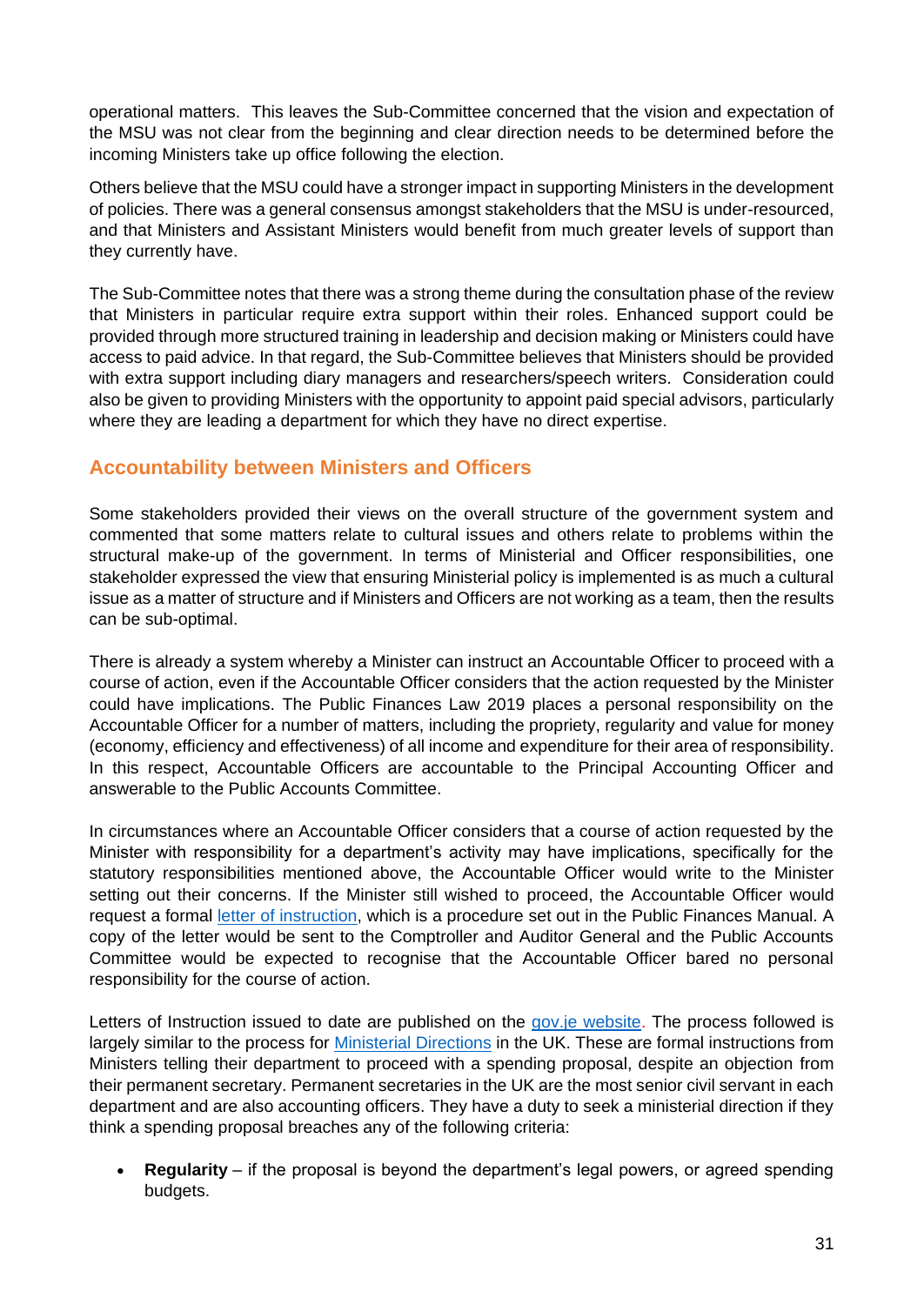- **Propriety** if it does not meet 'high standards of public conduct', such as appropriate governance or parliamentary expectations.
- **Value for money** if something else, or doing nothing, would be cheaper and better.
- **Feasibility** if there is doubt about the proposal being 'implemented accurately, sustainably or to the intended timetable'.

## *Key Findings*

#### **3. There are blurred lines of accountability between Executive and Non-Executive responsibilities.**

The creation of Policy Development Boards has blurred the lines between Executive and Non-Executive functions with Members of Scrutiny able to participate in Policy Development Boards. This has reduced accountability in decision making processes and risks compromising the Scrutiny function

#### **4. There is confusion over policy ownership, with a lack of political accountability for the development of policy or for the implementation of policy agreed by the Assembly following a proposition brought forward by a non-executive member**

The creation of Policy Development Boards has caused some confusion over whether they create policy or simply make recommendations for a Minister to consider.

There are no special rules requiring Ministers to implement the requests made of them by the Assembly. Although this is a wider matter already being considered by PPC (compliance with States decisions) there are a number of examples where Ministers have not implemented a decision made by the Assembly. The most recent being the failure to implement P.165/2020 as amended, which resulted in the lodging of a Vote of Censure against the Council of Ministers (which was subsequently rejected).

- **5. There is a lack of governance around Arm's Length Bodies and Specified Organisations, leading to uncertainty about to whom they are accountable and how their decisions can be influenced**
- **6. Accountability of the role of Chief Minister within the public arena is lacking as voters do not have a say on who should be elected to the role**
- **7. The Council of Ministers is at risk of being fragmented/politically divided because the Assembly can impose its choices on the Chief Minister**
- **8. There is a lack of transparency over the role of Deputy Chief Minister, undermining accountability for the areas for which the DCM is given responsibility**
- **9. The role of Assistant Minister is unclear, which undermines accountability and may deter some States Members from expressing interest in the roles available**
- **10. Some Ministers give the impression that they are not on top of their brief and Ministers are inconsistent in terms of how they approach their ministerial duties, so not all Ministers discharge all aspects of their role adequately**
- **11. States Members do not all have the skills and capabilities required in a modern legislature and opportunities to enhance their skillset are lacking**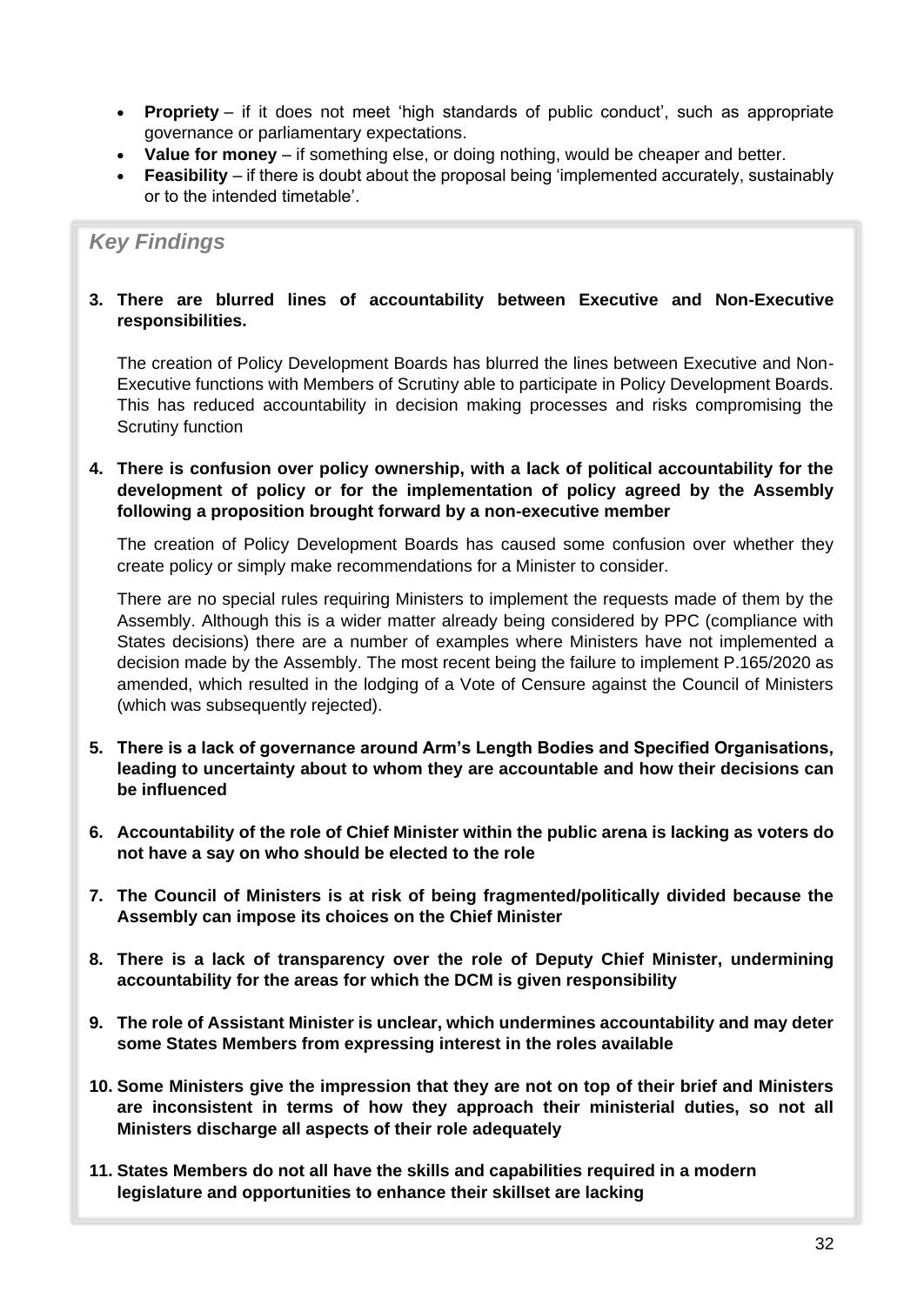## <span id="page-34-0"></span>**8. The Scrutiny function**

The Sub-Committee consulted with the Scrutiny Liaison Committee (SLC) in order to generate views on the Scrutiny function, how it is working and whether there could be any areas for improvement. The SLC provided a collective response, but all Scrutiny Members from the various Panels had an opportunity to provide their views. The Sub-Committee also held a dedicated workshop with all States Members to specifically discuss the Scrutiny function.

There was a general consensus amongst Members that the Scrutiny function is, largely, well provided for within legislation, Standing Orders and the associated Codes of Practice. Concerns were raised, however, on accessing the required information in order to undertake Scrutiny work. Some commented that there are pockets of political or civil service misunderstanding of the role of Scrutiny, or more calculated non-compliance or disregard to the formally mandated framework of the function. The result of these instances undermines informed decision making by the Assembly which results in unnecessary challenges and conflicts within the system.

A number of stakeholders raised concerns about the inflexibility of the Scrutiny function. Although some changes have been made in recent years with the ability to establish Review Panels to review cross-cutting matters, some stakeholders believe that the system is still inflexible, and that Scrutiny gets involved in policy too late in the process.

One former States Member believes that Ministers should be willing to engage with Scrutiny earlier in the process of policy development. There was also a suggestion that Assistant Ministers should be given the freedom to join Scrutiny panels outside their ministerial remit.

Another theme emerged from some stakeholders that Scrutiny is often seen as the opposition. As Jersey does not yet have party politics, one stakeholder believes that an adverse consequence is that the role of the President of the SLC tends to be seen, particularly by the media, as Jersey's equivalent to the Leader of the Official Opposition. It is worth noting here that PPC [commissioned](https://statesassembly.gov.je/assemblyreports/2021/r.165-2021.pdf)  [an independent review of Political Parties](https://statesassembly.gov.je/assemblyreports/2021/r.165-2021.pdf) which identifies where Standing Orders might need to be changed should parties become a permanent feature of Jersey politics. Although the Sub-Committee has not considered the report in detail, the authors of the report say that, should parties become a longstanding feature in Jersey, or the number of Members with a party affiliation increases, the practice of Jersey politics may shift from its current status to something more closely resembling traditional Westminster politics with a party-based government/executive dominating the legislature, and a party-based opposition without executive functions.

## <span id="page-34-1"></span>**Legislative Scrutiny**

Most of the views expressed on legislative scrutiny were received during the focussed workshop exercise with States Members. Some Members raised concerns about a skills deficit within the Assembly particularly in the development and scrutiny of legislation. Members also commented on the speed at which some pieces of legislation are approved by the Assembly, particularly financial legislation.

Given the concerns around how effective legislative scrutiny currently is, the Sub-Committee looked back on a previous proposition lodged by PPC in 2018 proposing a number of changes to the scrutiny of legislation<sup>7</sup>. These were:

<sup>7</sup> [P.103/2018 'Draft Amendment \(No.37\) Standing Orders of the States of Jersey'](https://statesassembly.gov.je/assemblypropositions/2018/p.103-2018.pdf)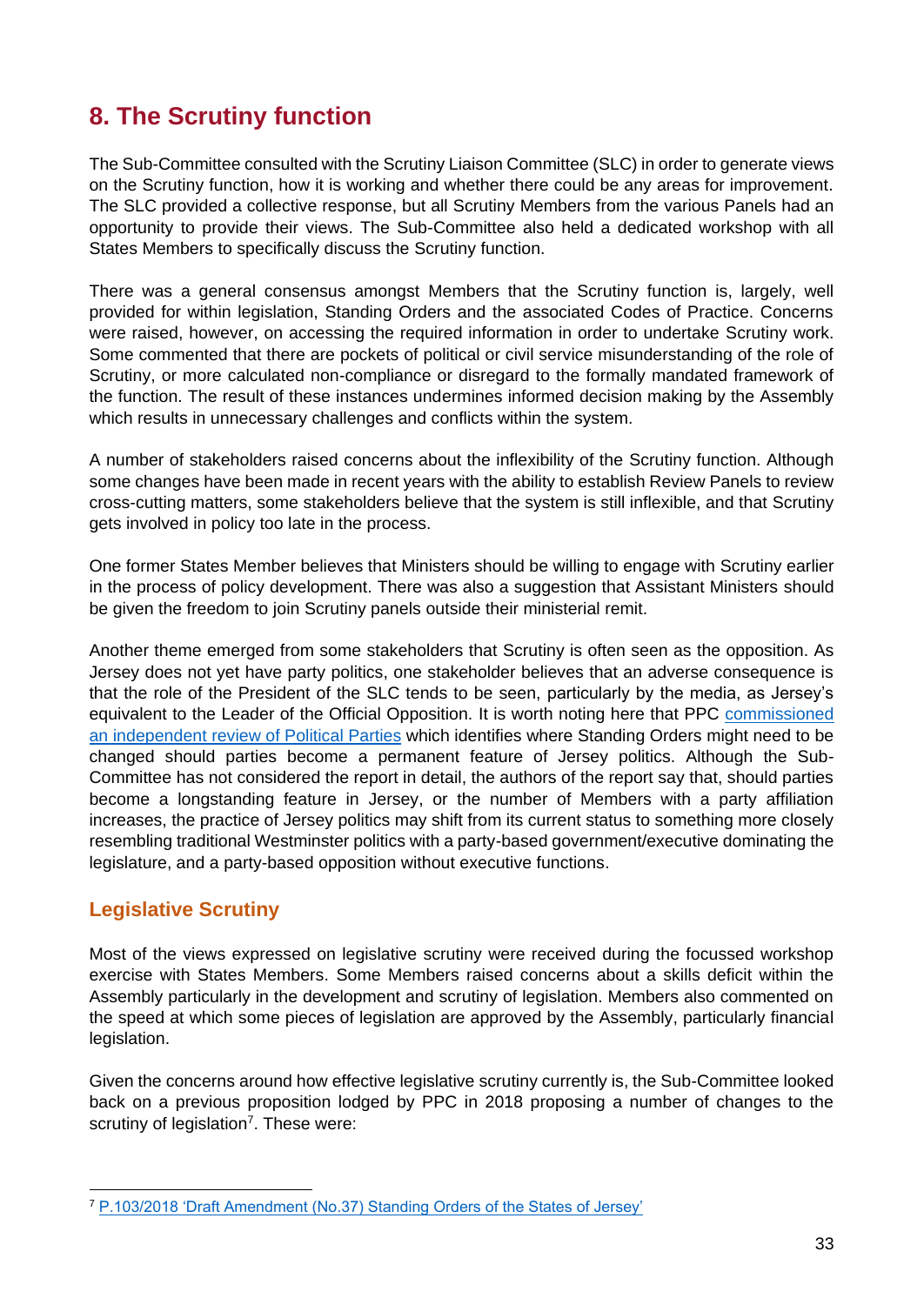- *With some exceptions when a proposition is lodged it is referred automatically to the relevant Scrutiny Panel.*
- *The Panel would have a minimum of 6 weeks to scrutinise and report back on the proposition (in the case of legislation, scrutiny could cover both the principles and the Articles/Regulations).*
- *The Panel and Minister/Member could agree for extra time to be provided for scrutiny (without limit), or the Panel could request the Assembly to allow up to an additional 4 weeks for scrutiny (i.e. on the basis of an application to the Presiding Officer, which would be debated and decided by the Assembly).*
- *In the case of legislation, the Panel would have the option of automatically triggering a further period of scrutiny of the Articles/Regulations after the Assembly has agreed to the principles: otherwise, it would remain possible for the legislation to go through all its stages in one Sitting.*
- *This new process of automatic referral to a Panel would not apply to propositions lodged under Standing Order 26(3) [i.e. dismissal of a Minister, votes of no confidence, censure, suspension, annulment of an Order, opposing a land transaction], appointment propositions, amendments, a draft budget or a draft medium term financial plan. It would apply to backbench propositions.*

These proposals were withdrawn by the Committee due to concerns about resourcing. Since 2018, it is worth noting that Scrutiny has been provided with increased resources but there would need to be more discussion on whether Panels would be in a better position now to undertake more thorough reviews of legislation, noting that some Members raised concerns that legislative scrutiny was often limited to one briefing session with Ministers and/or government officials due to time constraints and other review commitments.

Although the proposals were never debated and implemented, they did seem to signal the start of a cultural shift in that every piece of legislation brought before the Assembly is now considered by the relevant Panel. Legislative scrutiny is also now embedded on work programmes so that Panels schedule time during its term to focus on legislation. The cultural shift is evidenced by the number of Comments/Amendments (related to legislation) there are now compared to earlier Assembly terms:

| <b>YEAR</b> | <b>AMENDMENTS</b> | <b>COMMENTS</b> |  |
|-------------|-------------------|-----------------|--|
| 2015        | 10                | 5               |  |
| 2016        |                   | 6               |  |
| 2017        | ⌒                 | 11              |  |
| 2018        | 10                | 12              |  |
| 2019        | 16                | 10              |  |
| 2020        | 10                | 34              |  |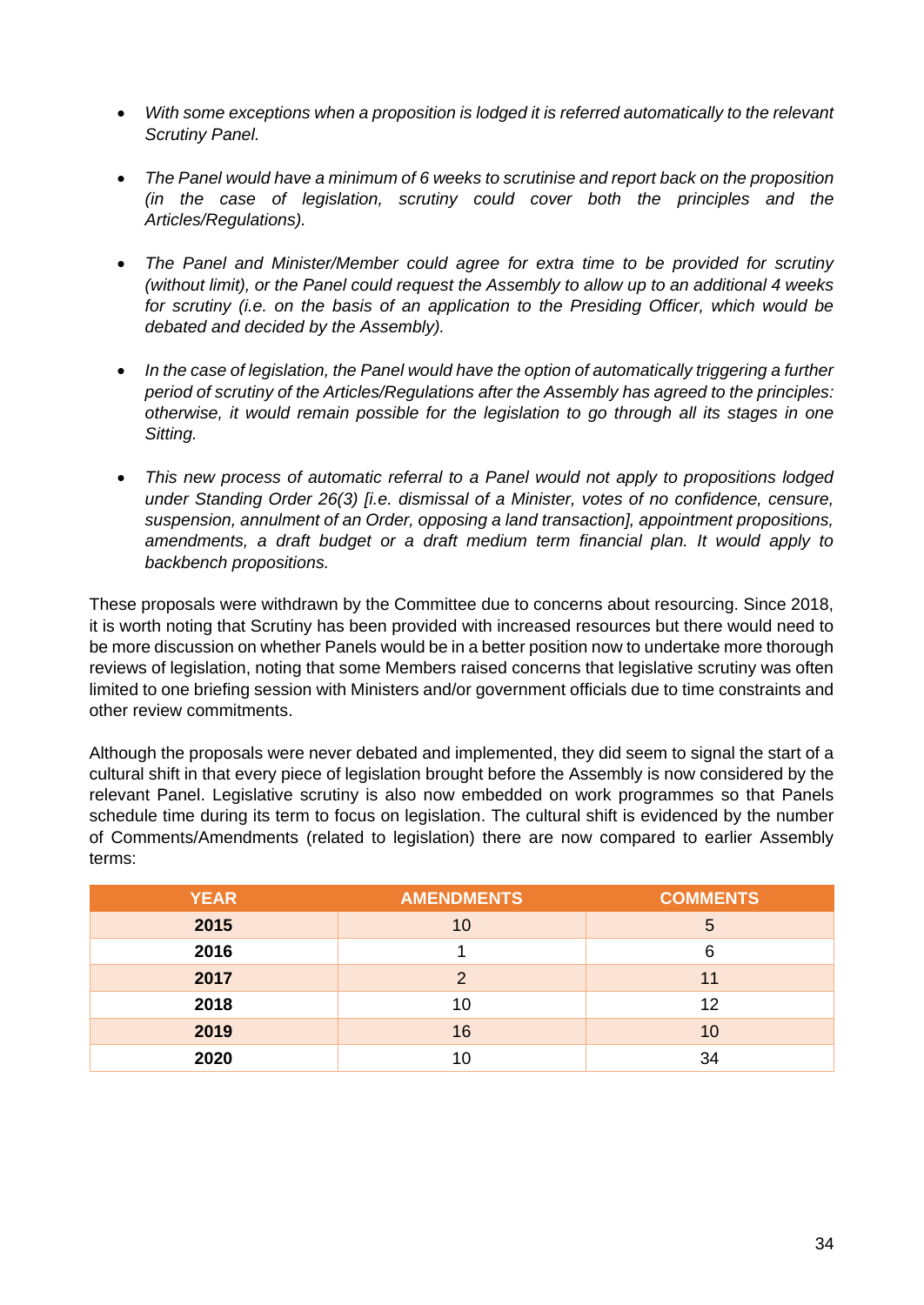## *Key Findings*

- **12. The Scrutiny function is not sufficiently flexible to undertake effective reviews as it gets involved in policy too late in the process.**
- **13. The Scrutiny function does not always have the required skill set to hold Ministers to account for their actions, particularly in the development and scrutiny of legislation**
- **14. Scrutiny is seen by some as the opposition to Ministers, undermining its true role as a 'critical friend' of government**
- **15. Legislative scrutiny has improved in recent years to become a routine part of scrutiny work but is still held back by a lack of time and skills**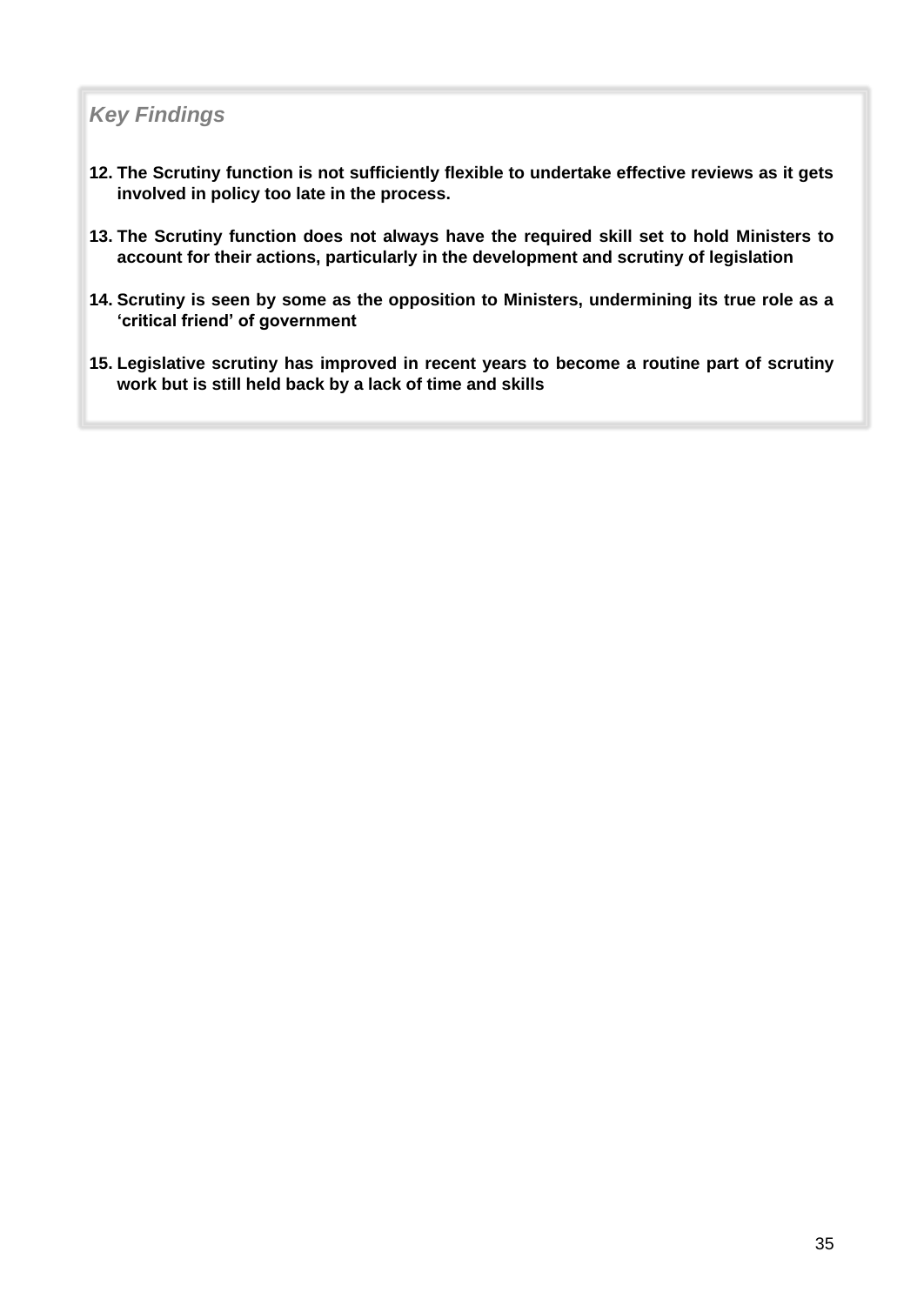## <span id="page-37-0"></span>**9. The States Employment Board**

### <span id="page-37-1"></span>**Overview and functions**

The [Employment of States of Jersey Employees \(Jersey\) Law](https://www.jerseylaw.je/laws/revised/PDFs/16.325.pdf) 2005 established the States Employment Board (SEB). Effectively the SEB has responsibility for the employment of civil servants and their terms and conditions. The implementation of the Employment of States of Jersey Employees (Jersey) Law was one of the final significant elements following the move to ministerial government as it instituted the Jersey Appointments Commission and introduced new arrangements which established how public service employees are treated. Following approval of the Law, public sector employees (with some exceptions) became employees of the SEB which is constituted as a legal entity and was created to act as the employer.

The functions of the SEB include:

- $\rightarrow$  ensuring that the public service conducts itself with economy, efficiency, probity and effectiveness;
- $\rightarrow$  ensuring the health, safety and wellbeing of States employees;
- $\rightarrow$  issuing Codes of Practice on recruitment, training and development, appraisal, discipline, suspension and termination of employment with which Accountable Officers (for Ministerial Departments) and Accounting Officers (for Non-Ministerial Departments) have a duty to comply;
- $\rightarrow$  agreeing lists of senior positions where their appointment is subject to oversight by the Jersey Appointments Commission; and
- $\rightarrow$  preparing an annual report to the States Assembly.

Most stakeholders were uncertain of the functions of SEB and where it sat within the government structure. Some viewed it as a sub-committee of the Council of Ministers, others thought it was, (or should be), a sub-committee of the States Assembly and others found they could not place it into one particular area. The SEB is in fact, [under the Law,](https://www.jerseylaw.je/laws/current/PDFs/16.325.pdf) a body corporate with perpetual succession.

Most stakeholders acknowledged that SEB is the employer of all staff but found the detail around that difficult to determine. Some also commented that the relationship between SEB and departments was not always clear. For example, one stakeholder commented that matters of staff discipline, attendance, and general day-to-day management are often dealt with at departmental level with the SEB seeming to be more focussed on pay scales, polices and wage negotiations. This might make employees feel that they are working for a particular department but are employed centrally by the SEB which could make accountability difficult to pinpoint when problems arise.

The Sub-Committee met with some of the Unions in January 2022 who commented that there were often difficulties in discussing issues directly with SEB members and believed that there should be more representation of the Unions on the Board. One of the Unions cited the Isle of Man as a good example of where its equivalent to SEB (the Public Services Commission) regularly consults and communicates with Unions through a Joint Consultative Committee. The role of the JCC is to provide a channel of communication between the Public Services Commission Joint Negotiation Committee and Local Authorities on matters affecting their overall and specific areas.

When the Sub-Committee met with the Unions, they explained that there used to be a Civil Service Forum which was a joint group between the SEB and the Unions. It is understood that this group fell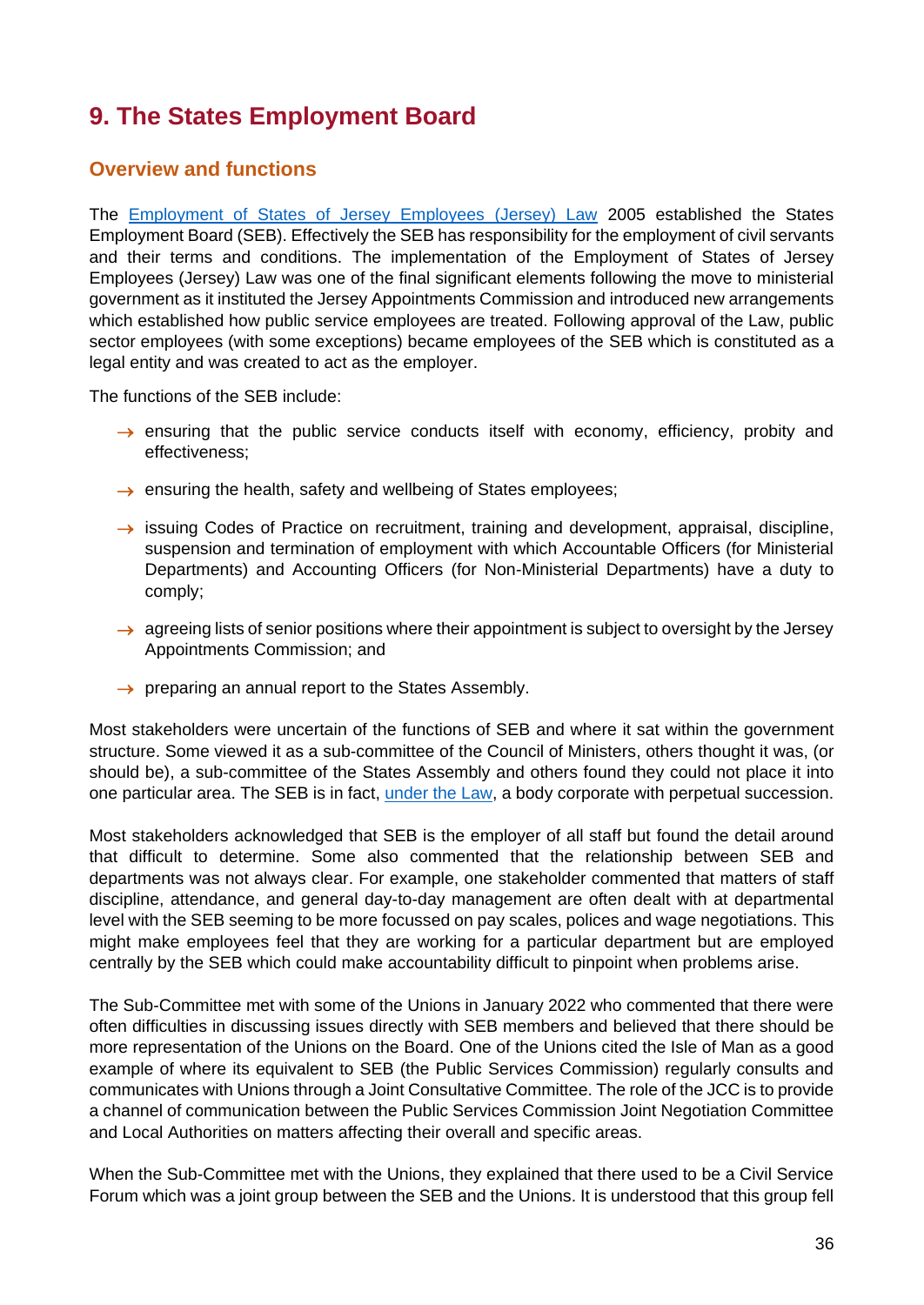away when the 'OneGov' modernisation programme was implemented in 2018. The Sub-Committee believes that joint working between SEB and the Unions requires some attention, particularly as there appears to be issues with the level of engagement between the two parties.

## <span id="page-38-0"></span>**Governance**

The SEB is chaired by the Chief Minister, or his nominee, along with two members who are Ministers or Assistant Ministers and two non-executive members.

The Chief Executive and Head of the Public Service is the lead officer for the SEB, providing advice and guidance, supported by officers from People Services and the Chief Operating Office. The SEB is provided with legal advice from the Law Officers' Department and People and Corporate Services provide secretariat and co-ordinating functions for the Board. The States Greffe provides administrative support and minute taking duties during meetings.

The SEB is able to appoint up to two independent advisors, but there is currently only one in post. The Sub-Committee notes that the role of independent advisor is not defined or explained anywhere in legislation. One government official explained the importance of this role, particularly when there is a conflict of interest in matters being addressed by the Board. It is understood that a document outlining the responsibilities of the independent advisor is currently being developed which will clarify their role on the Board.

The SEB has no allocated budget to support the discharging of its duty. This is also the same position for the Jersey Appointments Commission. From looking at a response to a report by the C&AG on SEB in 2019, the Sub-Committee understands that the People and Corporate Service directorate undertook a review of its budgets and submitted a business case for additional funds. The business case included a proposal to fund secretariat support for both SEB and the Jersey Appointments Commission, funds for SEB to commission work, and funding for JAC to operate with independence. A second business case was prepared to fund a 'People Strategy' and includes the resource requirements to fund a number of recommendations by the C&AG (see below)<sup>8</sup>. It is unclear what happened to the first business case but it does demonstrate a recognition that SEB requires a budget in order to discharge its functions. When the Sub-Committee asked whether a budget was ever allocated it was advised that SEB is unable to have a direct budget because there is no Accountable Officer, but provision within People and Corporate Services for Secretariat functions has been allocated.

### <span id="page-38-1"></span>**Managing conflicts**

Given that there were a number of concerns raised by stakeholders about conflicts of interest, the Sub-Committee asked government officials whether the governance arrangements around SEB were appropriate in terms of the CEO (and Head of the Public Service) being lead officer and providing an advisory role (which is recognised in Law). SEB could be easily conflicted when it comes to matters about senior officers, particularly the CEO. Although other senior officials could step in and provide that advisory role, there is no statutory provision for them to do so and therefore no protection on the advice they are providing.

This led onto a discussion around accountability of the CEO in general. At present, the Chief Executive is accountable to the Council of Ministers, answerable to the Public Accounts Committee

<sup>&</sup>lt;sup>8</sup> States Employment Board response to the C&AG audit Role and Operation of the States Employment [Board](https://statesassembly.gov.je/scrutinyreports/2019/r.35-2019%20seb%20pac%20comments%20and%20er%2028.05.2019.pdf)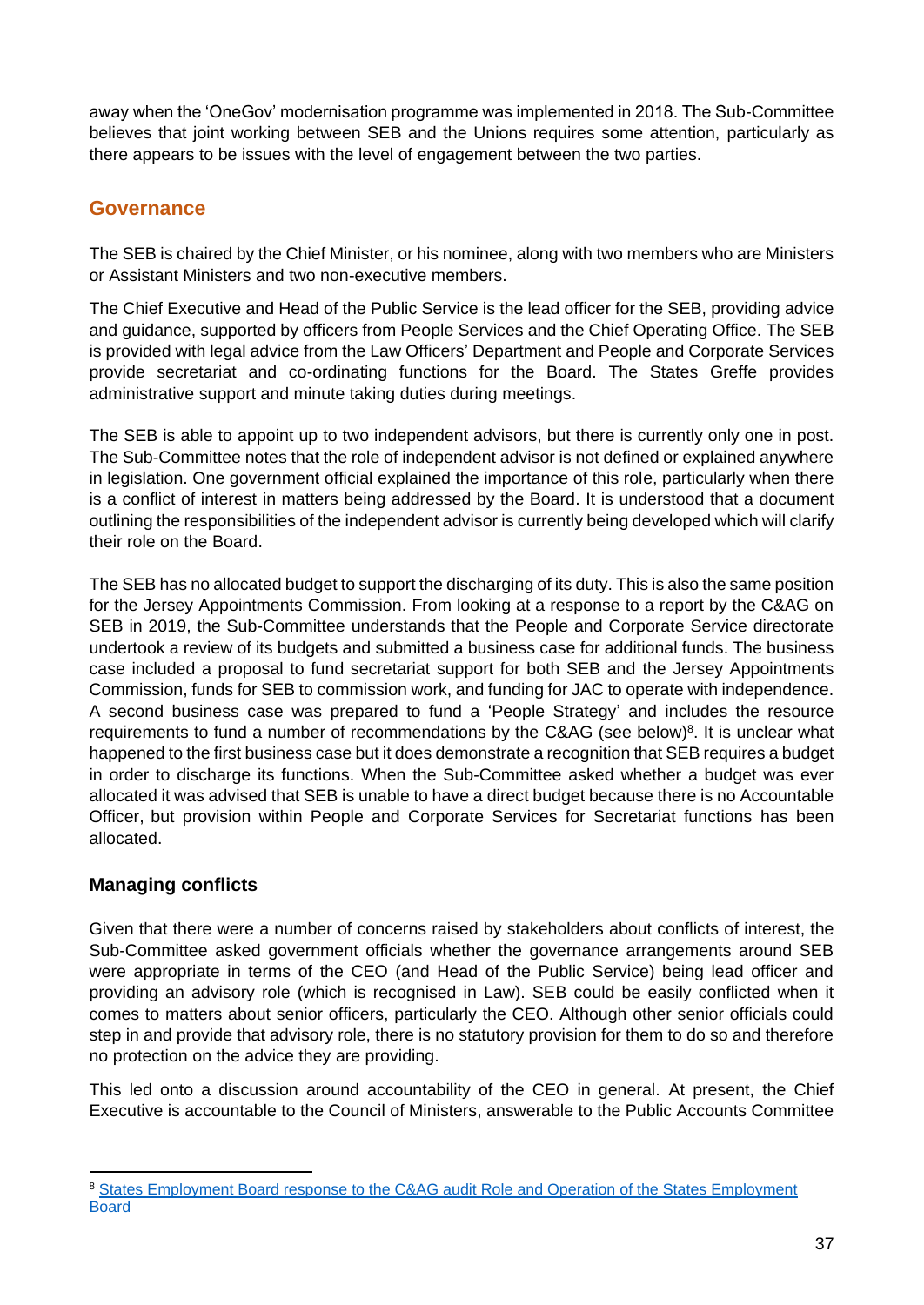and employed by, but not defined as accountable to, the SEB. There was a suggestion that the Head of the Public Service should be answerable and accountable to a separate body.

### <span id="page-39-0"></span>**Comptroller and Auditor General Report**

Before making any recommendations for change in relation to the governance arrangements around the SEB, the Sub-Committee has considered that changes may already be in train following a review of SEB by the Comptroller and Auditor General. The C&AG issued a [report](https://www.jerseyauditoffice.je/wp-content/uploads/2019/03/Role-and-Operation-of-the-States-Employment-Board-Report.pdf) on the role and operation of the SEB in March 2019 and recommended a fundamental review of the framework for the oversight of human resources of the States. She found three main areas of weakness (in summary):

- **1.** the framework for the oversight of HR management
- **2.** the arrangements to enable the SEB to discharge its functions
- **3.** an insufficient focus by the SEB on monitoring of implementation

The C&AG also found that the SEB has not adopted an overarching People Strategy in which it can undertake its statutory responsibilities. The C&AG recommended that a strategy should include:

- the States' future workforce requirements;
- the assumptions, values, beliefs and aspirations which quide the SEB as an employer;
- how the SEB intends to discharge its statutory duties;
- linkages to key strategic HR policies; and
- the respective roles and responsibilities of the SEB, the Principal Accounting Officer and the Council of Ministers.

The Government accepted all 20 recommendations made by the C&AG and developed an action plan in response. The Council of Minsters has also commissioned a review of the Employment of the States of Jersey Employees (Jersey) Law to address the weaknesses identified by the C&AG related to legislation. The Sub-Committee understands that the C&AG is currently undertaking a [follow up](https://www.jerseyauditoffice.je/wp-content/uploads/2021/03/Project-Specification-States-Employment-Board-Follow-up.pdf) review.

### <span id="page-39-1"></span>**Civil Service Code of Conduct**

The [current code of conduct for the civil service is dated 2002](https://www.gov.je/SiteCollectionDocuments/Working%20in%20Jersey/ID%20Employee%20Code%20of%20Conduct%202002%2020131114%20GC.pdf) and is considerably out of date given the significant changes to the ministerial and civil service structures, described in this report. The Sub-Committee has been advised, however, that SEB have approved a new Standards in Public Service code as part of its work on developing a People Strategy. As far as the Sub-Committee can see, this has not yet been implemented or published.

The Standards in Public Service will include a set of principles and discussions have been had with the States Greffe as to whether the same set of principles should be applied to the Code of Conduct for Elected Members which is currently being reviewed by PPC following a report by the C&AG on anti-corruption. Interestingly, one stakeholder believes that the public service, Members and Ministers should share common values and common standards which they suggested would be key to working collaboratively together.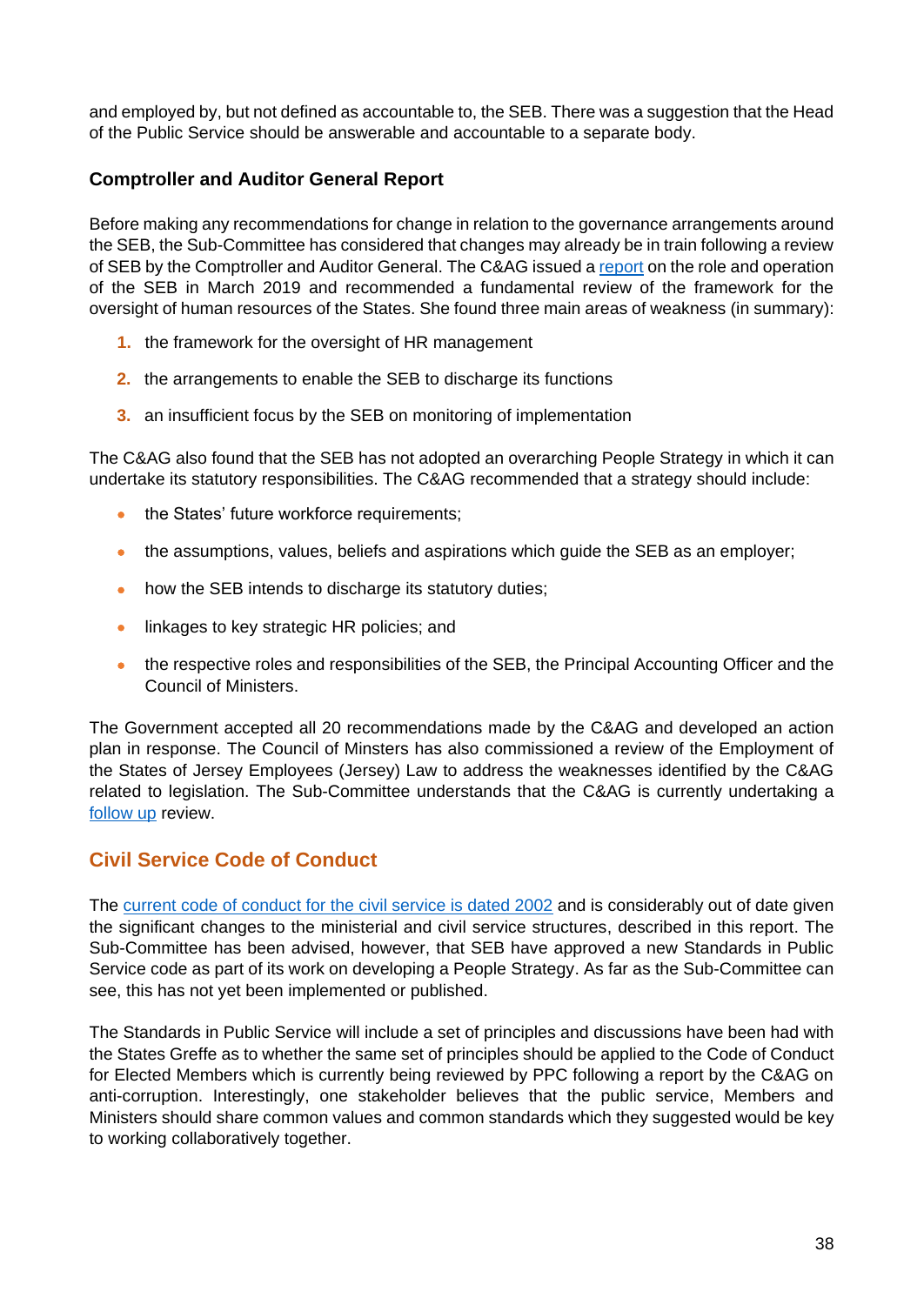One Member raised concerns about the lack of audit trail within the civil service and believes there should be more formal rules around record keeping. If senior civil servants are meeting stakeholders and discussion takes place on matters pertinent to a department, these should be formally recorded.

The Sub-Committee understands that part of the work on the new Standards in Public Service includes transparency, particularly in recording any potential conflicts.

## *Key Findings*

- **16. Many Members of the States consider that the role of the States Employment Board is unclear**
- **17. The governance arrangements for the States Employment Board are lacking, despite recent recommendations from the Comptroller and Auditor General to address various deficiencies.**
- **18. Record keeping within the Executive sometimes lacks rigour, causing a lack of transparency and accountability**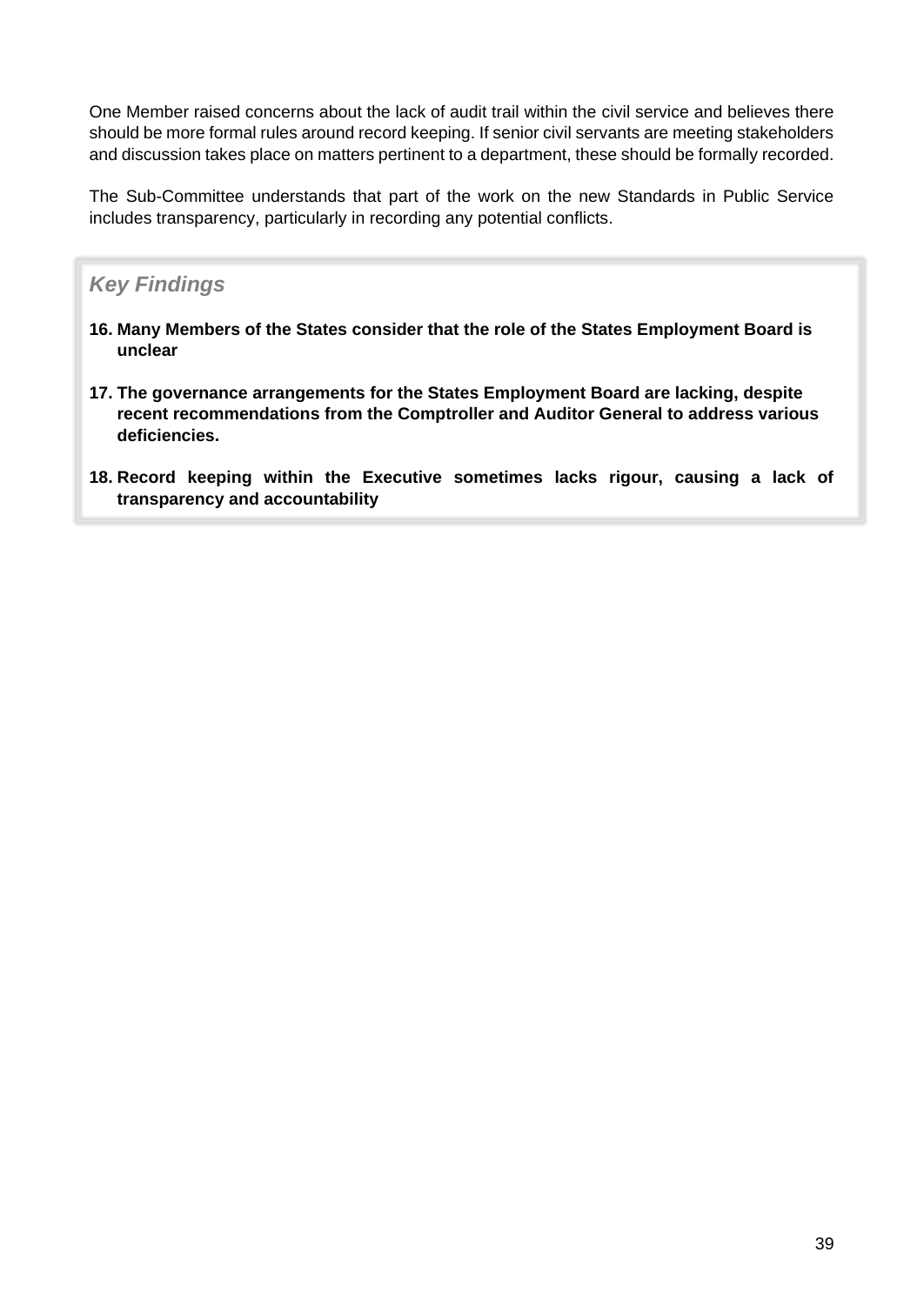## <span id="page-41-0"></span>**10. Recommendations**

The Sub-Committee's review has identified 18 main key findings which span across the States Assembly, ministerial government, scrutiny and the civil service in terms of governance and accountability. This section proposes a number of recommendations to Jersey's system of government which will need to be considered further by PPC. Some would be relatively easy to implement whilst others may need to be considered further and consulted upon.

#### *In order to address:*

- **1. There is an imbalance of power between the Chief Executive/Civil Service and the States of Jersey, which leads to a lack of political accountability for decisions**
- **2. Some Departments do not have a single Minister with political responsibility, which leads to a lack of clarity and accountability**

There should be better alignment between the responsibilities of Ministers and Departments. Each department should have one Minister who is ultimately accountable for the whole of the department. Where the scope of a department is such that it is felt that additional Ministers are required there should be a lead Minister and Non-CoM Ministers with responsibility for specific areas of the department.

The Ministerial Support Unit and the Strategic Policy, Planning and Performance Department should be merged into a more consolidated structure in order to form a Cabinet Office style function to support Ministers and drive change. Consideration should be given as to whether a Communications function should be included in the creation of the Cabinet Office, which would ultimately be responsible to the Council of Ministers for policy advice and delivery.

The prime purpose of the Cabinet Office would be to support the Chief Minister and ensure the effective running of government, similar to the Cabinet Office in the UK which has the following responsibilities:

- Supporting collective government, helping to ensure the effective development, coordination and implementation of policy;
- Coordinating the government's response to crises and managing cyber security;
- Promoting efficiency and reform across government through innovation, better procurement and project management, and by transforming the delivery of services;
- Promoting the release of government data, and making the way government works more transparent;
- Creating an exception civil service, improving its capability and effectiveness;
- Political and constitutional reform.

In creating a new Cabinet Office, the creation of a Single Legal Entity should not be pursued. A unified Council of Ministers should be a practice rather than set out in law.

The States of Jersey Law provides that the Council of Ministers should agree a Common Strategic Policy within 4 months of their appointment. This timeframe is too long for setting out Ministers high-level ambitions for Jersey and should be condensed down to 8 weeks.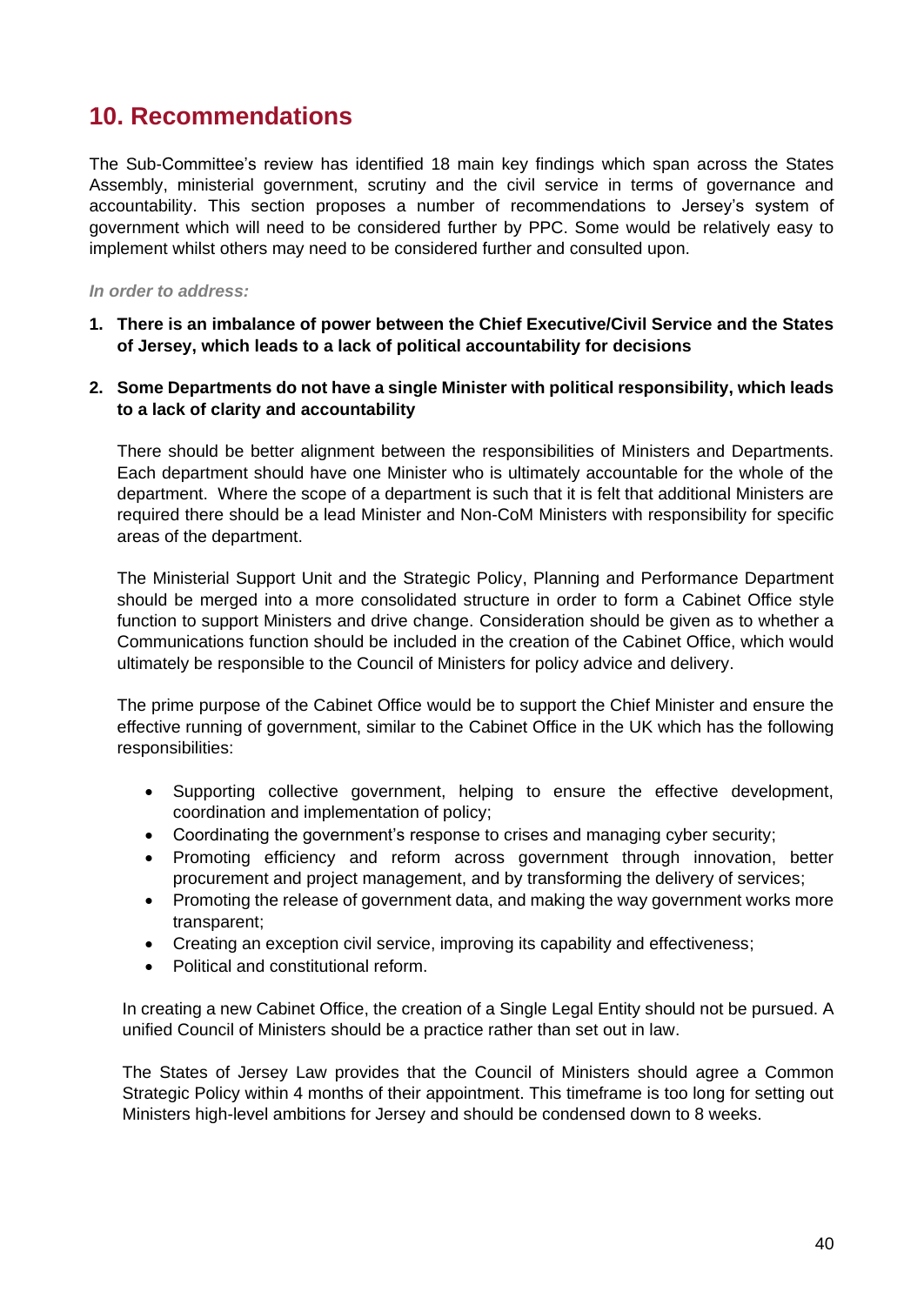*In order to address:*

#### **3. There are blurred lines of accountability between Executive and Non-Executive responsibilities.**

As Policy Development Boards are not formal boards of the States and there are no rules around them, they should form a structural part of the system and include formal governance structures via a published Code of Practice and Proceedings Code.

Policy Development Boards should be established as Sub-Committees of the Council of Ministers. This would ensure a clear line of accountability back to the "parent" Committee of the Council of Ministers. A member of the Council of Ministers would need to sit on any PDB established in order to report back to the Council with progress updates.

All reports by Policy Development Boards should be published as a matter of course and receive a published response from the Chief Minister within 6 weeks of being published.

#### *In order to address:*

**4. There is confusion over policy ownership, with a lack of political accountability for the development of policy or for the implementation of policy agreed by the Assembly following a proposition brought forward by a non-executive member.**

The Council of Ministers should publish and keep updated a Policy Pipeline showing the policies currently being worked on and proposed timescales for States decisions and implementation. The Pipeline should also state which Minister is accountable for each policy. This would provide the opportunity for other Members of the Assembly to express views on timescales and the order of priority.

#### *In order to address:*

#### **5. There is a lack of governance around Arm's Length Bodies and Specified Organisations, leading to uncertainty about to whom they are accountable and how their decisions can be influenced**

There should be a supervisory committee which would monitor the performance of ALOs.

This should be based on the States' Trading Supervisory Board in Guernsey, which carries out the States' role as shareholder of any incorporated companies which are owned by the States. It oversees a diverse portfolio of companies. Some are fully formed commercial companies in their own right and so the Board is not involved in the day-to-day running of these businesses but is involved in decision-making.

The Sub-Committee believes that establishing a supervisory committee in Jersey would help in linking Government priorities via Memorandum of Understanding/Service Level Agreements with ALOs (such as the Carbon Neutral Strategy).

#### *In order to address:*

**6. Accountability of the role of Chief Minister within the public arena is lacking as voters do not have a say on who should be elected to the role.**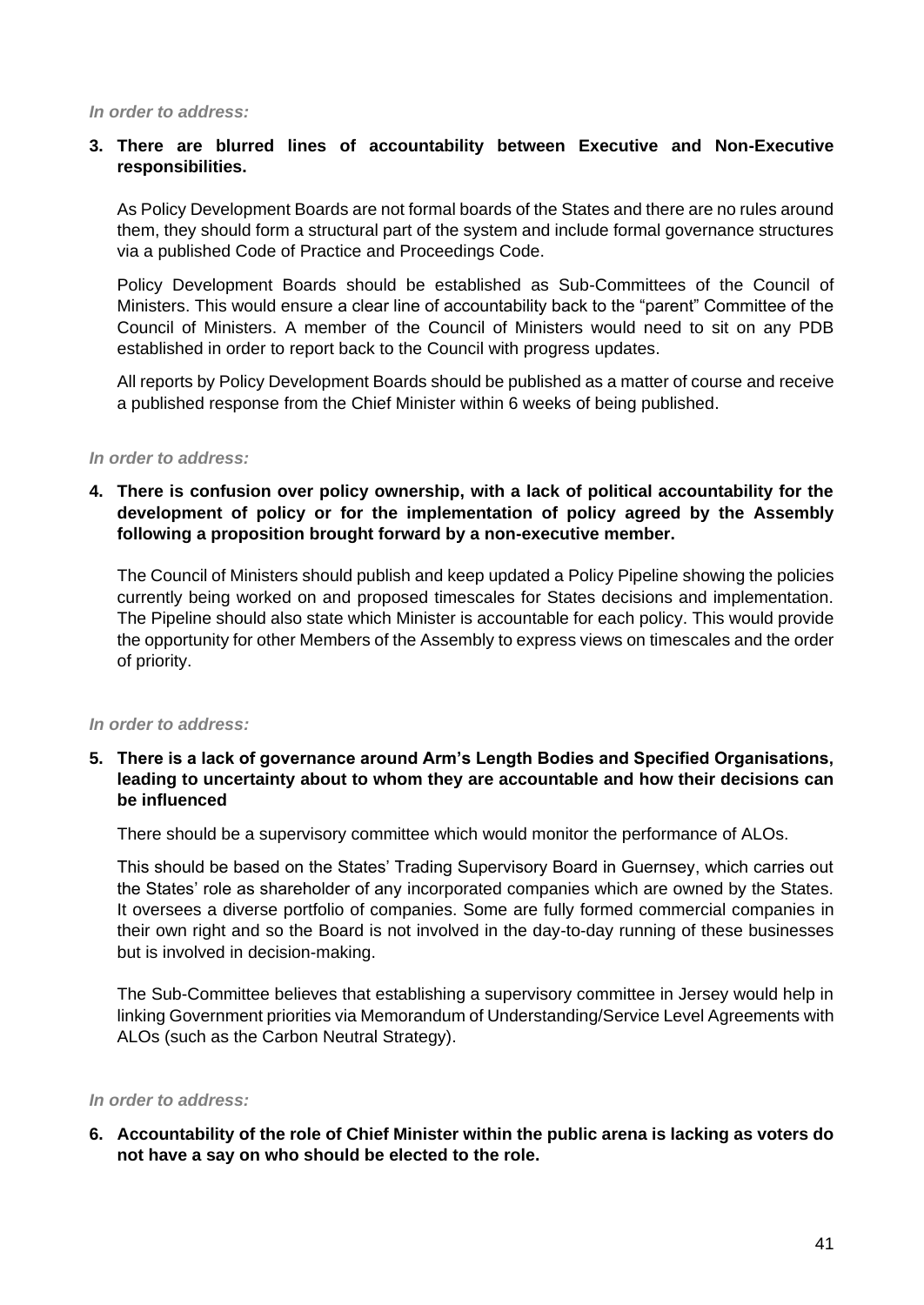Voters should be provided with the opportunity to indicate their preferred candidate for Chief Minister during the voting process.

#### *In order to address:*

#### **7. The Council of Ministers is at risk of being fragmented/politically divided because the Assembly can impose its choices on the Chief Minister**

The Chief Minister Designate should nominate his or her preferred slate of Ministers to the States within 5 working days.

The Chief Minister should explain their preferred choice of Ministers by way of a written proposal, to be published by the Greffier of the States at the point of nomination. The proposal should name the preferred candidates and summarise the rationale underpinning the Chief Minister's choices.

The States would reconvene two working days after the list of Ministerial nominees is published. The Chief Minister designate would be questioned by the Assembly on the list of preferred candidates and there would be a vote on his or her slate of Ministers.

The States should vote for or against the list of proposed Ministers.

A negative vote would prompt the Chief Minister to return to the Assembly with an alternative list.

Rejection of a second Ministerial team would trigger the dismissal of the Chief Minister Designate and a new election for Chief Minister, in which the dismissed Chief Minister Designate would be excluded from standing.

Members would be required to weigh very carefully any relevant concerns regarding one or more prospective Ministers against the perceived benefit of maintaining their first choice of Chief Minister.

#### *In order to address:*

#### **8. There is a lack of transparency over the role of Deputy Chief Minister, undermining accountability for the areas for which the DCM is given responsibility**

The States of Jersey Law 2005 should be amended to expand on the role of Deputy Chief Minister and clarify that he or she is the default port of call for an executive decision whenever the Chief Minister is out of the Island or is otherwise indisposed.

#### *In order to address:*

#### **9. The role of Assistant Minister is unclear, which undermines accountability and may deter some States Members from expressing interest in the roles available**

The list of Assistant Ministers should be kept up-to-date and published as a matter of course. This would fulfil the legal duty under the States of Jersey Law and enhance accountability and transparency to the public and States Assembly.

If a Cabinet Office is introduced in Jersey, Assistant Ministers would likely become the "Cabinet Office Ministers" who would have a specific remit, role and responsibility. Whether Assistant Ministers remain, or they become "Cabinet Office Ministers" in the development of a Cabinet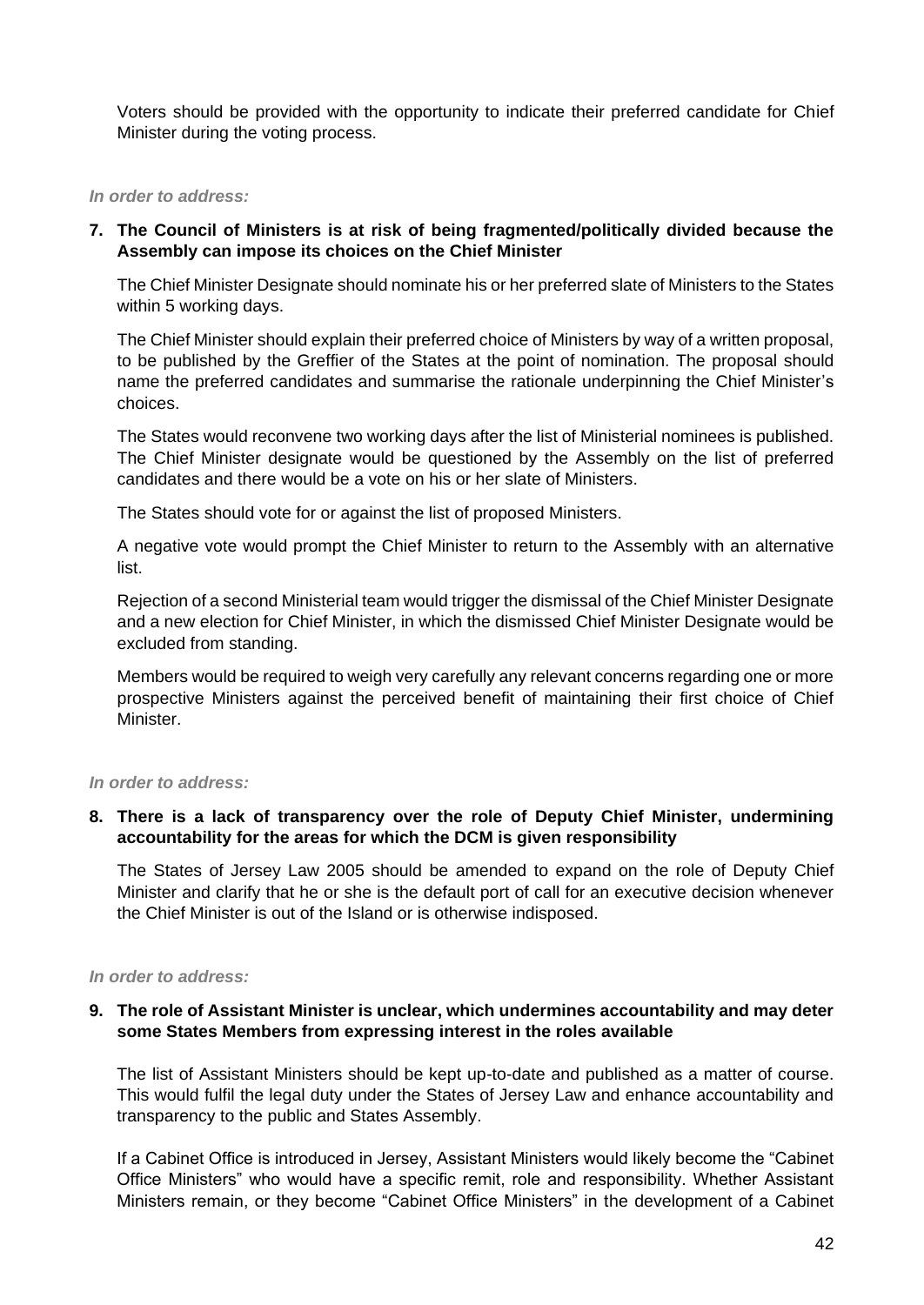Office, a list of their roles and responsibilities should be kept up to date and published as a matter of course.

#### *In order to address:*

**10. Some Ministers give the impression that they are not on top of their brief and Ministers are inconsistent in terms of how they approach their ministerial duties, so not all Ministers discharge all aspects of their role adequately.**

#### **11. States Members do not all have the skills and capabilities required in a modern legislature and opportunities to enhance their skillset are lacking.**

The Ministerial Support Unit requires additional capacity and resources which should be explored further in the development of a new Cabinet Office. Specifically, the Ministerial Team should have access to a Private Secretary, a Diary Manager and researchers/speech writers.

Each Ministerial role should be accompanied by a general job description.

In order for Ministers and Assistant Ministers (or non-CoM Ministers) to be fully briefed on their roles and responsibilities, they should receive a structured induction by the Ministerial Support Unit immediately after being elected to their respective roles.

The Ministerial team should have a dedicated base to work from within their department or the Government's administration building.

All States Members should have access to leadership and decision-making training.

The Nolan Principles should be amended to align with the values contained in the People **Strategy** 

#### *In order to address:*

- **12. The Scrutiny function is not sufficiently flexible to undertake effective reviews as it gets involved in policy too late in the process.**
- **13. The Scrutiny function does not always have the required skill set to hold ministers to account for their actions, particularly in the development and scrutiny of legislation**

#### **14. Scrutiny is seen by some as the opposition to Ministers, undermining its true role as a 'critical friend' of government**

The current system of five Scrutiny Panels should remain within Standing Orders but the Scrutiny Liaison Committee should have greater autonomy and flexibility to change the name and remit of a Panel under Standing Orders.

Chairs of Panels would be elected by the Assembly and would be responsible for forming their own Panel memberships. During the election of the Chairs, the nominees would express which core area they would be interested in scrutinising i.e. economy, policy and resources, health, education and environment.

Once all 5 Chairs have been elected by the Assembly, the Chairs would be responsible for forming their own Panel's remit and membership, with final approval by the Scrutiny Liaison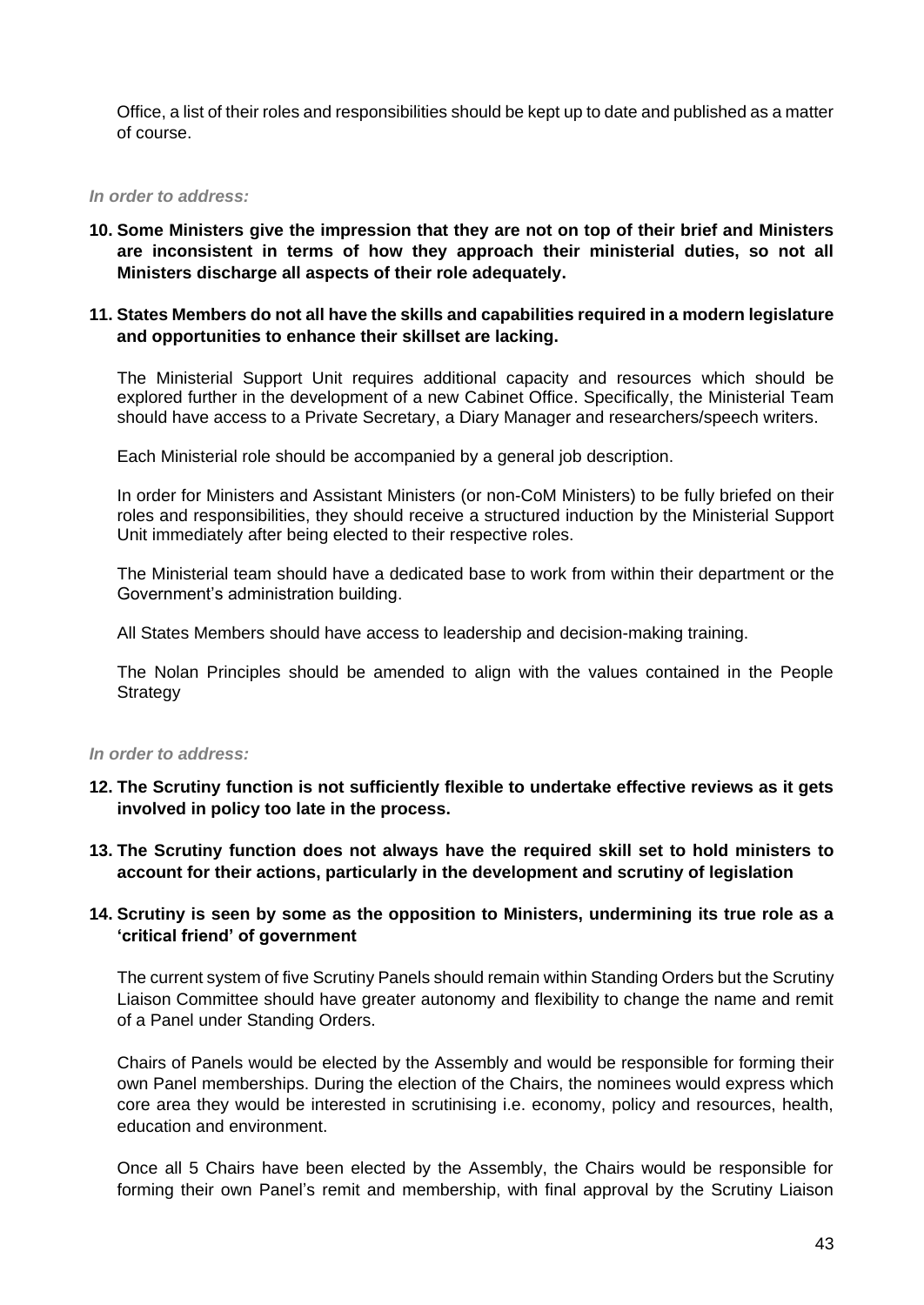Committee. The Scrutiny Liaison Committee should present to the States a list of Scrutiny members and the remit of the respective Panels but this would be for information purposes only and not for States Assembly approval.

There should be a minimum of three Members sitting on each Panel but no maximum.

Each scrutiny role should be accompanied by a general job description.

Standing Orders should provide a set list of expectations of each Member of Scrutiny including attendance at meetings. It should be provided for in Standing Orders that if Members do not attend Scrutiny meetings for a long period without good reason, their membership on that Panel will be terminated.

#### *In order to address:*

#### **15. Legislative scrutiny has improved in recent years to become a routine part of scrutiny work but is still held back by a lack of time and skills**

The suggestions made by the former C&AG in her [thinkpiece](https://www.jerseyauditoffice.je/wp-content/uploads/2019/12/Report-Governance-A-Thinkpiece-18.12.2019.pdf) should be given due consideration:

- clear, agreed principles on when 'green papers' (initial consultations on policy or legislative proposals) and 'white papers' (detailed proposals for legislation) should be prepared. **These would in turn trigger the opportunity for timely review by Scrutiny Panels in advance of preparation of draft legislation;**
- **clear and consistent standards for instructions for legislative drafting.** Drafting instructions provide a clear statement of the policy intentions underpinning proposed legislation. They provide rigour in the legislative drafting and facilitate effective scrutiny of the extent to which policy objectives have been captured in draft legislation.
- **establishing clear standards for preparing marked up versions of legislation**, comparing the existing legislation and draft legislation, highlighting the differences and reasons for them. Such an analysis facilitates effective scrutiny of draft legislation, including facilitating scrutiny of matters not specifically referred to in other documents made available by the Government to a Scrutiny Panel.

Drafting instructions should be received by Scrutiny for each piece of legislation as a standard.

There should be a dedicated Law Officer within the Law Officer's Department in order to assist with legislative Scrutiny.

Changes should also be made to how legislation is debated in the Assembly. Currently, draft laws are debated in three stages - the principles, the second reading (Articles/Regulations) and the third reading (a final debate when the law is adopted). The debate on the principles and second and third reading are often debated altogether. The proposed changes are:

- The debate on the principles and second and third reading should be separated so that they do not occur at the same meeting unless there are exceptional reasons to require this.
- Scrutiny of legislation should cover both the principles and Articles/Regulations.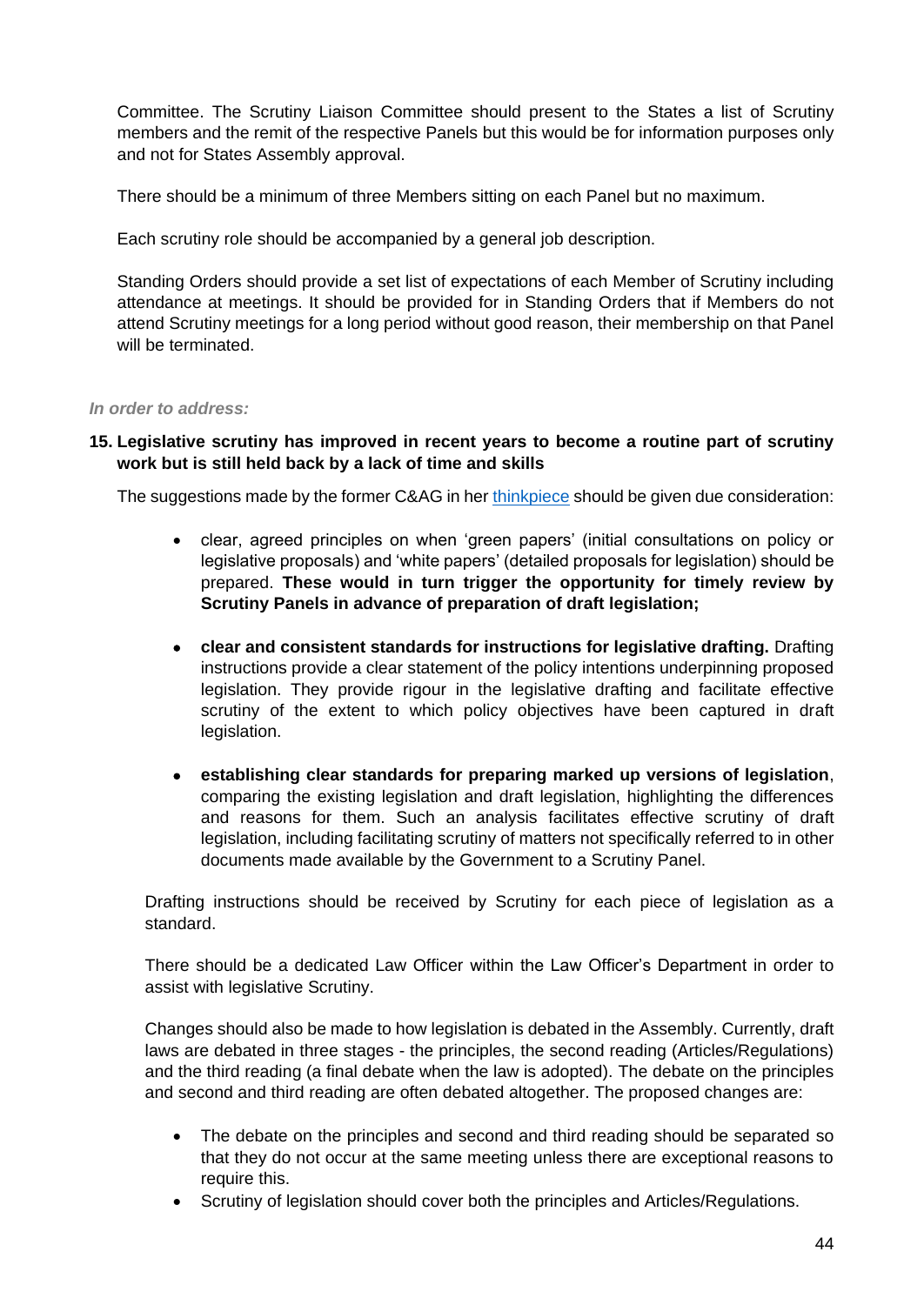- A mechanism should be introduced whereby scrutiny could trigger a further period of scrutiny of the Articles/Regulations after the Assembly has agreed to the principles.
- The minimum lodging period between lodging and debate for legislation should be extended by ten weeks unless an agreement is made with scrutiny to reduce or extend the lodging period (but it can be no sooner than six weeks, unless it is in the public interest to do so).
- Non-executive propositions in relation to legislation should be included within the scope of Scrutiny and a mechanism should be introduced whereby an in-principle debate should take place which would enable the Minister to develop the Articles and bring them back to the States Assembly.

There should be a mandatory requirement for an official schedule of legislation to be published by government at the start of each year. The schedule should include deadlines and should be updated every quarter to take account of any delays or new legislation.

#### *In order to address:*

- **16. Many Members of the States consider that the role of the States Employment Board is unclear**
- **17. The governance arrangements for the States Employment Board are lacking, despite recent recommendations from the Comptroller and Auditor General to address various deficiencies.**

The budgetary arrangements for the States Employment Board need to be addressed. As the Board does not currently have its own budget, any issues are picked up by Ministerial government in terms of liabilities and risk.

The legislative arrangements around the States Employment Board need to be more refined. The recommendations made by the Comptroller and Auditor General need to be implemented as a matter of priority.

The States Employment Board should set their policy and their strategy at the beginning of their term. The Head of the Public Service and officers should then demonstrate how they are complying with and meeting the requirements set by the Board.

Joint working between the States Employment Board and the Unions requires some attention, particularly as there appears to be issues with the level of engagement between the two parties. Consideration should be given as to whether a consultative committee should be established which would constitute members of the States Employment Board and representatives from each Union.

In considering the role of the States Employment Board, the Government should consider how it would best fit into the creation of a new Cabinet Office in order to oversee the enabling/supporting functions such as Comms, HR and IT, which are functions currently in the Chief Operating office and Office of the Chief Executive.

Consideration should be given as to whether the SEB should be established as a committee of the States of Jersey and whether it should include a mixture of executive and non-executive members as is the case presently. In this new scenario, the head of the public service would be answerable and accountable to the Committee and it would not be appropriate to appoint the Chief Minister (or any executive member) as the chair.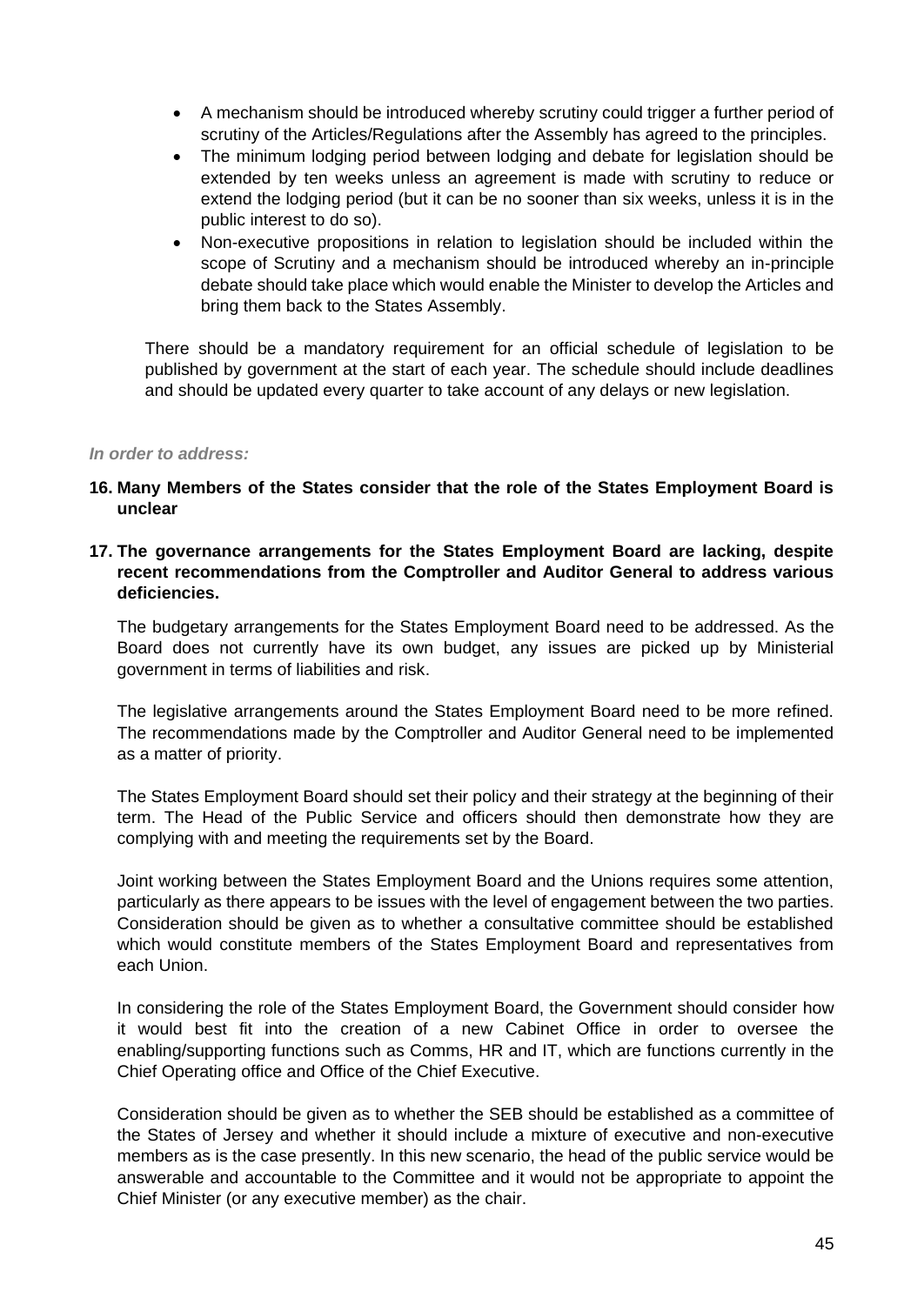The Chief Executive has a number of different roles including the CEO/Head of the public service, advisor to the Council of Ministers and executive support to the SEB (although the Group Director of People and Corporate Services has since taken an active part in providing the executive support function to SEB). Consideration should be given to the role of the Chief Executive and whether there are too many powers invested in only one individual. If a Cabinet Office is established, the Head of the Cabinet Office could be responsible for providing advice to the Council of Ministers, and the Chief Executive to account to them for delivery policy initiatives.

The appointment of the CEO should go through SEB and the Jersey Appointments Commission should play a regulatory role only.

*In order to address:*

#### **18. Record keeping within the Executive sometimes lacks rigour, causing a lack of transparency and accountability**

The States Employment Board should implement more formal rules around record keeping within the civil service.

The Sub-Committee acknowledges that some of its recommendations will require a restructure in Ministerial roles and public administration. In that regard, the Sub-Committee will request that the Chief Minister and the Council of Ministers formally respond to each of the key findings and recommendations. As the 2022 Election is approaching, the Sub-Committee hopes that this report will act as a first step in making the required changes in preparation for the next term.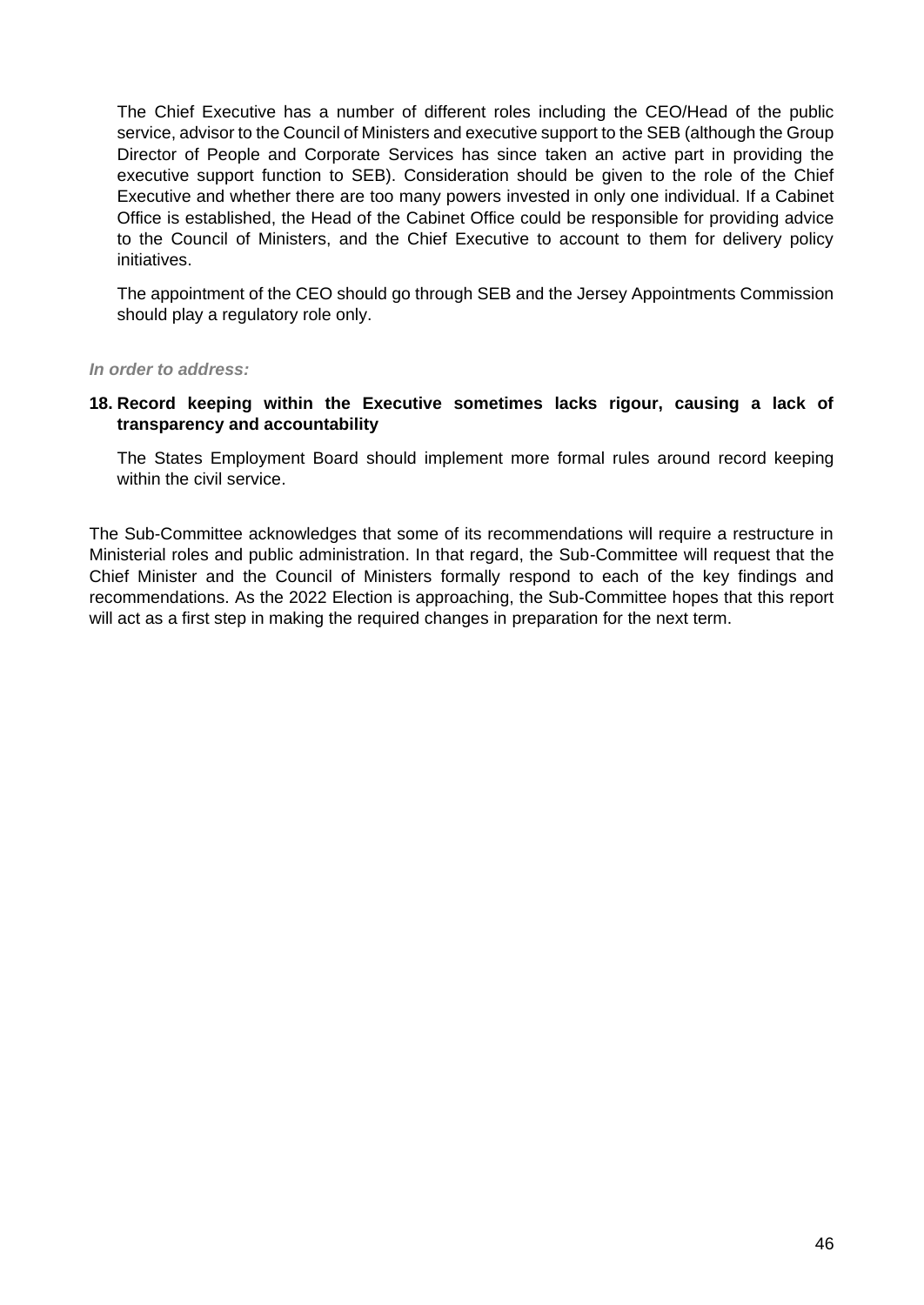## <span id="page-48-0"></span>**11. Appendix 1: Membership and Terms of Reference**

## <span id="page-48-1"></span>**Sub-Committee Membership**



Senator Tracey Vallois (Chair)





Senator Ian Gorst Senator Sam Mézec





Connétable John Le Bailly Connétable Richard Buchanan Deputy Kirsten Morel



## <span id="page-48-2"></span>**Terms of Reference**

AIM: To undertake a review of the accountability of government to the public and the Assembly, with a view to making recommendations for improvement.

DELIVERABLES: A report to PPC that sets out the Sub-Committee's findings in respect of the issues to be addressed. This report should define any problems with the current system of government and should also contain recommendations to resolve those problems.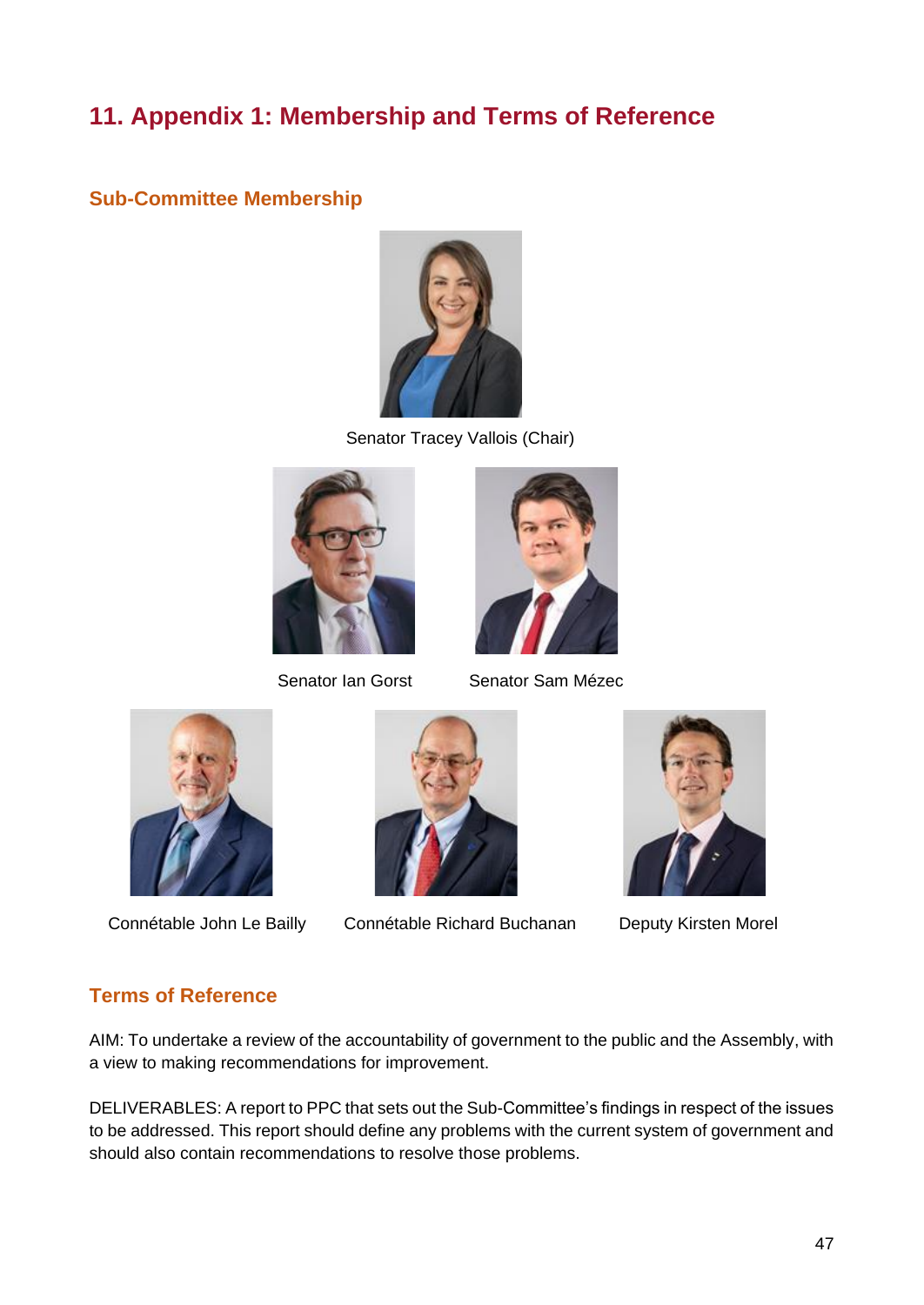**SCOPE** *Included*

The roles of the Council of Ministers, the Chief Minister, Deputy Chief Minister, Ministers, Assistant Ministers, and the States Employment Board and how they may be held to account by the public and the Assembly.

The relationship between ministerial structures and civil service structures in relation to policy development, implementation and operational management, particularly in view of the development of the OneGov project, and how this affects accountability to the public and the Assembly.

The role of Scrutiny and the Public Accounts Committee in holding the executive to account.

Whether the current ministerial and scrutiny portfolios set out in Standing Orders remain appropriate or whether there is an alternative structure, or an alternative system for electing Members to ministerial office or Scrutiny, which would enhance accountability and effectiveness.

Opportunities for States members to be engaged in the process of government.

#### *Excluded*

Matters in relation to the efficient use of resources to achieve value for money.

The maintenance of standards of performance through financial management and forms of governance.

Consideration of the accounting officer structure.

Changing from a ministerial system of government to an alternative system, although the review will consider how the best aspects of the former committee system could be incorporated within the current system.

#### <span id="page-49-0"></span>**Attendance at meetings**

The Sub-Committee held a total of 16 meetings between March 2021 - February 2022.

| <b>Senator Tracy Vallois</b> | 17/17 |
|------------------------------|-------|
| <b>Senator Ian Gorst</b>     | 6/17  |
| Senator Sam Mézec            | 17/17 |
| Connétable Richard Buchanan  | 5/17  |
| Connétable John Le Bailly    | 11/17 |
| Deputy Kirsten Morel         | 11/17 |

#### <span id="page-49-1"></span>**Review costs**

The costs of this review totalled £871.20 which were incurred in transcription costs.